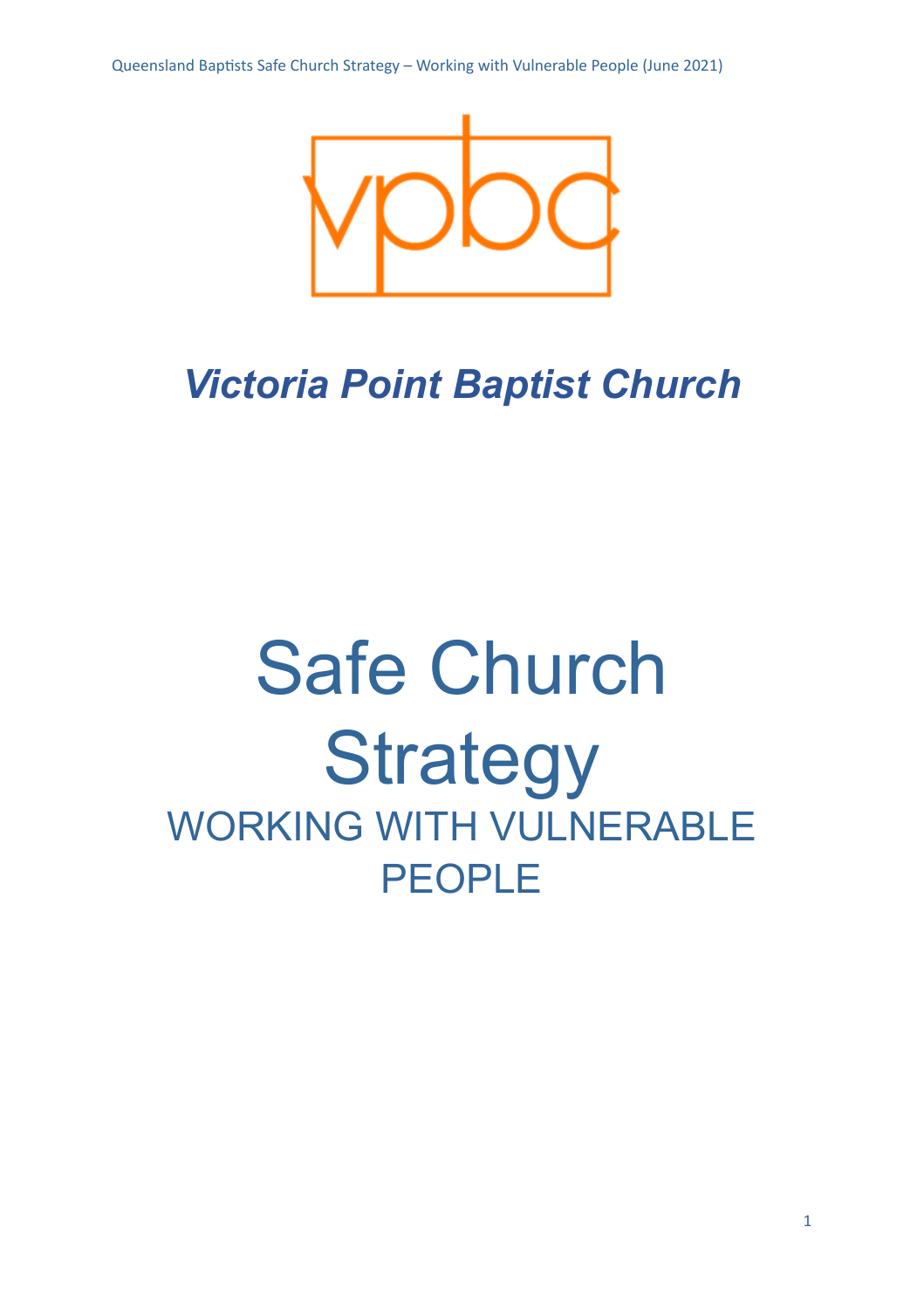### **Contents**

| Purpose                                                                                                                                        | 5  |
|------------------------------------------------------------------------------------------------------------------------------------------------|----|
| <b>Definitions</b>                                                                                                                             | 6  |
| Scope                                                                                                                                          | 9  |
| Commitment                                                                                                                                     | 10 |
| Royal Commission into Institutional Responses to Child Sexual Abuse                                                                            | 10 |
| <b>Statement of Commitment</b>                                                                                                                 | 11 |
| 8 Minimum Requirements in QLD                                                                                                                  | 12 |
| Code of Conduct                                                                                                                                | 13 |
| Recruitment, Selection, Training & Management                                                                                                  | 14 |
| Recruitment                                                                                                                                    | 14 |
| Selection                                                                                                                                      | 15 |
| Interview                                                                                                                                      | 15 |
| <b>Referee Checks</b>                                                                                                                          | 15 |
| <b>Probationary Period</b>                                                                                                                     | 16 |
| Training                                                                                                                                       | 16 |
| Induction                                                                                                                                      | 17 |
| Management                                                                                                                                     | 17 |
| Disclosures or Suspicion of Harm                                                                                                               | 18 |
| Defining harm                                                                                                                                  | 18 |
| <b>Identifying Harm</b>                                                                                                                        | 19 |
| Disclosure of Harm                                                                                                                             | 20 |
| Suspicion of Harm                                                                                                                              | 21 |
| Managing and Recording a Disclosure or Suspicion of Harm                                                                                       | 22 |
| Reporting a Disclosure or Suspicion of Harm                                                                                                    | 22 |
| Mandatory Reporting - child sexual offence committed in relation to a child.                                                                   | 22 |
| Mandatory Reporting - harm (other than child sexual offence)                                                                                   | 22 |
| Non - Mandatory Reporting (excludes child sexual offence committed in relation to a<br>child).                                                 | 23 |
| Responding to a disclosure or Suspicion of Harm (other than in response to an offence of<br>a sexual nature committed in relation to a child). | 23 |
| Receiving a Disclosure of Harm                                                                                                                 | 23 |
| Assessing a Disclosure or Suspicion of Harm                                                                                                    | 24 |
| Procedure for Recording and Reporting a Disclosure or Suspicion of Harm                                                                        | 26 |
| <b>Child Safety Contact Information</b>                                                                                                        | 27 |
| <b>Reviewing Reporting Procedure</b>                                                                                                           | 28 |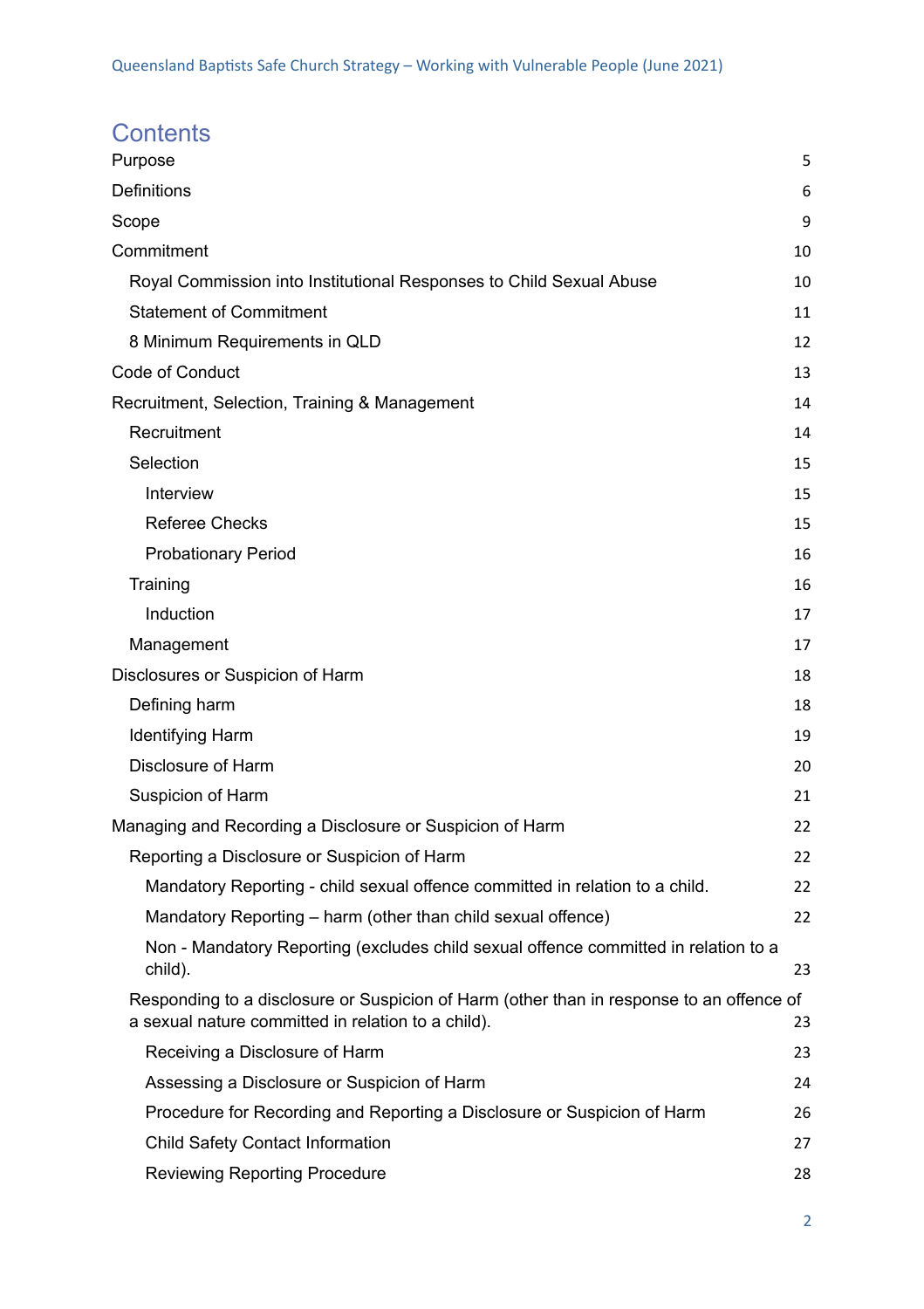| <b>Persons of Concern</b>                                                                  | 28 |
|--------------------------------------------------------------------------------------------|----|
| Managing Breaches of The Safe Church Strategy                                              | 29 |
| What is a breach?                                                                          | 29 |
| Who must comply?                                                                           | 29 |
| Responsibilities and Delegations                                                           | 29 |
| <b>Types of Breaches</b>                                                                   | 29 |
| <b>Breach Procedure</b>                                                                    | 29 |
| Risk Management Plans for High Risk Activities & Special Events                            | 30 |
| <b>Risk Management Process</b>                                                             | 30 |
| Compliance with Requirements of the Blue Card System                                       | 31 |
| <b>Restricted Persons &amp; Restricted Employment</b>                                      | 31 |
| <b>Blue Card Screening Requirements</b>                                                    | 32 |
| Persons Requiring a Blue Card                                                              | 32 |
| Disqualified Persons and Disqualifying Offences                                            | 32 |
| No Card No Start                                                                           | 32 |
| <b>Nominated Contact Person/s</b>                                                          | 32 |
| <b>Managing Blue Card Applications</b>                                                     | 33 |
| Managing High Risk Individuals                                                             | 34 |
| <b>Blue Card Register</b>                                                                  | 34 |
| <b>Communication &amp; Support</b>                                                         | 35 |
| Communication                                                                              | 35 |
| Support                                                                                    | 36 |
| <b>Relevant Information</b>                                                                | 37 |
| The Royal Commission Recommendations to all Religious Institutions in Australia            | 38 |
| Guidelines for using Electronic Communication in Ministries involving Vulnerable People 43 |    |
| Disqualifying Persons and Disqualifying Offences                                           | 47 |
| <b>Facts on Child Sexual Abuse</b>                                                         | 48 |
| More Information - Child Abuse                                                             | 51 |
| Persons of Concern and Individual Accountability & Safety Agreements                       | 52 |
| <b>Related Documents</b>                                                                   | 53 |
| Code of Conduct                                                                            | 54 |
| Application for Working with Children                                                      | 57 |
| Interview - Applicants Working with Vulnerable People                                      | 63 |
| <b>Referee Checks</b>                                                                      | 65 |
| Record of Disclosure of Harm                                                               | 67 |
| Record of Suspicion of Harm                                                                | 68 |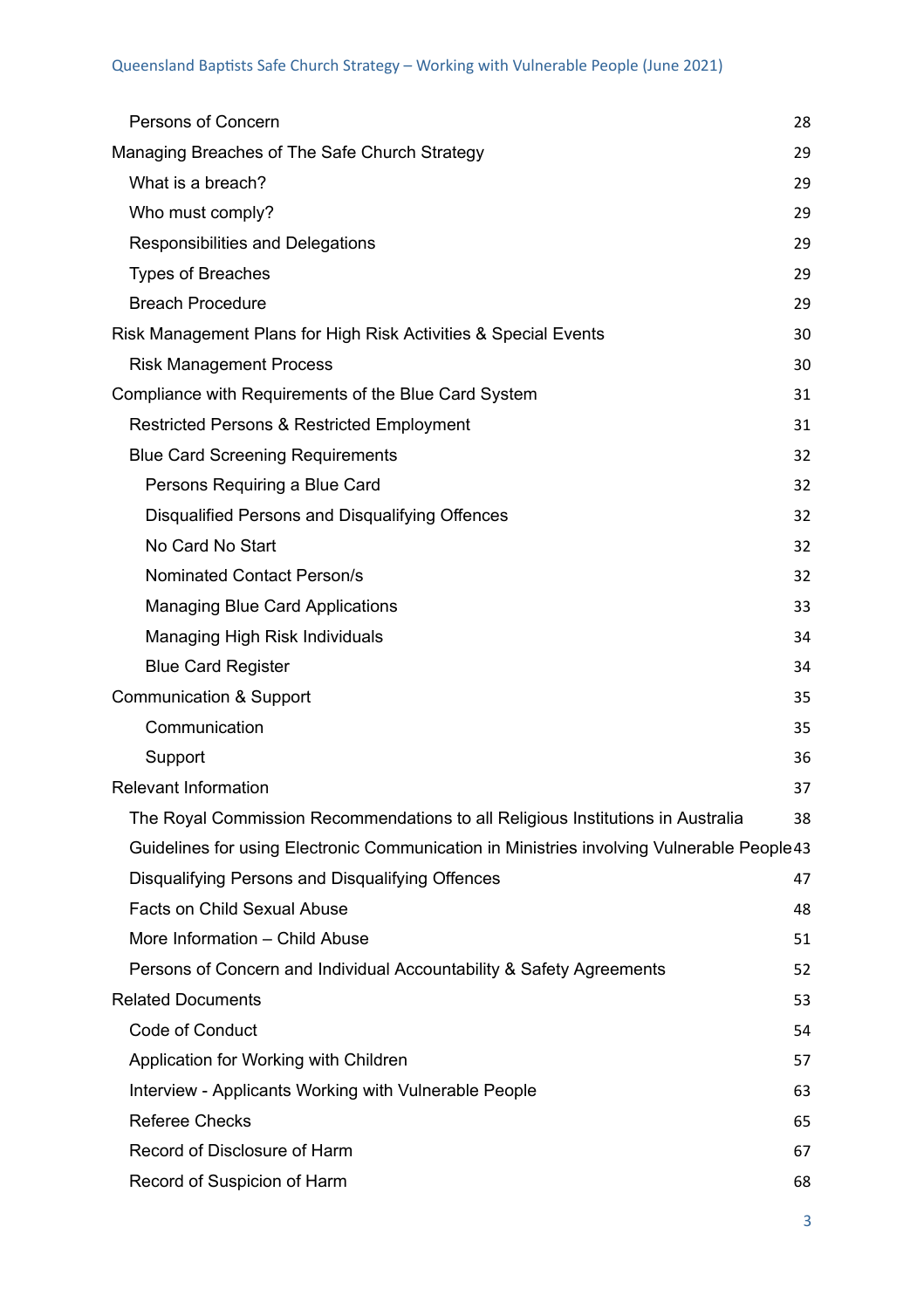| <b>Breach Incident Form</b>                                     | 71 |
|-----------------------------------------------------------------|----|
| <b>Breach Register</b>                                          | 73 |
| Safe Church Strategy Annual Review                              | 74 |
| Risk Management Plans for High Risk Activities & Special Events | 75 |
| <b>Blue Card Register</b>                                       | 75 |
| Posters for Display                                             | 75 |
| <b>Social Media Promotional Resources</b>                       | 75 |
| <b>Useful References</b>                                        | 76 |
| Sources                                                         | 77 |
|                                                                 |    |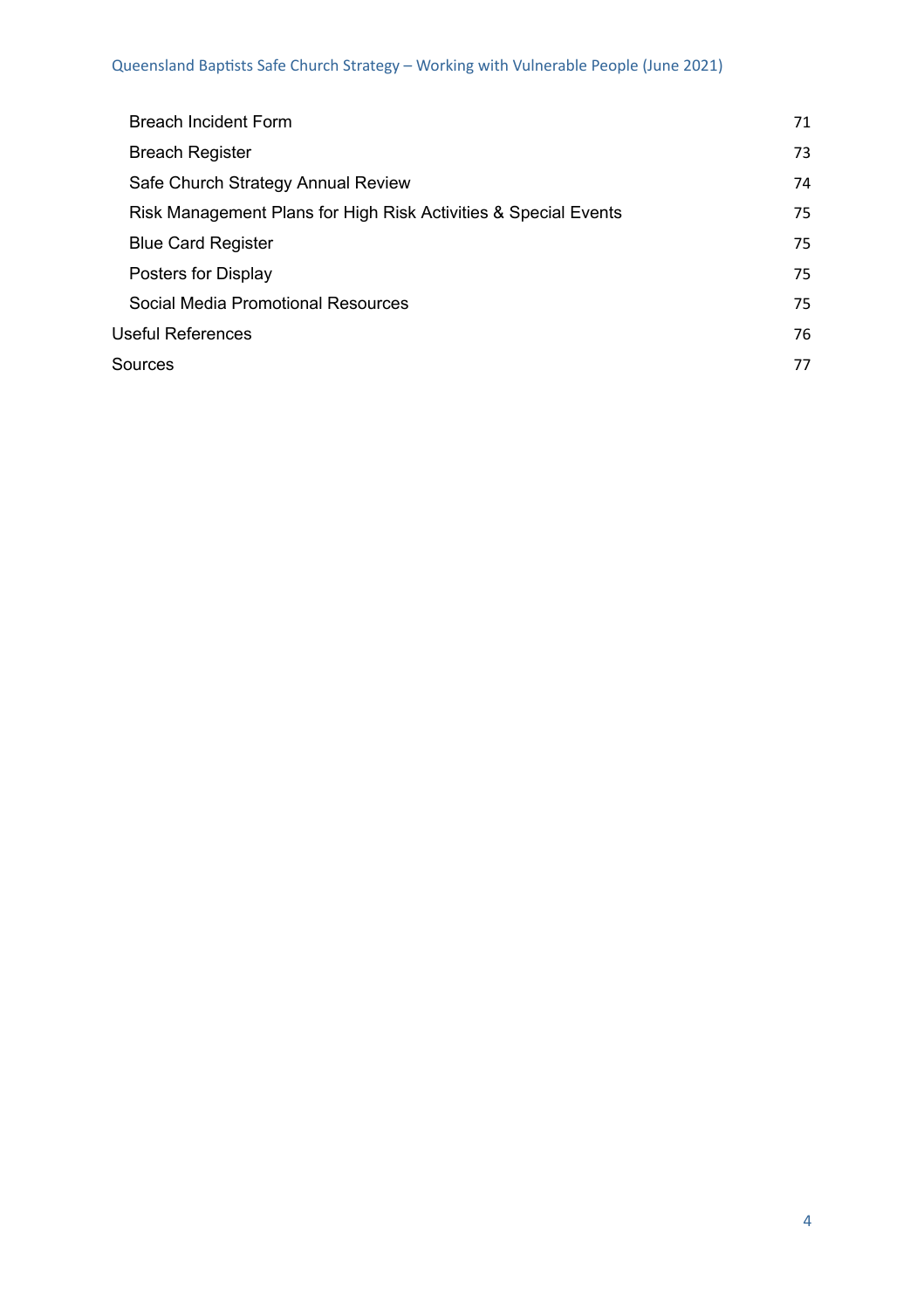### <span id="page-4-0"></span>Purpose

Under the Working with Children (Risk Management and Screening) Act 2000, organisations regulated by the Blue Card System are legislatively required to develop, implement and maintain a child and youth risk management strategy.

The purpose of *Victoria Point Baptist Church*'s Safe Church Strategy (Strategy) for working with vulnerable people is to help identify potential risks of harm to vulnerable people and to implement strategies to minimise these risks.

This Strategy provides a clear and consistent framework to guide and support the stakeholders who work with *Victoria Point Baptist Church* or who participate in *Victoria Point Baptist Church* ministries and activities. The Strategy also cultivates a culture of safety so that all people, involved in or attending the Church are safe and free to grow in their relationship with God and others.

This Strategy is a framework that is considered by *Victoria Point Baptist Church* to be a culmination of policy, procedure, guiding principles and resources that fulfill the obligations of the Working with Children (Risk Management and Screening) Act 2000 and reflect findings form the Royal Commission into Institutional Responses to Child Sexual Abuse.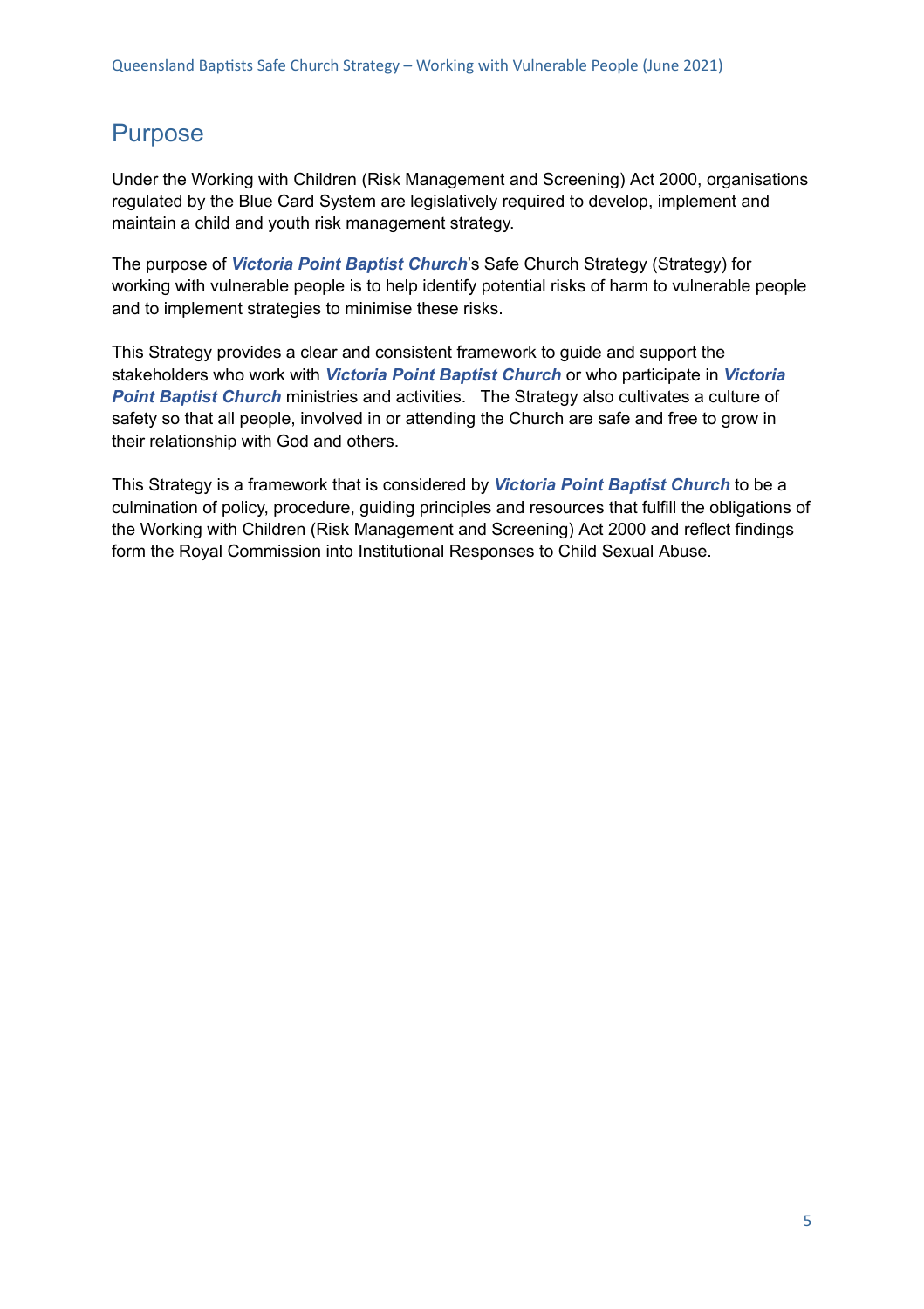### <span id="page-5-0"></span>**Definitions**

*Blue Card* means the card issued by Blue Card Services after an application is received, verifying suitability for working with children. A positive notice always accompanies a Blue Card approval and accordingly where the term 'Blue Card' is used in this Strategy, it also refers to the positive notice issued by Blue Card Services.

*Blue Card Representative* is the Safe Church Coordinator.

*Child* is an individual under 18 years of age (section 8 Child Protection Act 1999)

*Church* means *Victoria Point Baptist Church* and includes the associated ministries and activities of the Church.

*Church Leader/s/ship* refers to persons appointed by the Church according to its constitution as responsible and accountable to the Church members for the governance of the Church.

*Contact Person***/s** means the Safe Church Coordinator and/or Senior Pastor who will be the responsible for managing blue cards and exemption cards.

*Disqualified Person* a person is a Disqualified Person if they are:

- o convicted of a disqualifying offence
- o a reportable offender under the *Child [Protection](https://www.legislation.qld.gov.au/view/pdf/inforce/2017-07-01/act-2004-052) (Offender Reporting and Offender [Prohibition](https://www.legislation.qld.gov.au/view/pdf/inforce/2017-07-01/act-2004-052) Order) Act 2004*
- o the subject of an offender prohibition order under the *Child [Protection](https://www.legislation.qld.gov.au/view/pdf/repealed/2017-03-05/act-2008-017) (Offender [Prohibition](https://www.legislation.qld.gov.au/view/pdf/repealed/2017-03-05/act-2008-017) Order) Act 2008*
- o prohibited by a court from applying for or holding a blue card or
- o the subject of a sexual offender order under the *[Dangerous](https://www.legislation.qld.gov.au/view/pdf/inforce/2013-04-05/act-2003-040) Prisoners (Sexual [Offenders\)](https://www.legislation.qld.gov.au/view/pdf/inforce/2013-04-05/act-2003-040) Act 2003*

*Disqualifying Offence* is an offence categorised as a disqualifying offence under the Act if it is an offence:

- o against a provision of an Act detailed in the list of disqualifying offences
- o under a law of another jurisdiction that, if it had been committed in Queensland, would have constituted an offence of a kind detailed in the list of disqualifying offences
- o of counselling or procuring the commission of an offence of a kind mentioned in the list of disqualifying offences
- o of attempting, or of conspiring, to commit an offence of a kind detailed in the list of disqualifying offences
- o that has, as an element, an intention to commit an offence of a kind mentioned in the list of disqualifying offences, or
- o that, at the time it was committed, was an offence of a kind mentioned in the list of disqualifying offences.

View the list of [disqualifying](https://www.qld.gov.au/law/laws-regulated-industries-and-accountability/queensland-laws-and-regulations/regulated-industries-and-licensing/blue-card/eligible/disqualifying-offences) offences here

*Harm* is defined as 'any detrimental effect of a significant nature on the child's physical, psychological or emotional wellbeing'. (section 9 Child Protection Act 1999).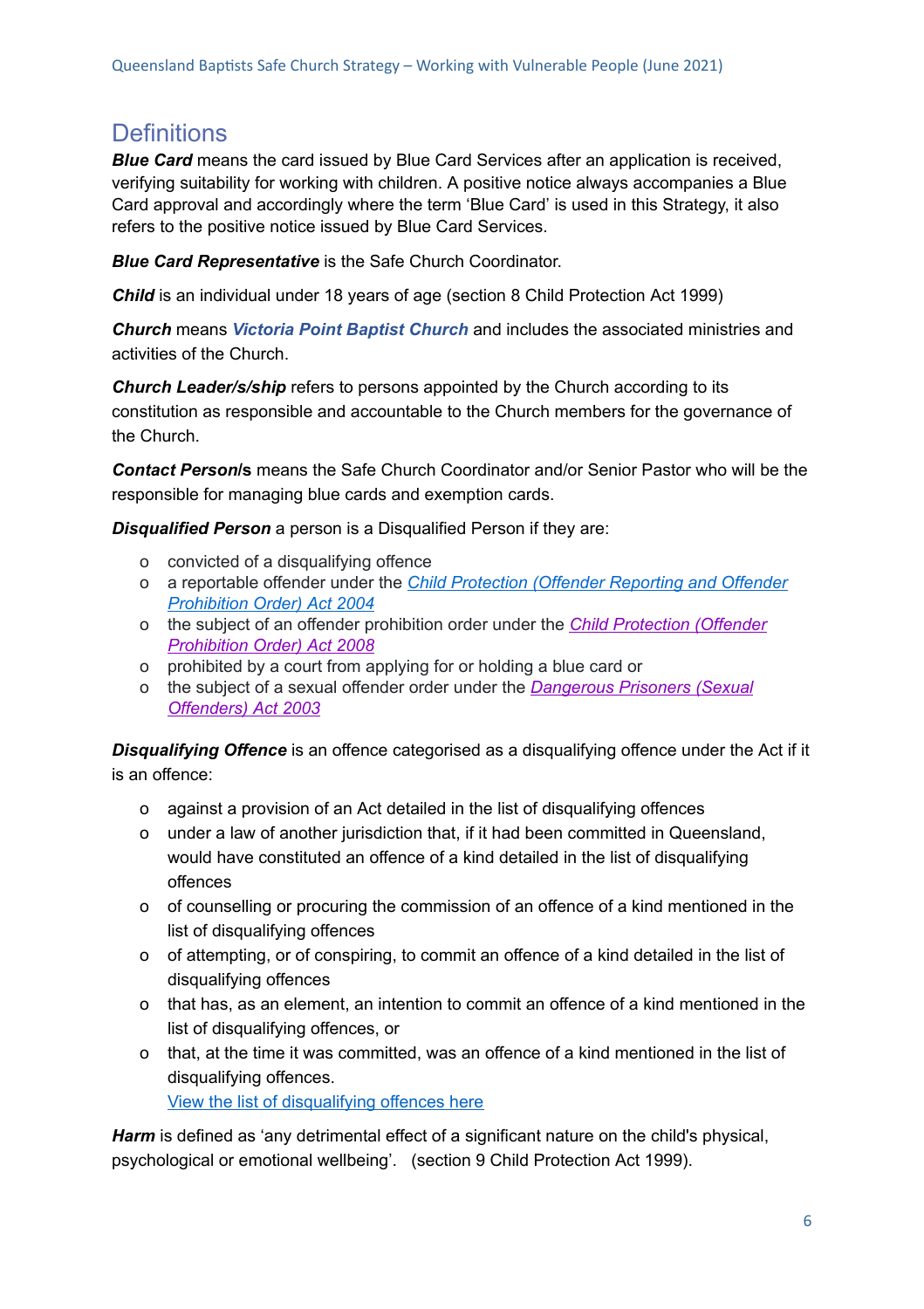*Parent* means custodial parent or lawful guardian of a child.

#### *Person of concern* means a person who:

- o has pleaded guilty to, been convicted of, or has admitted to a sexual criminal offence.
- o has been found to have sexually offended, arising through due diligence checks related to recruitment (screening).
- o is currently charged with a sexual offence.
- o has been the subject of an allegation of a sexual offence and this was not appropriately investigated.
- o has been found to have received an adverse risk assessment arising from sexual misconduct.
- o is deemed to be a risk to the safety of vulnerable people because of an adverse risk assessment relating to sexual misconduct.
- o exhibits constant wandering across other people's sexual boundaries.

#### A *Restricted Person* is a person who:

- o has been issued a negative notice, or
- o has a suspended blue card, or
- o is a *disqualified person*, or
- o has been charged with a *disqualifying offence* which has not been finalised.

*Restricted Employment* refers to particular exemptions which allow a person to work with children without a blue card, such as:

- o a volunteer parent;
- o a volunteer who is under 18;
- o paid or unpaid staff who work in child regulated employment for not more than 7 days in a calendar year; or
- o a consumer at a child-related service outlet where they also carry out work at the outlet.

*Safe Church Coordinator* means the person appointed by the Church Leaders to manage the practical implementation of this Strategy under the guidance and direction of the Church Leaders. If there is no designated person in the Church, this person means the Senior Pastor in the Church.

*Staff and volunteers* refer to both paid employees and volunteers who have contact with vulnerable people (including contractors, visitors or agents) and the Church Leadership team who make decisions about vulnerable people.

*Vulnerable people/persons* means a child/ren under the age of 18 years **or** an individual aged 18 years and above who is or may be unable to take care of themselves, or is unable to protect themselves against harm or exploitation by reason of age, illness, trauma or disability, or any other reason.

*Work/working* refers to any activity or ministry of the Church whereby individuals have contact with vulnerable people, whether in an employed or voluntary capacity.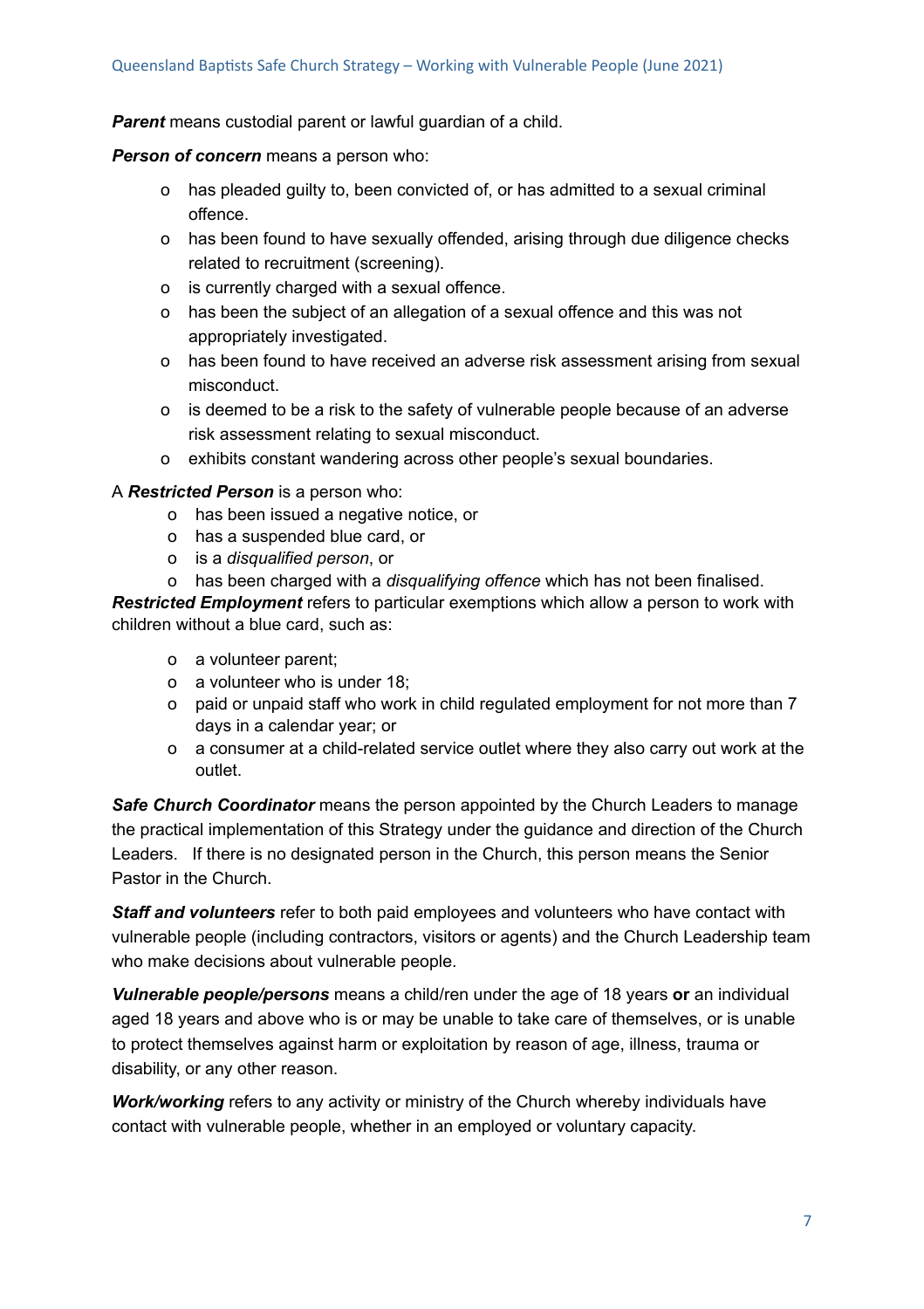### <span id="page-7-0"></span>Scope

This Strategy applies to the following persons:

- o The Church Leadership which consists of the Church council and pastoral team.
- o Any person engaged by the Church to provide a service to the Church, whether paid or voluntarily, and who while providing their service will be in contact with vulnerable people. This includes staff, volunteers, contractors and visitors (who are in direct contact with vulnerable people).
- o All members of the Church Leadership team who make decisions about vulnerable people.
- o Vulnerable People and Parents.
- o Trainee students doing placement in the Church as part of their studies with an education provider who will be in contact with vulnerable people.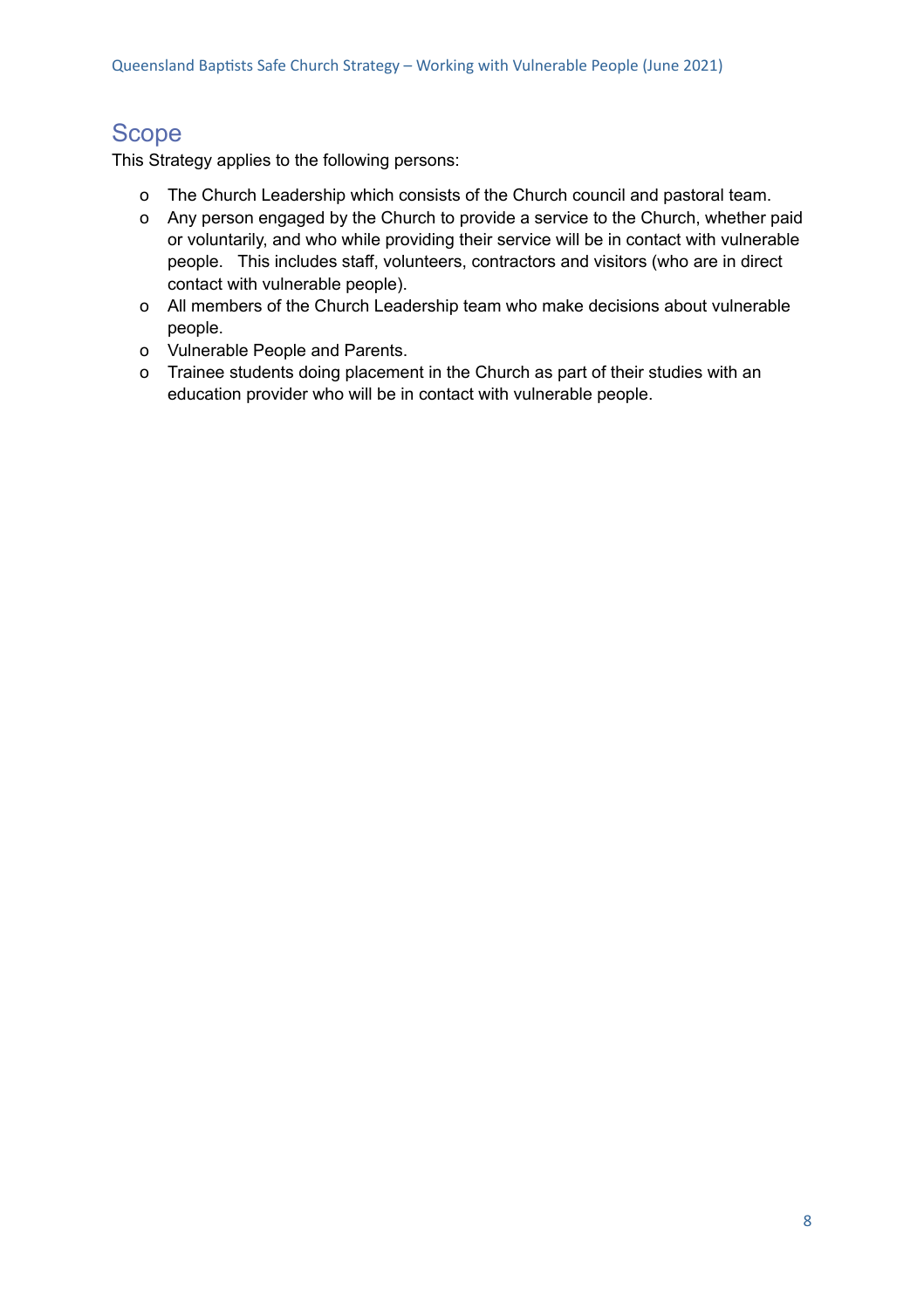### <span id="page-8-0"></span>**Commitment**

#### <span id="page-8-1"></span>Royal Commission into Institutional Responses to Child Sexual Abuse

The Royal Commission into Institutional Responses to Child Sexual Abuse (Royal Commission) was established in response to allegations of sexual abuse of children in organisations that had been emerging in Australia for many years (Royal Commission Final Report 2017).

At the end of the 5-year enquiry, the Commissioners had listened to the personal stories of over 8,000 survivors, read over 1,000 written accounts and reviewed allegations of child sexual abuse in more than 4,000 institutions.

The Royal Commission found that organisations had failed to keep children and young people safe in their care.

*"the sexual abuse of children has occurred in almost every type of institution where children reside or attend for educational, recreational, sporting, religious or cultural activities" (Royal Commission Final Report 2017).*

Some common findings that contributed to this included:

- o Poor practices
- o Inadequate governance structures
- o Failures to record and report complaints, or understating the seriousness of complaints
- o A culture where the best interests of children were not a priority.

The Royal Commission Final Report 2017 emphasised that:

*"protecting children and promoting their safety is everyone's business. It is a national priority that requires a national response. Everyone – the Australian Government and state and territory governments, sectors and institutions, communities, families and individuals – has a role to play in protecting children in institutions."*

The Royal Commission resulted in 409 recommendations to make organisations safer for children and that all organisations that have any contact with children must be compliant with 10 National Child Safe Standards (10 National Principles).

Final Report recommendations from the Royal Commission included ones specific to religious institutes in Australia.

*These recommendations are listed in the Related Documents Section of this Strategy.*

#### <span id="page-8-2"></span>Statement of Commitment

It is *Victoria Point Baptist Church*'s policy to respect everyone as unique individuals created by God, and to give special attention to the care, protection and wellbeing of vulnerable people. Staff and Volunteers of *Victoria Point Baptist Church* will behave towards them in a manner that resembles and represents Christ's attitude and approach, providing environments and ministries that promote their spiritual, social and physical safety and personal growth and development.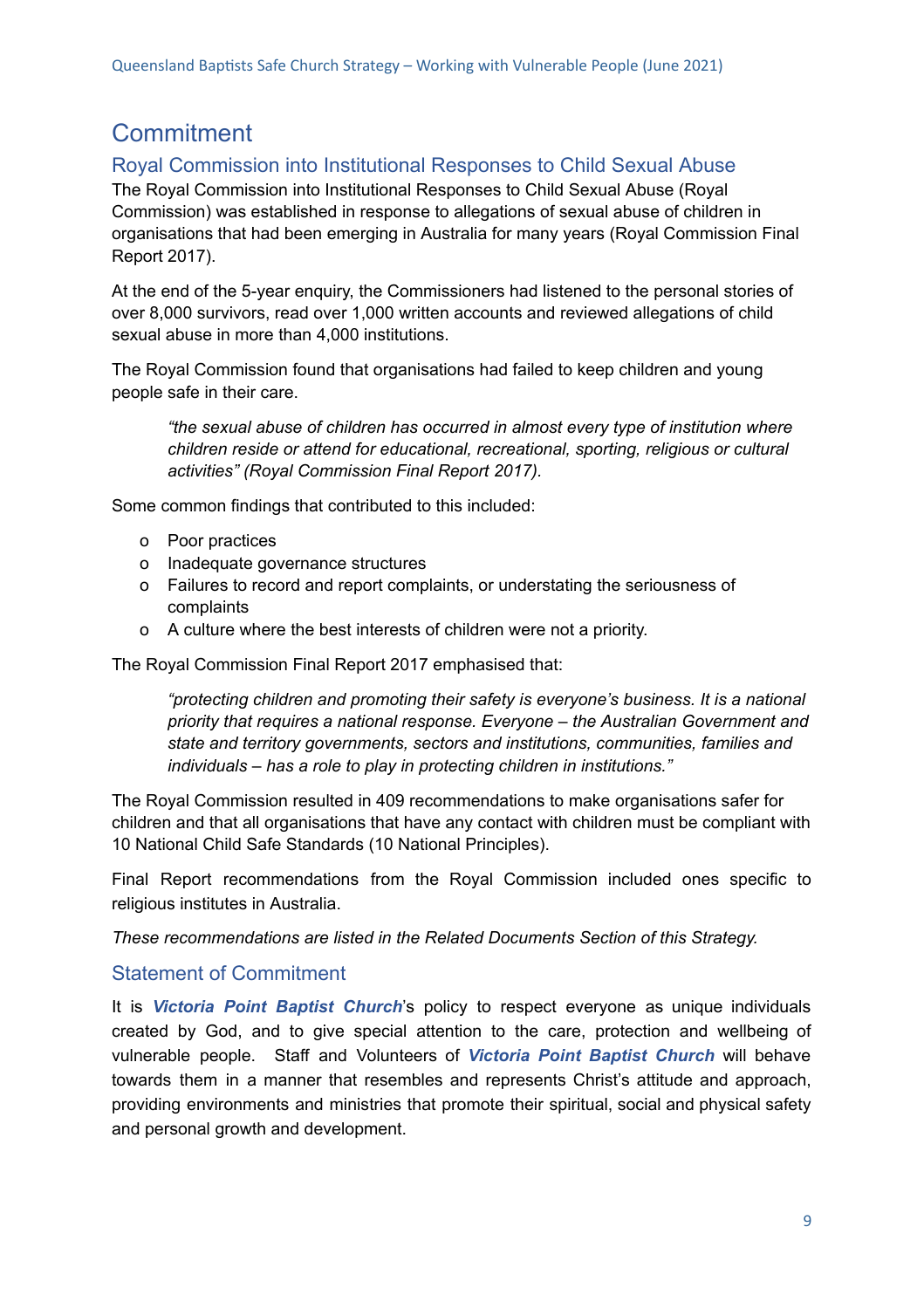To this end *Victoria Point Baptist Church* will promote a culture of safety throughout the Church, constantly communicating and reinforcing our commitment across all aspects of *Victoria Point Baptist Church*'s ministries and activities.

Queensland Baptists and *Victoria Point Baptist Church* recognise the 10 [National](https://childsafe.humanrights.gov.au/sites/default/files/2019-02/National_Principles_for_Child_Safe_Organisations2019.pdf) Principles for Child Safe [Organisations](https://childsafe.humanrights.gov.au/sites/default/files/2019-02/National_Principles_for_Child_Safe_Organisations2019.pdf). They provide a nationally consistent approach to embedding child safe cultures within organisations that engage with children, and act as a vehicle to give effect to all Royal Commission recommendations related to child safe standards. Therefore, *Victoria Point Baptist Church* will have regard to these as guiding principles for cultivating a safe Church environment and safe activities.



#### <span id="page-9-0"></span>8 Minimum Requirements in QLD

To comply with The Working with Children (Risk Management and Screening) Act 2000 (the Act) and the Working with Children (Risk Management and Screening) Regulation 2011, the Strategy includes the 8 minimum requirements.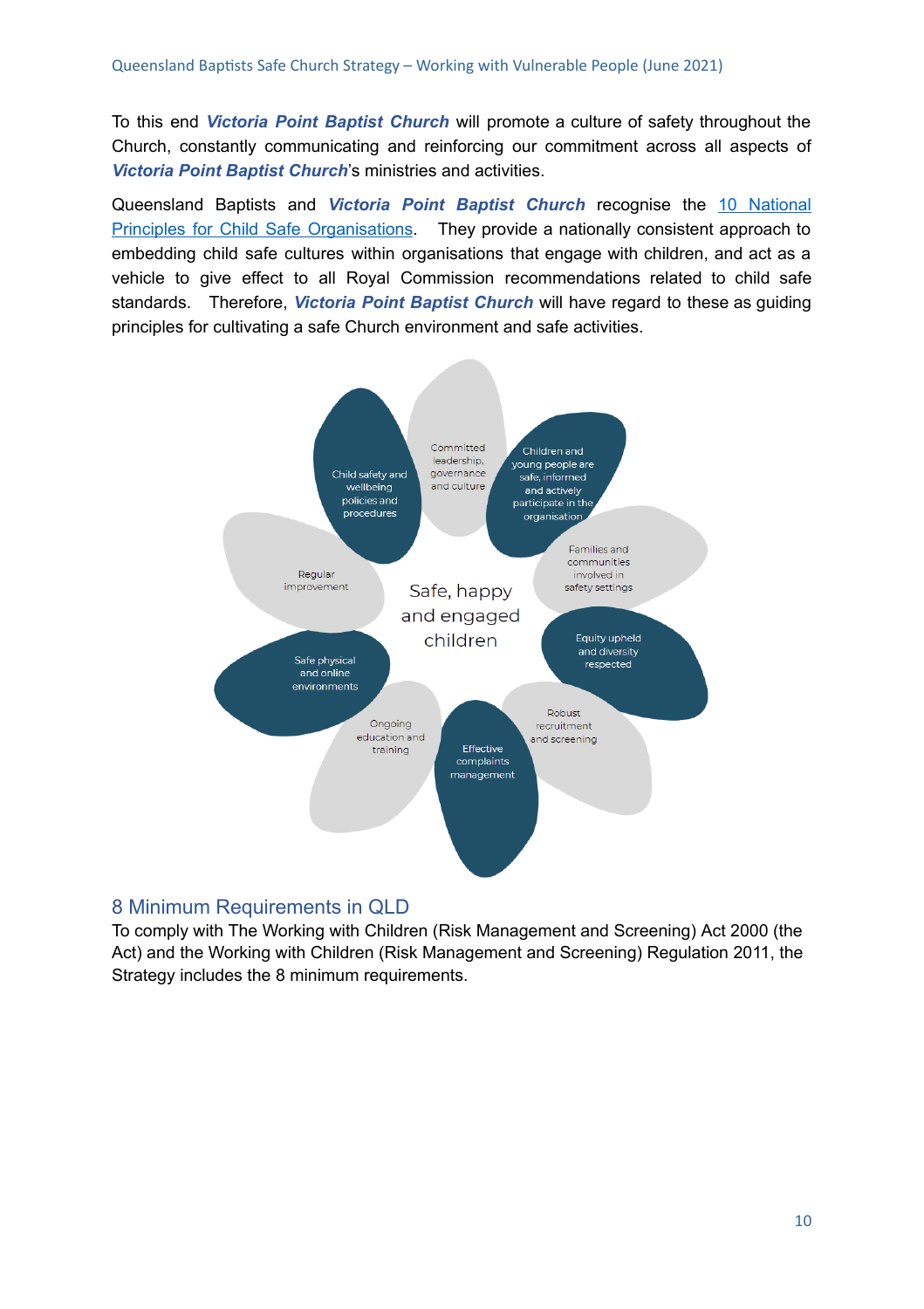| COMMITMENT        | 1. A STATEMENT OF COMMITMENT TO THE SAFETY AND WELLBEING OF<br>CHILDREN AND THE PROTECTION OF CHILDREN FROM HARM.<br>2. A CODE OF CONDUCT FOR INTERACTING WITH CHILDREN.                                                                        |
|-------------------|-------------------------------------------------------------------------------------------------------------------------------------------------------------------------------------------------------------------------------------------------|
| <b>CAPABILITY</b> | 3. WRITTEN PROCEDURES FOR RECRUITING, SELECTING, TRAINING<br>AND MANAGING STAFF AND VOLUNTEERS.                                                                                                                                                 |
| <b>CONCERNS</b>   | 4. POLICIES & PROCEDURES FOR HANDLING DISCLOSURES OF HARM.<br>INCLUDING REPORTING GUIDELINES.<br>5. A PLAN FOR MANAGING BREACHES OF YOUR RISK MANAGEMENT<br>STRATEGY.<br>6 RISK MANAGEMENT PLANS FOR HIGH RISK ACTIVITIES AND SPECIAL<br>EVENTS |
| CONSISTENCY       | 7. POLICIES & PROCEDURES FOR MANAGING COMPLIANCE WITH THE<br><b>BLUE CARD SYSTEM.</b><br>8. STRATEGIES FOR COMMUNICATION & SUPPORT.                                                                                                             |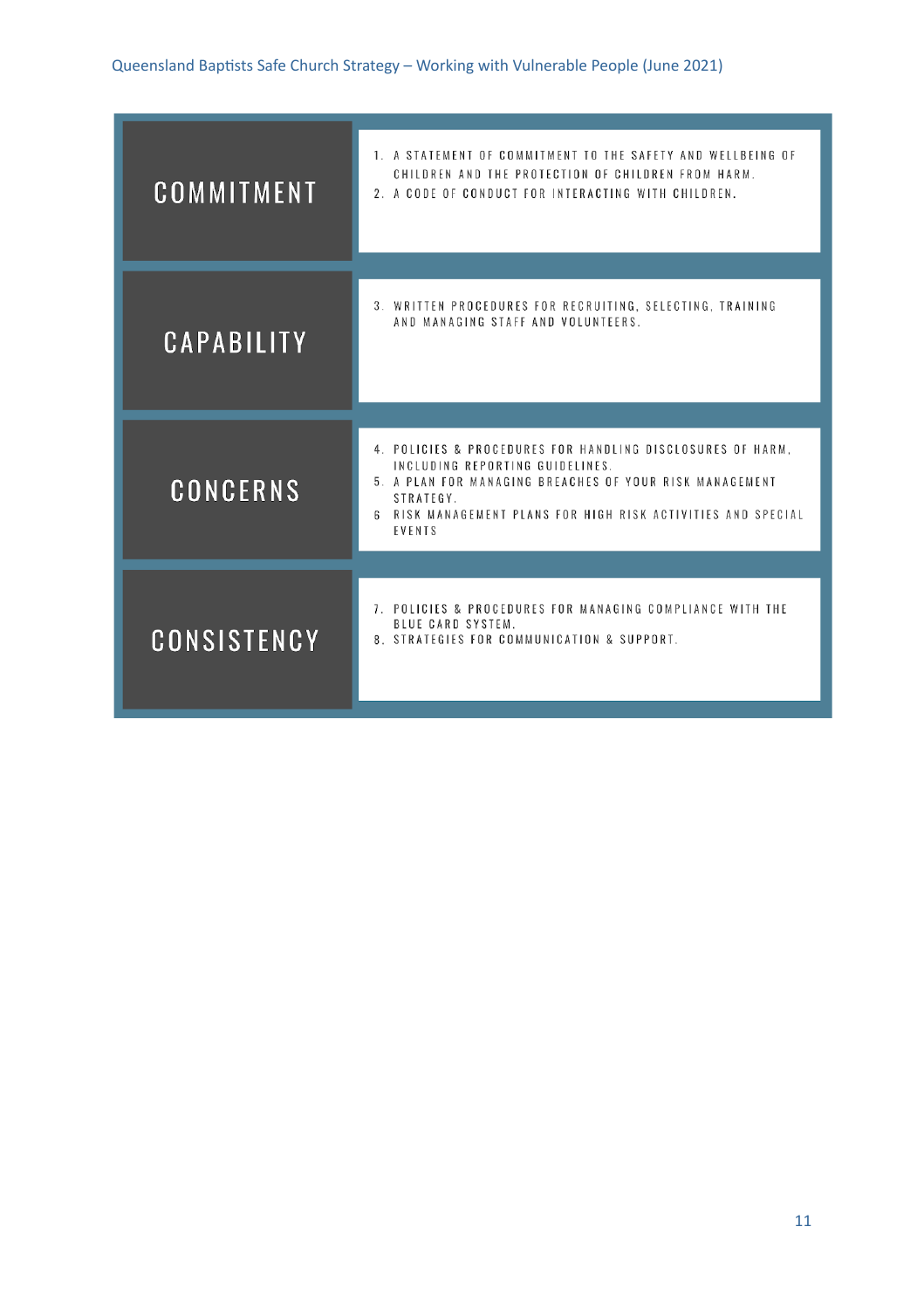### <span id="page-11-0"></span>Code of Conduct

*Victoria Point Baptist Church* applies a Code of Conduct to define expectations relating to standards of behaviour for all staff and volunteers working with vulnerable people. It provides clear guidelines about what is expected and the consequences of not meeting these expectations.

The Code of Conduct will be completed:

- o during the application process for working at *Victoria Point Baptist Church*.
- o by any guests or visitors participating in ministries/activities involving contact with vulnerable people, to ensure laws relating to Restricted Persons and Restricted Employment are upheld.
- o by Church Leaders, staff and volunteers on an annual basis.

The Code of Conduct addresses the following:

- o People, Property and Language
- o Behaviour, Supervision and Communication
- o Physical Contact
- o Pastoral Care
- o Pornography and Sexuality
- o Workplace Health & Safety
- o Blue Cards
- o Restricted Persons and Restricted Employment
- o Breaches
- o Illegal drugs and Alcohol

*The full Code of Conduct is in the Related Documents section of this Strategy.*

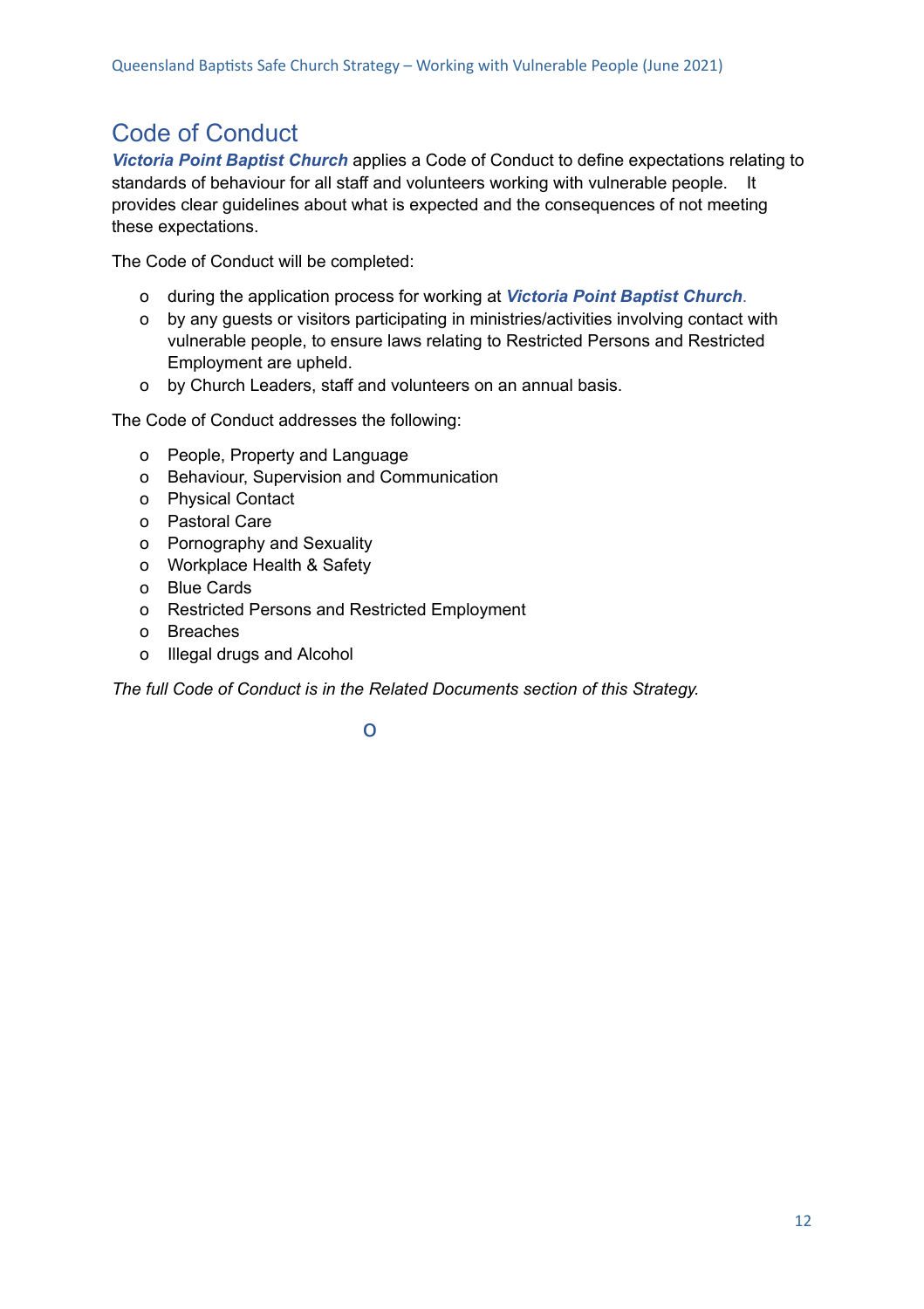### <span id="page-12-0"></span>Recruitment, Selection, Training & Management

#### <span id="page-12-1"></span>**Recruitment**

*Victoria Point Baptist Church* recognises the importance of recruiting staff and volunteers who have skills and attributes to fulfill the roles involved in working with vulnerable people. To ensure this, all such roles will require an application form as an initial screening tool. Any such roles that involve paid employment will be further defined by a position description and selection criteria.

When recruiting for roles involved in working with vulnerable people, applicants will be made aware (via the application form) that they are going to be subject to blue card screening, referee checks, identification verification, and that *Victoria Point Baptist Church* will request that the applicant disclose any information relevant to their eligibility to engage in activities involving vulnerable people, including if they are a Restricted Person.

*Victoria Point Baptist Church* will include information regarding Restricted Persons and Restricted Employment laws in position descriptions, application forms and any advertisements for roles working with vulnerable people.

Applicants for roles involved in working with vulnerable people at *Victoria Point Baptist Church* will be provided a copy of this Strategy when they receive an application form. This is to ensure they are fully informed of the requirements of this Strategy prior to submitting an application.

An application for working with vulnerable people will only be considered if following criteria has been met:

- 1. Churches that the applicant has attended (or has been involved or connected with) in the past five (5) years are contacted to ascertain whether there have been any alleged or actual incidents of harm involving the applicant.
- 2. The applicant has signed and returned the Code of Conduct.
- 3. The Safe Church Coordinator has completed an interview to ascertain the suitability of the applicant.
- 4. In the case of a volunteer, the person has attended the church regularly for a minimum of six (6) months unless exceptional circumstances apply.
- 5. Where certain roles require Registration by Queensland Baptists, the applicant must also successfully pass the application process under those Registration Guidelines.
- 6. Where a position description (for paid employment) has stipulated additional educational, skill or other requirements, the applicant is also required to satisfy these criteria before commencement.
- 7. The applicant's Blue Card has been sighted and details recoded.
- *8.* If the applicant has not obtained their Blue Card through the Church, the Church leaders must also arrange the completion of a *Link an Applicant/Cardholder to this Organisation*
- 9. Referees checks have been completed.

*An Application for Working with Vulnerable People for use with volunteers is in the Related Documents section of this Strategy.*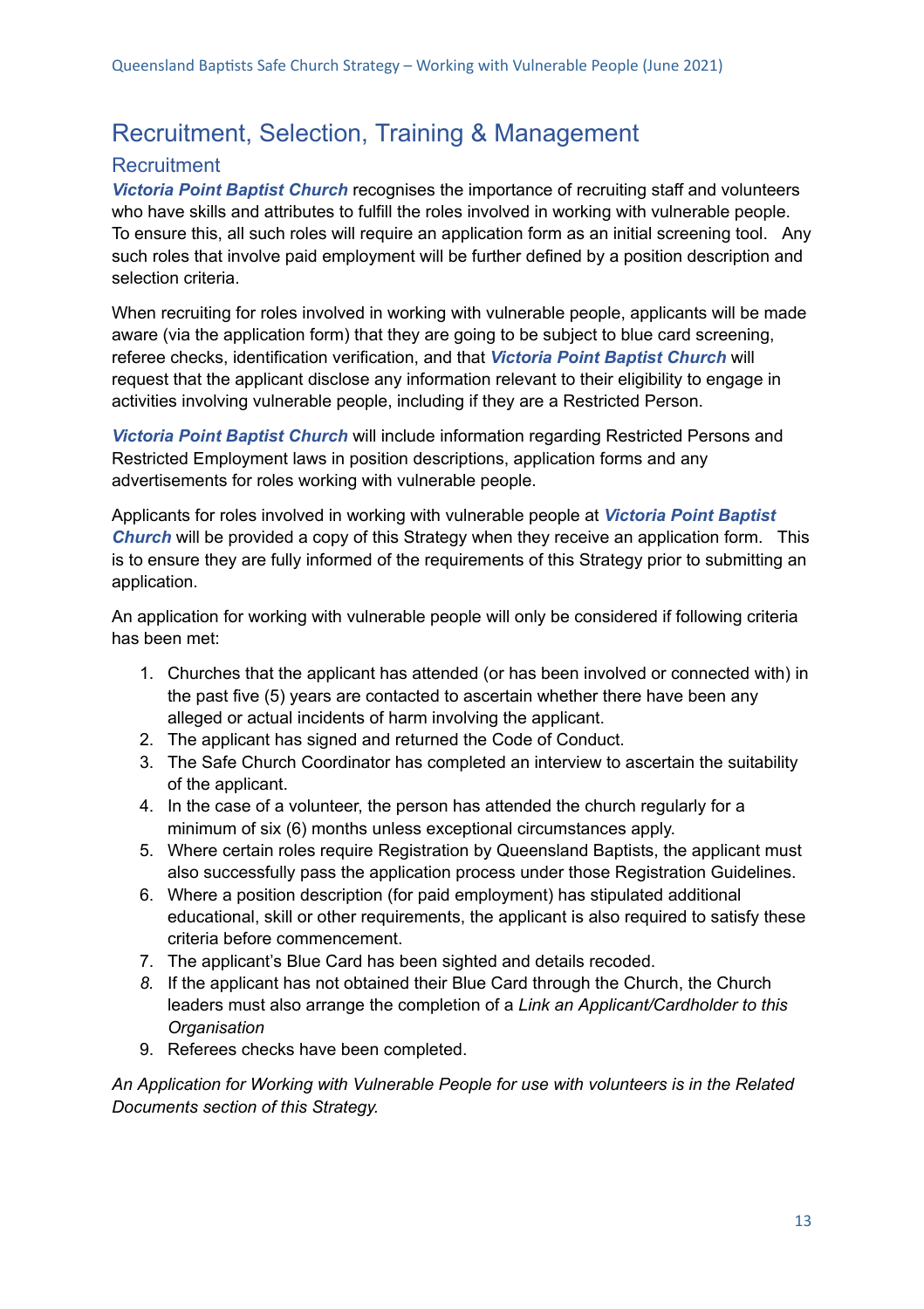#### <span id="page-13-0"></span>**Selection**

*Victoria Point Baptist Church* sees the selection stage as opportunity for identifying the most suitable applicants for working with vulnerable people. The selection process will be supported by interviewing, referee checking and a probationary period.

#### <span id="page-13-1"></span>**Interview**

The Safe Church Coordinator will use the interview process to explore the background of an applicant, their work history, skills and values, and will evaluate their suitability to work with vulnerable people at the Church.

During the interview process, appropriate and informative questions will help the selection, and the responses provided by the applicant will demonstrate how well they will uphold *Victoria Point Baptist Church*'s values. The interview questions will explore the applicant's capacity to contribute to a safe and supportive environment for vulnerable people. As, *Victoria Point Baptist Church* has a responsibility to provide a safe and supportive environment for vulnerable people, the Safe Church Coordinator will question any inconsistencies in an applicant's work history.

*An Interview for Applicants for Working with Vulnerable People is in the Related Documents section of this Strategy.*

#### <span id="page-13-2"></span>Referee Checks

The Safe Church Coordinator will use referee checks as an important step to validate information of an applicant. Referee checks will be completed, preferably with most recent place or work (staff or volunteer) to verify the:

- o identity of prospective employee
- o accuracy of the details of previous employment, and
- o suitability of individual to work with vulnerable people.

If the reference is written, the Safe Church Coordinator will contact the referee to confirm authenticity.

*A Referee Check is located in the Related Documents section of this Strategy.*

#### <span id="page-13-3"></span>Probationary Period

Probationary periods will be used to allow for monitoring how a person is settling into their role of working with vulnerable people. The length of a probationary period will be determined by the Safe Church Coordinator.

For paid employees the probationary process will involve setting goals and identifying any training required. For volunteer roles this will be a less formal process of "checking in" to get feedback and see how things are going. If the Safe Church Coordinator feels it necessary, they will move to the more formal process used of paid employees, to provide further support to the volunteer.

#### <span id="page-13-4"></span>**Training**

The Safe Church Coordinator is responsible for establishing an arrangement for the appropriate supervision, support and training of staff and volunteers in contact with vulnerable people.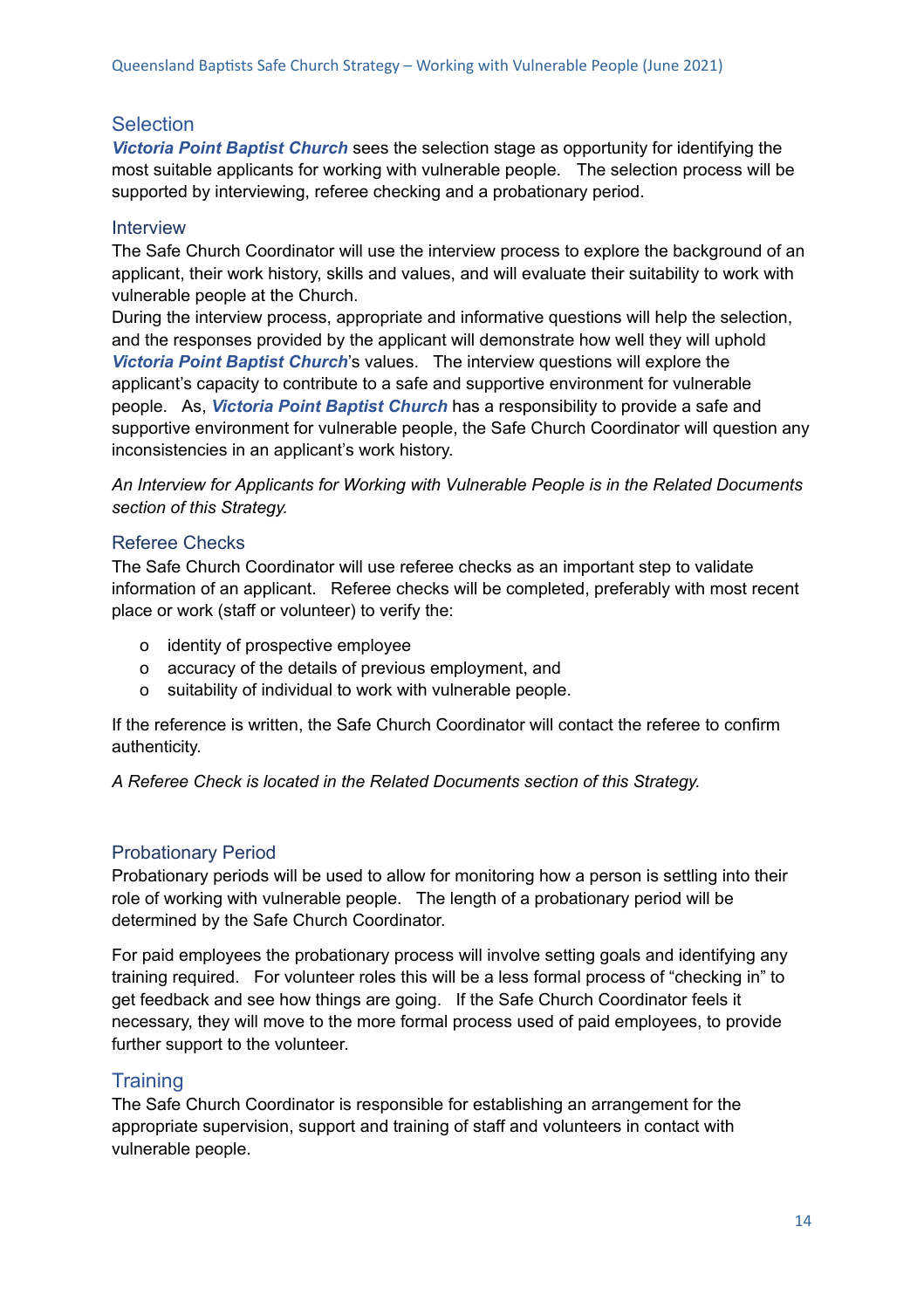The Safe Church Coordinator must report to the Church Leaders and the annual Church members' meeting about the supervision, support and training of staff and volunteers.

The Safe Church Coordinator will in consultation with staff and volunteers establish a training plan, setting out the type of training that will be provided, the regularity of the training and the expectations that the Church has for attendance and participation.

Staff and volunteers must receive induction/training and development on an annual basis and as required.

Training will include such things as:

- o Application of this Strategy
- o Risk Assessments (identifying, assessing and minimising risks)
- o Reporting disclosures or suspicions of harm, including reporting guidelines
- o Laws pertaining to Restricted Persons
- o Code of Conduct
- o Identifying sexual grooming
- o Indicators of abuse
- o First Aid and Emergency Response
- o Best practice
- o What constitutes a breach of this Strategy
- o Any other relevant Church policies and procedures

The Safe Church Coordinator will maintain a calendar of training and a register of who has completed what training.

#### <span id="page-14-0"></span>**Induction**

Staff and volunteers will be inducted into their role before commencing by:

- o Reviewing the Strategy (and seeking any clarification required at interview or any time after as it arises)
- o Completing the Code of Conduct
- o Completing any required training

#### <span id="page-14-1"></span>Management

It is the responsibility of *Victoria Point Baptist Church* to ensure management procedures are in place to support and encourage safe and supportive environments for vulnerable people. As such the Church will ensure that management processes are consistent, fair and supportive.

To assist *Victoria Point Baptist Church* in ensuring the ministries and activities offered reflect safe programs and safe environments for vulnerable people, it will continually promote and demonstrate respect for the rights and expectations of vulnerable people, parents and carers.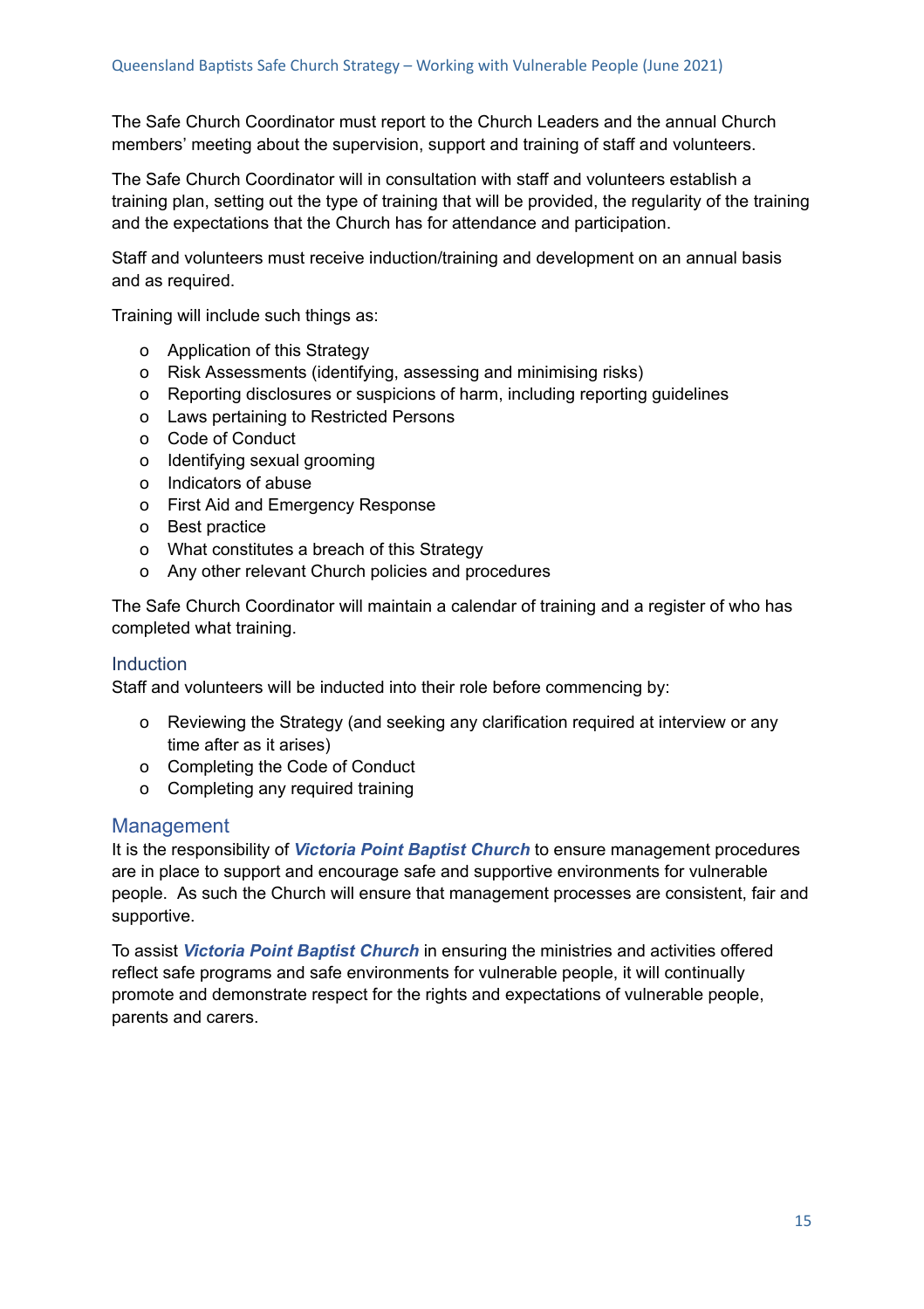### <span id="page-15-0"></span>Disclosures or Suspicion of Harm

*Important notes:*

- *1. The application of the Child Protection Act 1999 pertains to children and while this Strategy is a tool for managing risks that relate to vulnerable people (not just children), this section will reference "child or children" as we preserve the intent of this legislation.*
- *2. Under the [Criminal Code \(Child Sexual Offences Reform\)](https://www.legislation.qld.gov.au/view/html/asmade/act-2020-032) and Other legislation Amendment Act 2020, failure to report a child sexual offence committed in relation to a child is a criminal offence, effective 5 July 2021. As such the process on reporting in this regard is different to responding to and reporting on other disclosures/suspicions of harm (detailed in Managing and Responding to a Disclosure of Suspicion of Harm).*

Children can only be protected from harm if it is reported and dealt with quickly and effectively. Therefore, *Victoria Point Baptist Church* outlines in this Strategy procedures to ensure staff and volunteers respond as quickly as possible to a disclosure or suspicion of harm.

#### <span id="page-15-1"></span>Defining Harm

Harm is defined as 'any detrimental effect of a significant nature on the child's physical, psychological or emotional wellbeing'. Harm can be caused by physical, psychological, or emotional abuse or neglect; or sexual abuse or exploitation (section 9 of the Child Protection Act 1999).

Considerations when forming a reasonable suspicion about harm to a child include:

- o whether there are detrimental effects on the child's body or the psychological state or emotional state
	- that are evident to the person, or
	- that the person considers are likely to become evident in the future, and
- o in relation to any detrimental effects mentioned above
	- their nature and severity, and
	- the likelihood that they will continue, and
- o the child's age (section 13C of the Child Protection Act 1999).

It is also important to remember that harm can be caused by a single act or omission or a series of acts or omissions.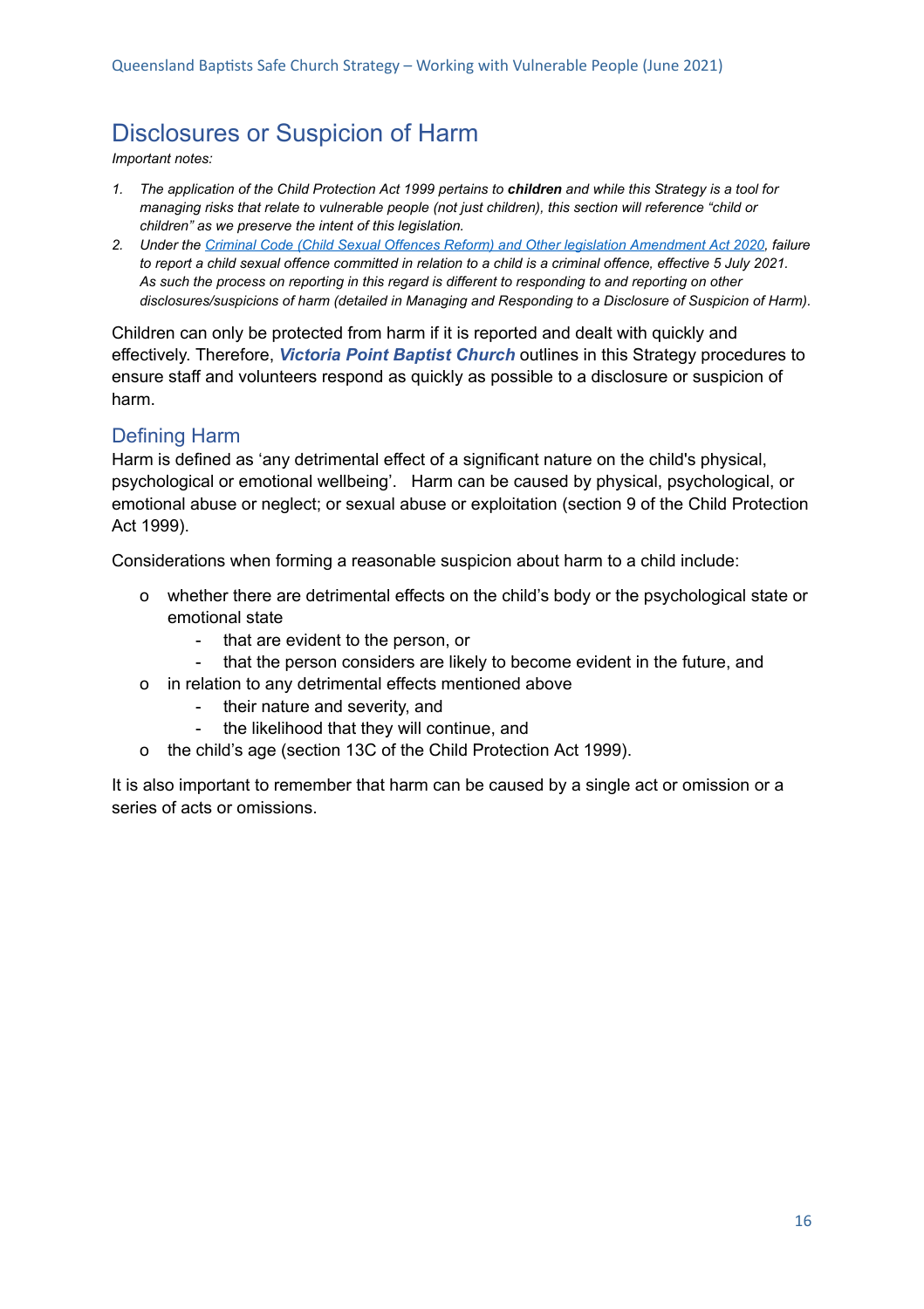#### <span id="page-16-0"></span>Identifying Harm

The below is not a complete list of the types of abuse and resulting harm that may be experienced by children, however it is to be used as a predictive tool for potential signs of harm. Each child's experience is different and depends on a range of factors, including the child's age, the nature of harm, how long the abuse has been occurring, their relationship to the abuser, and their support networks.

| <b>TYPES OF ABUSE</b>                                                                                                                                                                                                                                                                                                                                 | <b>RESULTING HARM</b>                                                                                                                                                                                                                                                                                 |
|-------------------------------------------------------------------------------------------------------------------------------------------------------------------------------------------------------------------------------------------------------------------------------------------------------------------------------------------------------|-------------------------------------------------------------------------------------------------------------------------------------------------------------------------------------------------------------------------------------------------------------------------------------------------------|
| Actions/behaviours by perpetrator                                                                                                                                                                                                                                                                                                                     | Impact experienced by the child                                                                                                                                                                                                                                                                       |
| <b>Physical abuse</b><br><b>Hitting</b><br>۰<br>Shaking<br>۰<br><b>Burning/scalding</b><br>٠<br><b>Biting</b><br>٠<br>Causing bruise or fractures by excessive<br>۰<br>discipline<br>Poisoning<br>۰<br>Giving children alcohol, illegal drugs or<br>٠<br>inappropriate medication<br>Domestic and family violence<br>۰                                | <b>Physical</b><br><b>Refers to the body</b><br><b>Bruising</b><br>۰<br><b>Fractures</b><br>۰<br>Internal injuries<br>٠<br><b>Burns</b><br>۰<br><b>Psychological</b><br><b>Refers to the mind and cognitive</b><br>processes<br>Learning and developmental<br>٠<br>delays<br>Impaired self-image<br>۰ |
| <b>Psychological or Emotional abuse</b><br>Scapegoating<br>٠<br>Persistent rejection or hostility<br>۰<br>Constant yelling, insults or criticism<br>۰<br><b>Cultural affronts</b><br>۰<br>Teasing/bullying/cyberbullying<br>٠<br>Domestic and family violence<br>٠                                                                                    | <b>Emotional</b><br>Refers to the ability to express<br>emotions<br>Depression<br>$\bullet$<br>Hypervigilance<br>۰<br>Poor self esteem<br>٠<br>Self harm<br>۰<br>Fear/anxiety<br>۰                                                                                                                    |
| <b>Neglect</b><br>Not giving a child sufficient food, housing,<br>۰<br>clothing, enough sleep, hygienic living<br>conditions, health care and adequate<br>supervision<br>Leaving children unattended<br>٠<br>Children missing school<br>۰                                                                                                             |                                                                                                                                                                                                                                                                                                       |
| <b>Sexual abuse or exploitation</b><br>Kissing or holding a child in a sexual manner<br>٠<br>Exposing a sexual body part to a child<br>۰<br>Exposing children to sexual acts or<br>۰<br>pornography<br>Making obscene phone calls or remarks to a<br>٠<br>child<br>Having sexual relations with a child or young<br>۰<br>person under 16 years of age |                                                                                                                                                                                                                                                                                                       |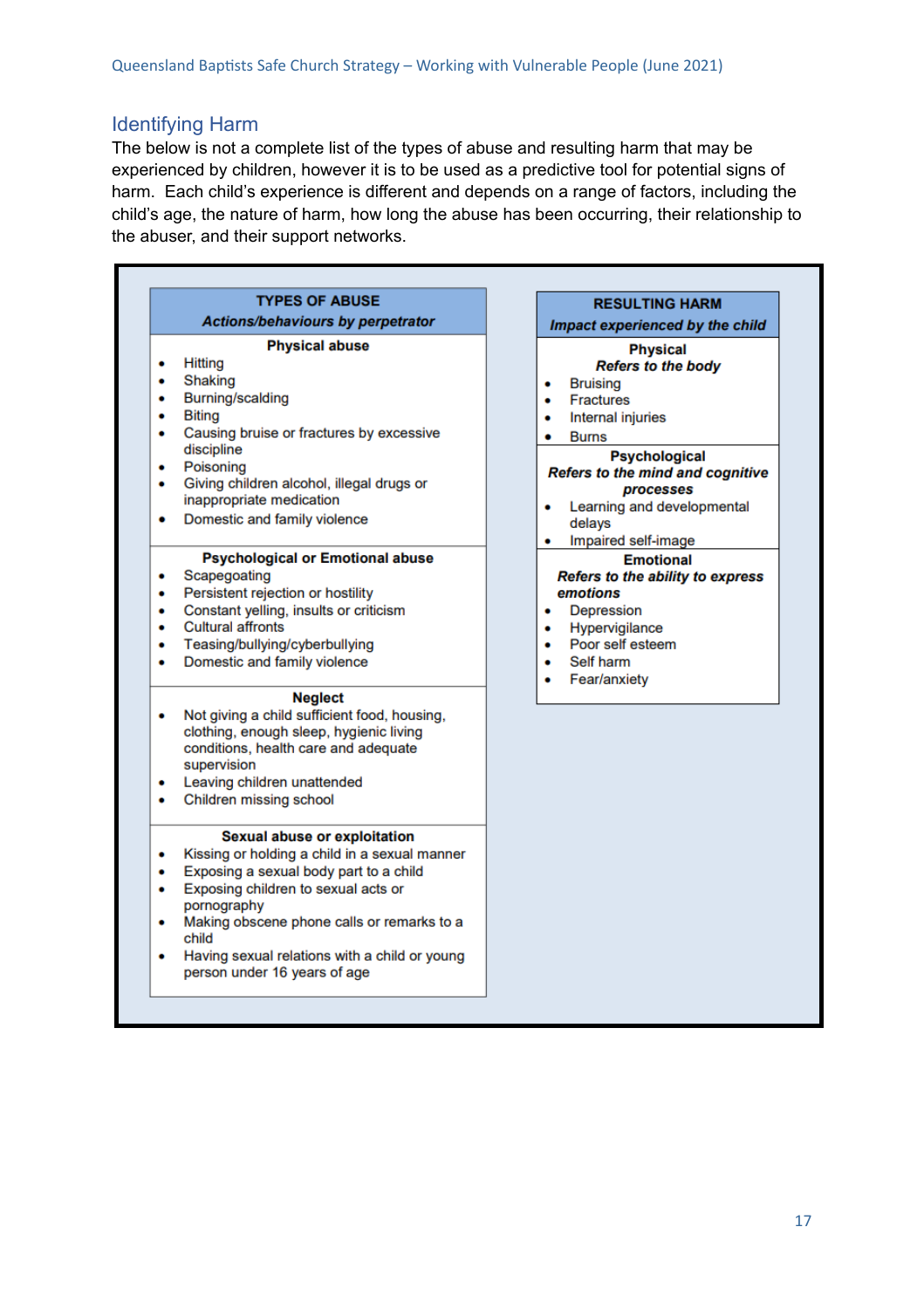#### **GENERAL INDICATORS OF CHILD ABUSE**

Some general indicators of child abuse include:

- showing wariness and distrust of adults
- rocking, sucking or biting excessively
- bedwetting or soiling
- demanding or aggressive behaviour
- sleeping difficulties, often being tired and falling asleep
- low self-esteem
- difficulty relating to adults and peers
- abusing alcohol or drugs
- being seemingly accident prone
- having broken bones or unexplained bruising, burns or welts in different stages of healing
- being unable to explain an injury, or providing explanations that are inconsistent, vague or unbelievable
- feeling suicidal or attempting suicide
- having difficulty concentrating
- being withdrawn or overly obedient
- being reluctant to go home
- creating stories, poems or artwork about abuse.

#### **GENERAL INDICATORS OF NEGLECT**

Some indicators of neglect include:

- malnutrition, begging, stealing or hoarding food
- poor hygiene, matted hair, dirty skin or body odour
- unattended physical or medical problems
- comments from a child that no one is home to provide care
- being constantly tired
- frequent lateness or absence from school
- inappropriate clothing, especially inadequate clothing in winter
- frequent illness, infections or sores
- <span id="page-17-0"></span>• being left unsupervised for long periods.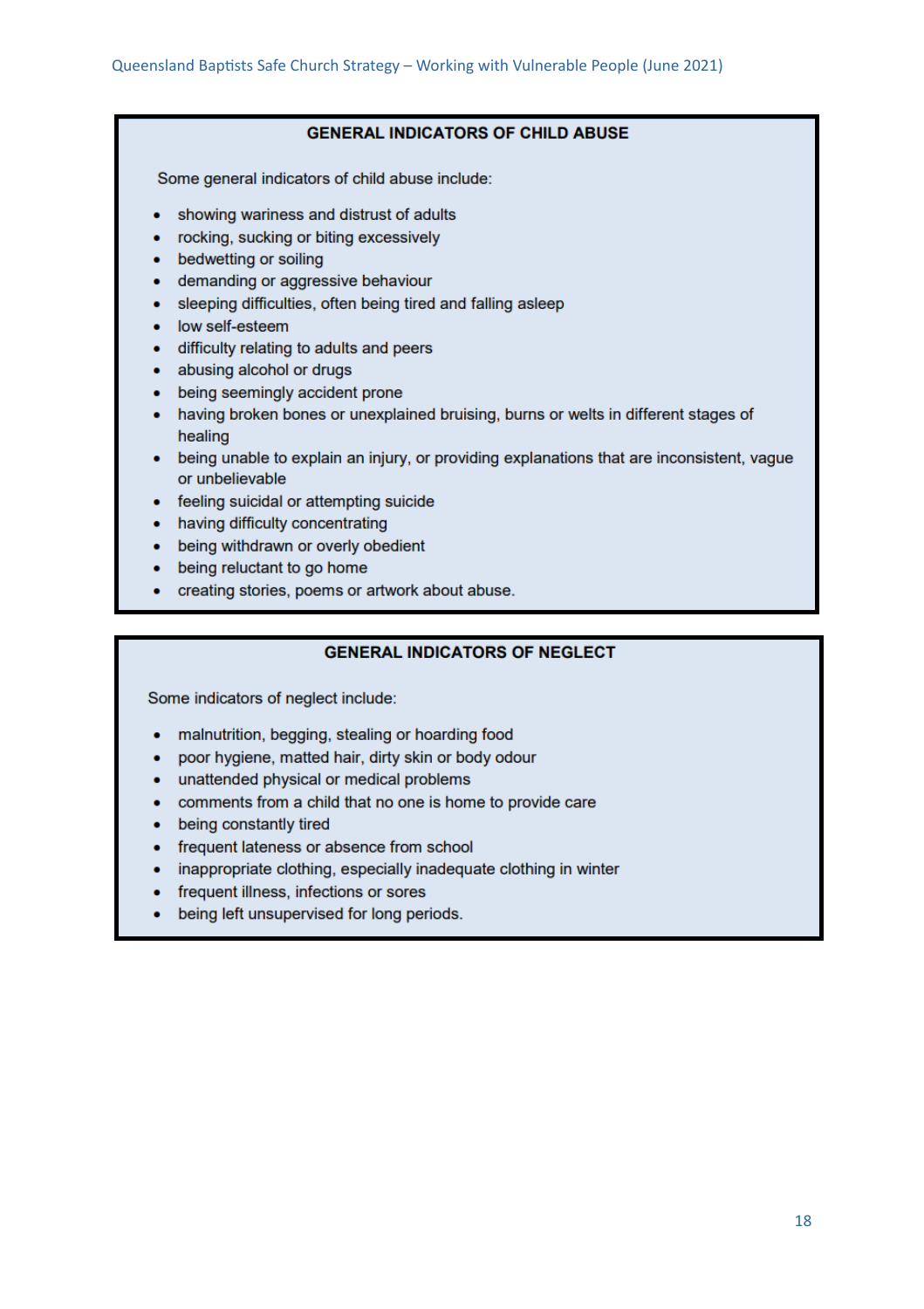#### Disclosure of Harm

A disclosure of harm occurs when someone, including a child, tells you about harm that has happened, is happening, or is likely to happen to a child.

Disclosures of harm may start with:

- o 'I think I saw…'
- o 'Somebody told me that…'
- o 'Just think you should know…'
- o 'I'm not sure what I want you to do, but…'

It is important to act quickly and in the best interests of the child after a disclosure of harm is received, irrespective of the alleged source of harm.

#### <span id="page-18-0"></span>Suspicion of Harm

A suspicion of harm is when someone has a reasonable suspicion that a child has suffered, is suffering, or is at an unacceptable risk of suffering, significant harm. This includes circumstances which relate to an unborn child who may be in need of protection after he or she is born. A child who has been, or may be experiencing, abuse may show behavioural, emotional or physical signs of stress and abuse.

There may also be other circumstances where there is concern for a child's welfare but it does not reach the threshold to be considered a disclosure or suspicion of harm.

*Victoria Point Baptist Church* has a duty of care to follow up any suspicions of harm or potential risk of harm to children in our care. We do this by observing and recording the actions of children who might be at risk and reporting the concerns to the relevant authority.

A suspicion of harm exists if:

- o a child tells you they have been harmed
- o someone else, for example another child, a parent, or an employee, tells you that harm has occurred or is likely to occur
- o a child tells you they know someone who has been harmed (it is possible that they may be referring to themselves)
- o you are concerned at significant changes in the behaviour of a child, or the presence of new unexplained and suspicious injuries, or
- o the harm is witnessed

In relation to suspicion of harm, staff and volunteers working with children at *Victoria Point Baptist Church* will:

- o remain alert to any warning signs or indicators
- o pay close attention to changes in the child's behaviour, ideas, feelings and the words they use
- o make written notes of observations in a non-judgemental and accurate manner
- o assure a child that they can come to talk when they need to, and listen to them and believe them when they do, and
- o follow *Victoria Point Baptist Church*'s process for reporting a disclosure or suspicion of harm.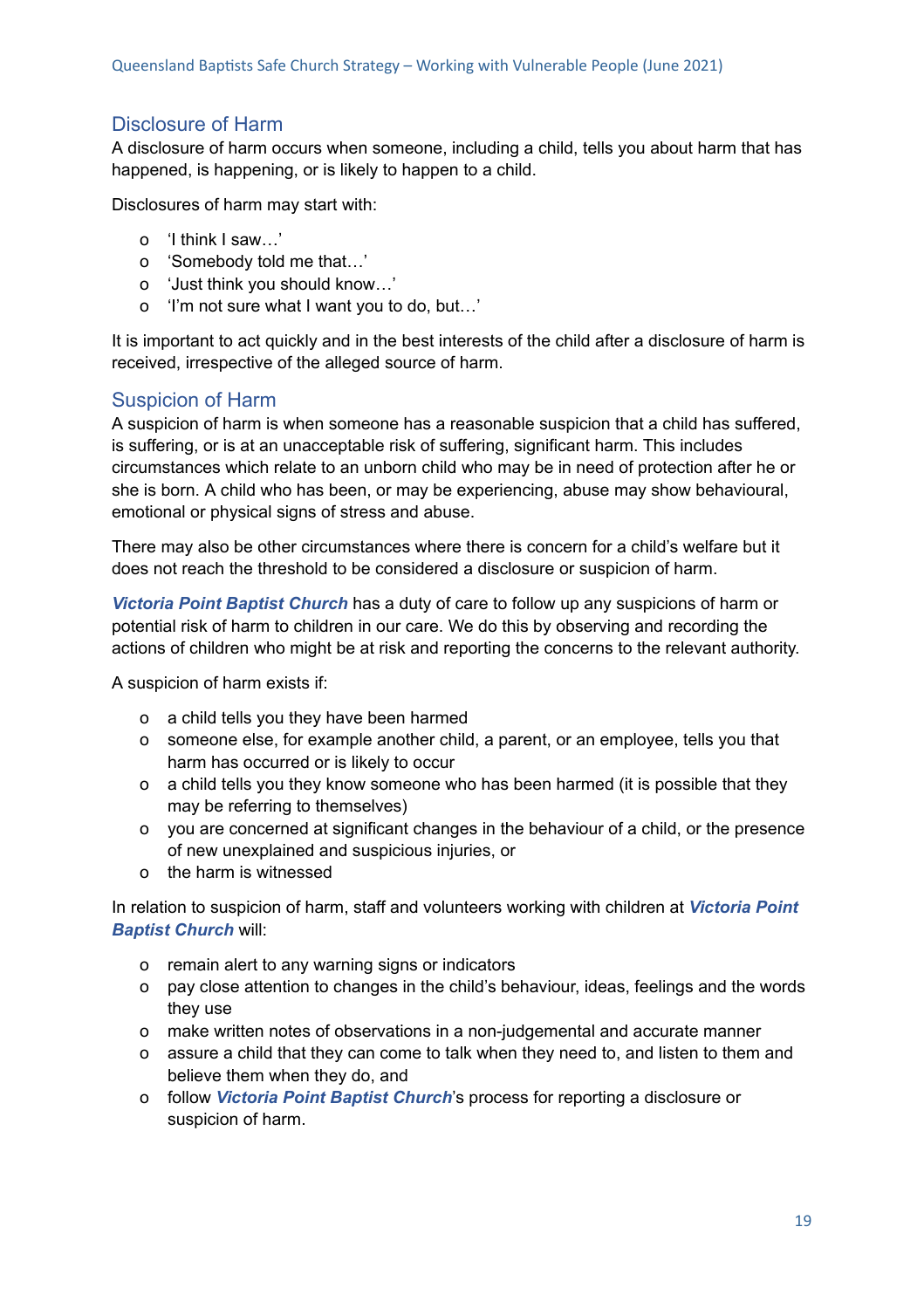### <span id="page-19-1"></span><span id="page-19-0"></span>Managing and Recording a Disclosure or Suspicion of Harm Reporting a Disclosure or Suspicion of Harm

<span id="page-19-2"></span>Mandatory Reporting - child sexual offence committed in relation to a child. With proclamation of the Criminal Code (Child Sexual [Offences](https://www.legislation.qld.gov.au/view/html/asmade/act-2020-032) Reform) and Other legislation [Amendment](https://www.legislation.qld.gov.au/view/html/asmade/act-2020-032) Act 2020, section 229BC Failure to report a child sexual [offence](https://www.legislation.qld.gov.au/view/html/asmade/act-2020-032#sec.25) [committed](https://www.legislation.qld.gov.au/view/html/asmade/act-2020-032#sec.25) in relation to a child becomes applicable to *Victoria Point Baptist Church*'s ministries and activities for children/vulnerable people in regards to reporting. *(NB: for the purpose of understanding offences under this section of the Act, a child is defined as under 16 years of age or a person with an impairment of the mind).*

Under the provisions of this Act, **it is an offence** not to report a belief (including disclosure or suspicion) of an offence of a sexual nature committed in relation to a child. This in effect mandates reporting of child sexual offences for all adults, and so by default includes **all staff and volunteers** engaged in *Victoria Point Baptist Church*'s ministries and activities for children/vulnerable people.

Furthermore, failure to report is an offence even if the information was gained during **a religious confession**.

The Act requires the report be made to the Police as soon as reasonably practicable after the belief is (or ought reasonably to have been) formed, that the offence has been committed.

For the avoidance of doubt, staff and volunteers working with children at *Victoria Point Baptist Church* who believe on reasonable grounds that a child sexual offence is being or has been committed against a child by another adult **are to report to the Police** as soon as reasonably practicable. In addition, they are to liaise with the Safe Church Coordinator for support and guidance in recording the reporting process, particularly if a breach of this Strategy has also occurred.

#### <span id="page-19-3"></span>Mandatory Reporting – harm (other than child sexual offence)

The Child Protection Act 1999 requires certain professionals, referred to as 'mandatory reporters', to make a report to Child Safety, if they form a reasonable suspicion that a child has suffered, is suffering or is at an unacceptable risk of suffering significant harm.

Under the Child Protection Act 1999, mandatory reporters are:

- o teachers
- o doctors
- o registered nurses
- o police officers with child protection responsibilities
- o a person performing a child advocate function under the Public Guardian Act 2014
- o early childhood education and care professionals, from 1 July 2017.

These individuals MUST report to Child Safety and should also report to Child Safety a reasonable suspicion if an unborn child may be in need of protection where the harm or risk of harm relates to any other type of abuse or neglect under s13A of the Child Protection Act 1999.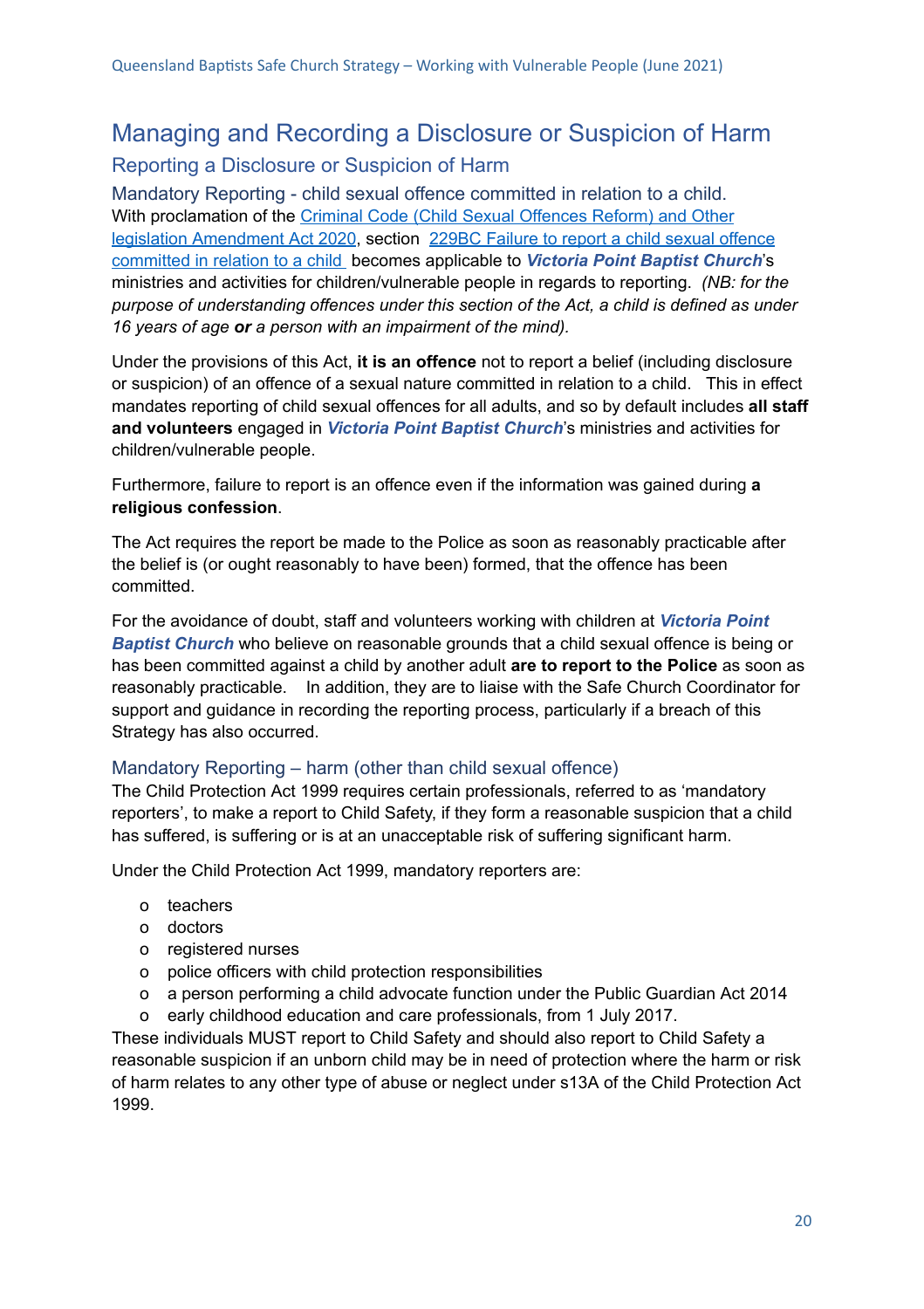#### <span id="page-20-0"></span>Non - Mandatory Reporting (excludes child sexual offence committed in relation to a child).

Child protection is everybody's responsibility, and every person SHOULD report to Child Safety if that person forms a reasonable suspicion that a child (including an unborn child) has suffered, is suffering, or is at unacceptable risk of suffering significant harm AND does not have a parent able and willing to protect them from the harm.

Any person is lawfully entitled to make a report if they are concerned for a child's welfare, even if they are not required to do so as a mandatory reporter. Anyone making a voluntary (non-mandated) report is protected with regard to confidentiality and immunity from legal liability.

<span id="page-20-1"></span>**Staff and volunteers working with children at** *Victoria Point Baptist Church* **who receive a disclosure or have a suspicion of harm (other than child sexual offence) are to liaise directly with the Safe Church Coordinator who will guide them through and manage the reporting process.**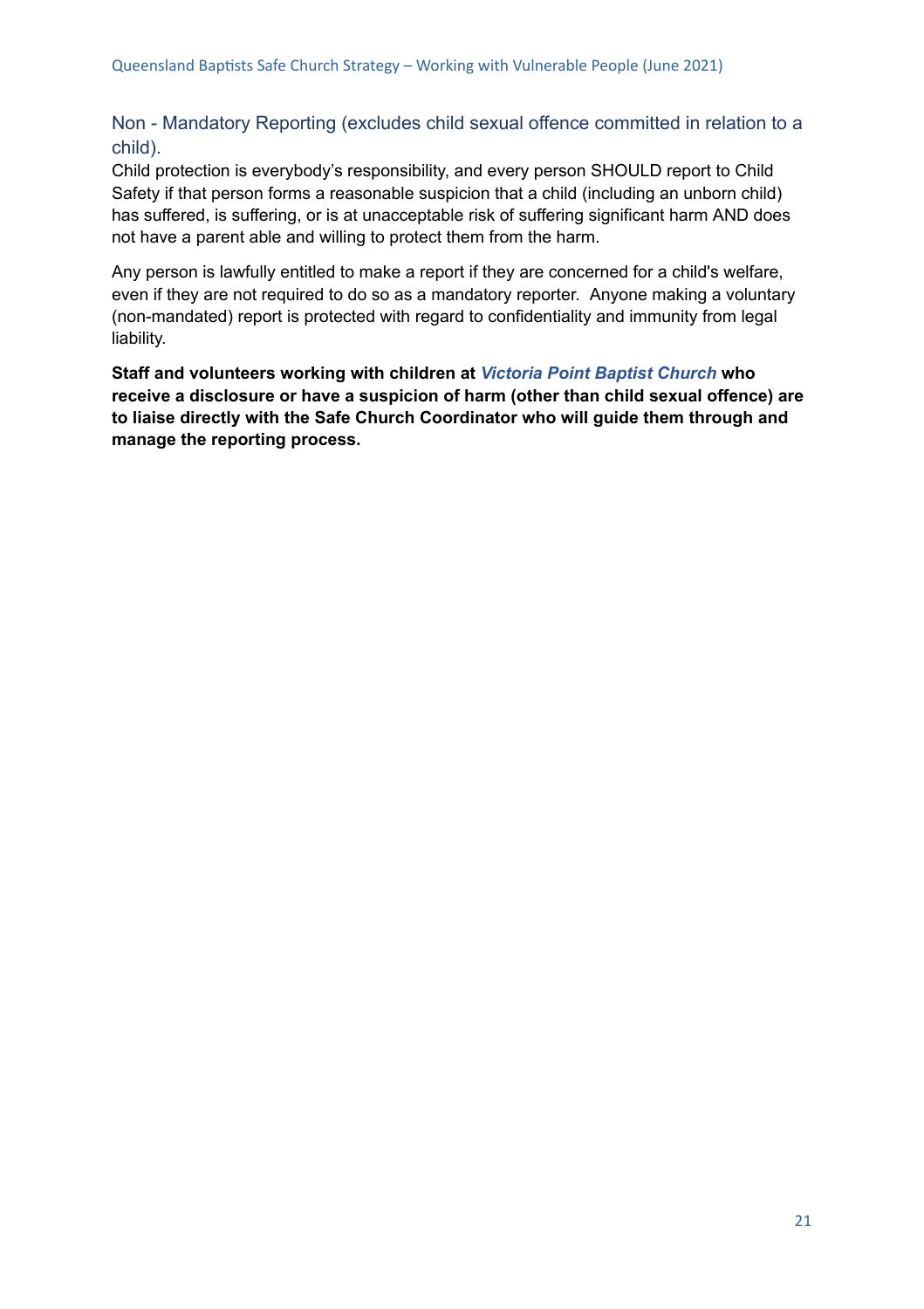#### Responding to a disclosure or Suspicion of Harm (other than in response to an offence of a sexual nature committed in relation to a child).

<span id="page-21-0"></span>Receiving a Disclosure of Harm

- o remain calm and listen attentively, actively and non-judgementally.
- o ensure there is a private place to talk.
- o encourage the person to talk in their own words and ensure just enough open-ended questions are asked to act protectively (e.g. 'Can you tell me what happened?'…or 'Can you tell me more about that?'). Don't ask leading questions which tend to suggest an answer. Ensure the person is advised that the disclosure cannot remain a secret and it is necessary to tell someone in order to get help.
- o reassure the person they have done the right thing by telling you.
- **o advise the child that you need to tell someone else who can help the child.**
- o do not attempt to investigate or mediate an outcome
- o consider if additional barriers exist such as if the child:
	- o identifies as Aboriginal and/or Torres Strait Islander
	- o is culturally and linguistically diverse
	- o has disabilities
- o follow this Strategy's procedure for reporting a disclosure of harm.

The Safe Church Coordinator will consider whether there are requirements to report matters to the Queensland Police Service or Child Safety, or consider what support services could be offered to the family if the concern does not meet the relevant threshold to make a report. This determination will involve implementing the recommended 3 step process for assessing a disclosure or suspicion of harm.

#### <span id="page-21-1"></span>Assessing a Disclosure or Suspicion of Harm

#### *Step 1 – Considering whether the disclosure or suspicion needs to be reported to the Queensland Police Service*

**If an individual (including staff, volunteer and/or the Safe Church Coordinator) believes a child is in immediate danger or in a life-threatening situation, they should immediately contact the Queensland Police Service by dialling 000.**

Queensland Police Service has a number of child protection and investigation units across Queensland. To contact the Queensland Police Service the nearest Police District Communication Centre can be located following this link **QLD Police - [Contact](https://www.police.qld.gov.au/how-can-we-help-you/contact-us#districtComms) Us**

#### *Step 2 - Considering whether the disclosure or reasonable suspicion of harm needs to be reported to Child Safety.*

#### **How to determine if there is significant harm?**

Section 13C of the Child Protection Act 1999 provides guidance when forming a reasonable suspicion about whether a child has suffered significant harm, is suffering significant harm, or is at an unacceptable risk of suffering significant harm. The matters the Safe Church Coordinator will consider include:

- o whether there are detrimental effects on the child's body or psychological or emotional state:
	- o that are evident to the person, or
	- o that the person considers are likely to become evident in the future, and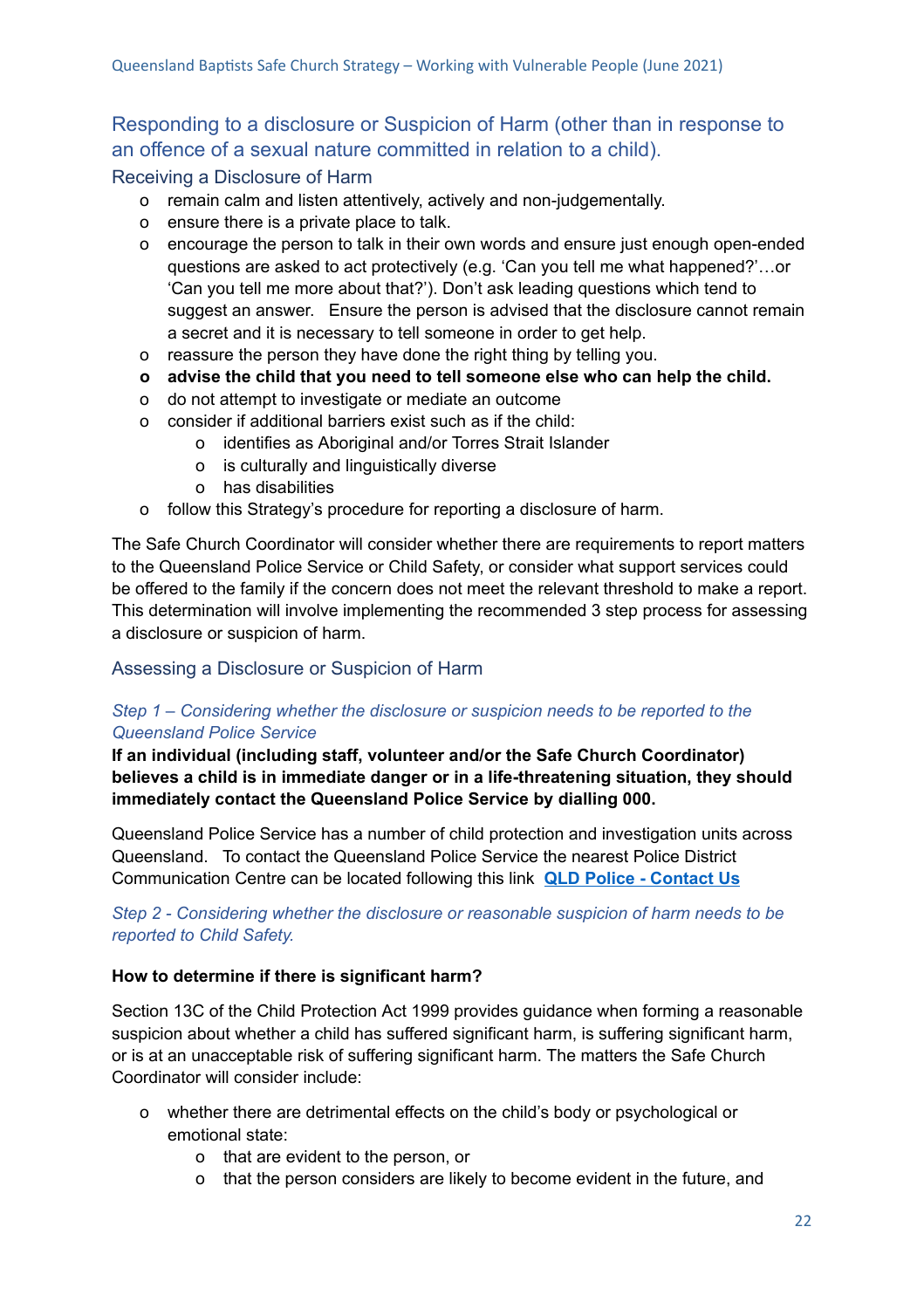- o in relation to any detrimental effects to the child the reporter may consider:
	- o their nature and severity, and
	- o the likelihood that they will continue, and
- o the child's age.

The consideration of these matters may be informed by an observation of the child, other knowledge about the child or any other relevant knowledge, training or experience that the person may have.

#### **How to determine if there is a parent willing and able to protect the vulnerable person?**

A parent may be willing to protect a child, but not have capacity to do so and therefore they are not considered 'able'. This may include parents suffering from a severe mental health condition or physical illness/injury.

Alternatively, a parent may have the capacity to protect a child (i.e. they may be able), but may choose not to do so (i.e. they are not willing). This may include a parent continuing a relationship with a person who is sexually abusing their child.

In some circumstances, a parent may be both not able and not willing to protect the child from harm.

In some cases, the circumstances in which the harm occurred will be so serious that it can be presumed there is no parent able or willing to protect the child.

If there is considered to be at least one parent both 'able' and 'willing' to protect the child, the child is considered to not be in 'need of protection'.

#### **What information must be provided to Child Safety?**

Under section 13G(2) of the Child Protection Act 1999, the written report about a 'reportable suspicion' must contain the following details:

- o the basis on which the person has formed the reportable suspicion, and
- o the information prescribed by regulation, to the extent of the person's knowledge.

#### *Step 3 - Consider whether referral is required to other support services, including Family and Child Connect*

Concerns for a vulnerable person that do not amount to a reasonable suspicion of harm will be considered in terms of what support services could be offered to the family. This may include contacting Family and Child Connect who can provide information and advice about connecting families with support services and the circumstances in which a referral can and should be made to one of these services.

#### **A mandatory reporter can refer a family without their consent, but others require the consent of the family to make a referral.**

The criteria for Family and Child Connect service to work with the family is:

- o the referred family has a child from unborn to 18 years of age, and
- o the child is not currently in need of protection, and
- o without support the child, young person and family are at risk of entering or re-entering the statutory child protection system, and
- o the family would benefit from access to intensive and specialist support services, and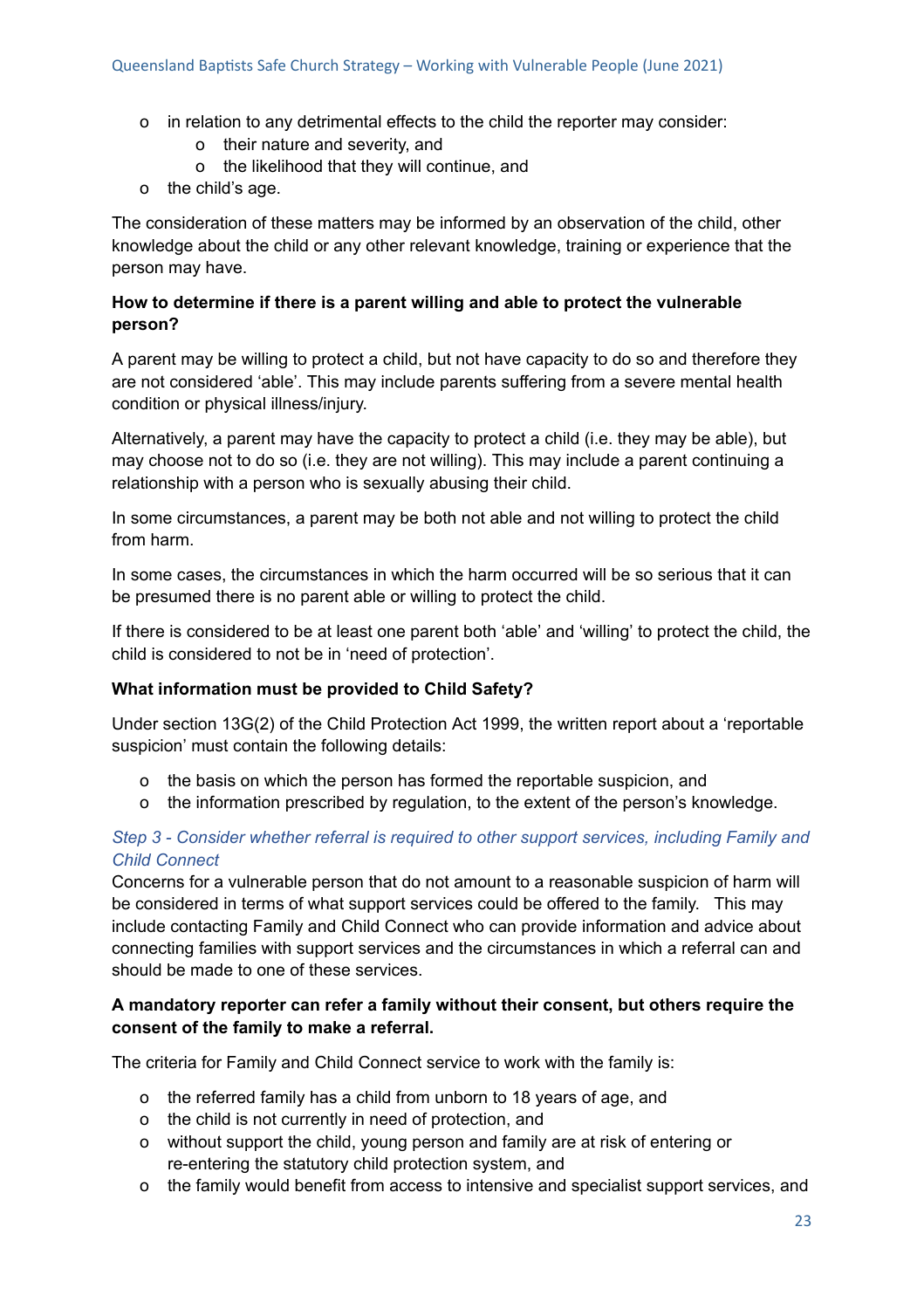o the family has multiple and complex needs.

The Family and Child [Connect](https://www.qld.gov.au/community/caring-child/family-child-connect) website provides useful materials, including Training resources in relation to family support services, which can assist you further.

<span id="page-23-0"></span>Procedure for Recording and Reporting a Disclosure or Suspicion of Harm The person receiving a disclosure or who have a suspicion of harm, is able to report this directly to the relevant authorities. However staff and volunteers working with children at *Victoria Point Baptist Church* who receive a disclosure or have a suspicion of harm are asked to liaise directly with the Safe Church Coordinator who will guide them through and manage the reporting process. It is important that the person who receives a disclosure or is reporting a suspicion of harm is involved in the reporting process because:

- o the integrity of the information is retained when the person receiving the disclosure is the person reporting the matter to the authorities.
- o information is not accidently mishandled in the internal reporting procedures, prior to the matter being reported to the authorities, and
- o where there is immediate risk of harm to a child, all staff or volunteers are aware they can act immediately to protect that child and contact the authorities.

In all cases where harm is disclosed or suspected, the best interests of the child will be paramount, and *Victoria Point Baptist Church*'s response will be clear and transparent to those affected.

When recording and reporting a disclosure or a suspicion of harm, the following will occur:

- 1. Document the disclosure/suspicion clearly and accurately, including a detailed description of:
	- o the relevant dates, times, locations and who was present
	- o exactly what the person disclosing said, using "I said," "they said," statements
	- o the questions you asked
	- o any comments you made, and
	- o your actions following the disclosure

Care must be taken to record information and evidence in the words of the child to assist with the accurate presentation of the information or evidence.

- 2. Follow the steps for Assessing the Disclosure of Suspicion of Harm
- 3. Consider restrictions in relation to privacy obligations, making sure to keep information confidential, only including necessary people in the report handling process. The Safe Church Coordinator will ensure that information included in the report is properly stored either physically and/or electronically and that accessibility to the data is correctly managed.
- 4. Gain clear guidance and advice from the Queensland Police Service or Child Safety as to:
	- a. who should tell the child or young person's parents or carers about the disclosure and the action taken.
	- b. who can give ongoing help and trained support to the child and family.
- 5. If the disclosure or suspicion of harm relates to a Registered Minister of Queensland Baptists, then the Safe Church Coordinator or Church Leaders will also inform either the QB Safe Church Officer or the Director of Pastoral Services for Queensland Baptists.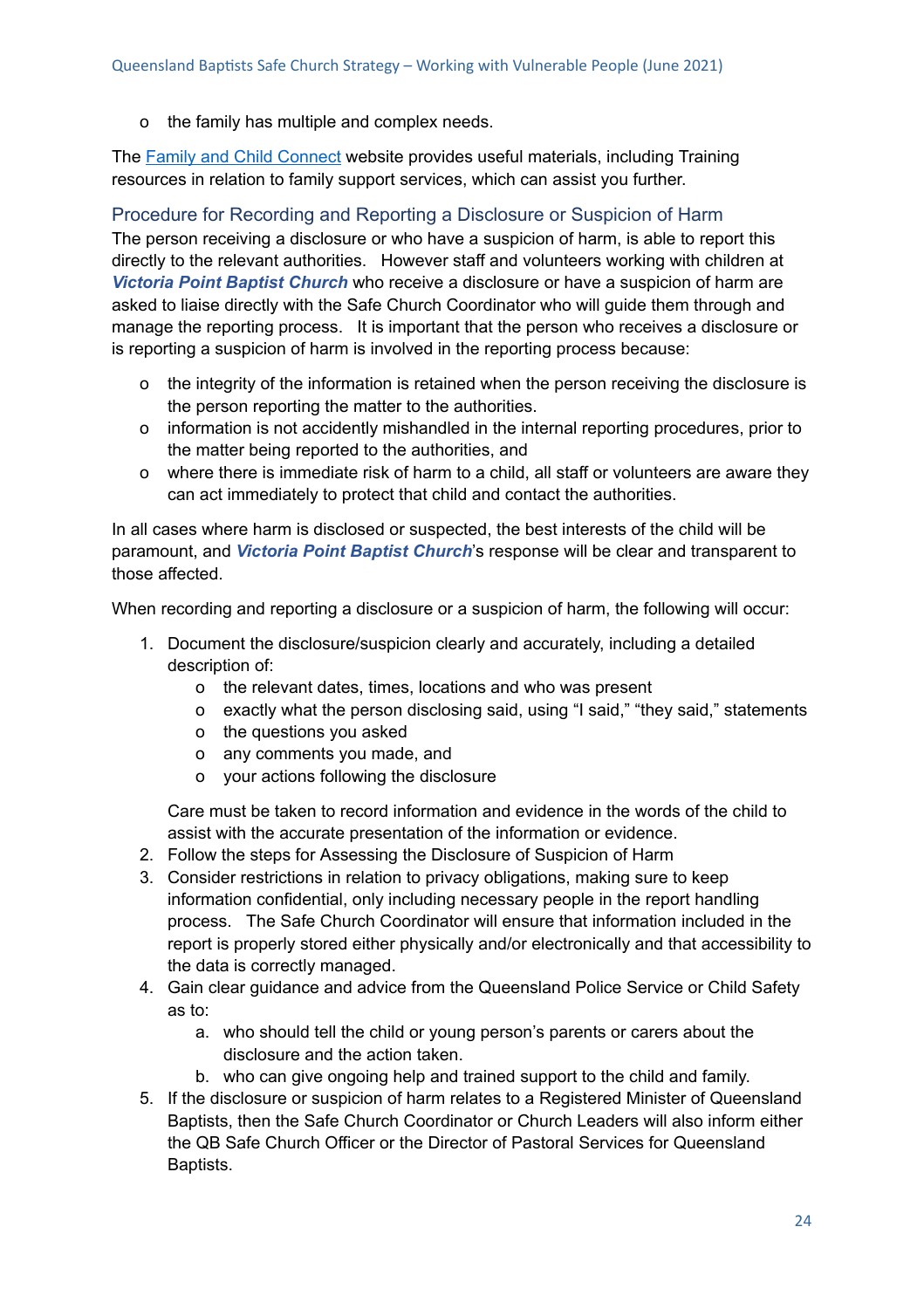6. If the disclosure or suspicion of harm relates to a staff or volunteer then the Safe Church Coordinator or Church Leaders will immediately stand down that person from any involvement in Church ministries/activities pending an investigation from the report, and also notify Blue Card Services.

*A Record of a Disclosure of Harm and a Record of Suspicion of Harm are located in the Related Documents section of this Strategy.*

#### <span id="page-24-0"></span>Child Safety Contact Information

Child Safety Services can be contacted as follows:

o During normal business hours - contact the Regional Intake Service

#### [Regional](http://www.communities.qld.gov.au/childsafety/about-us/contact-us/child-safetyservice-centres/regional-intake-services) Intake Service

o After hours and on weekends - contact the Child Safety After Hours Service Centre on 1800 177 135 or (07) 3235 9999. The service operates 24 hours a day, seven days a week.

If unsure who to call, or for assistance in locating the nearest Child Safety Service Centre, contact Child Safety Services' Enquiries Unit on 1800 811 810. Child Safety Service Centres have professionally trained child protection staff members who are skilled in dealing with information about harm or risk of harm to children.

#### *A person making a report is protected from liability under the Child Protection Act 1999 from civil or criminal legal actions and is not considered to have broken any code of conduct or ethics.*

#### <span id="page-24-1"></span>Reviewing Reporting Procedure

*Victoria Point Baptist Church* will undertake a review of the procedures following a disclosure or suspicion of harm being actioned to:

- o consider the application of the procedure and whether there are any changes necessary, for example, whether they are suitable for:
	- responding to a child or young person when a disclosure is made
	- protecting children and young people from harm, and
	- assisting involved parties within your organisation, and
- o identify any additional training requirements.

<span id="page-24-2"></span>The review must not interfere with court processes, and it may be necessary to seek legal advice in this instance. During the review, *Victoria Point Baptist Church* will record what worked well and what may need to be improved upon. If new procedures and/or are required, information regarding the changes will be provided to all stakeholders.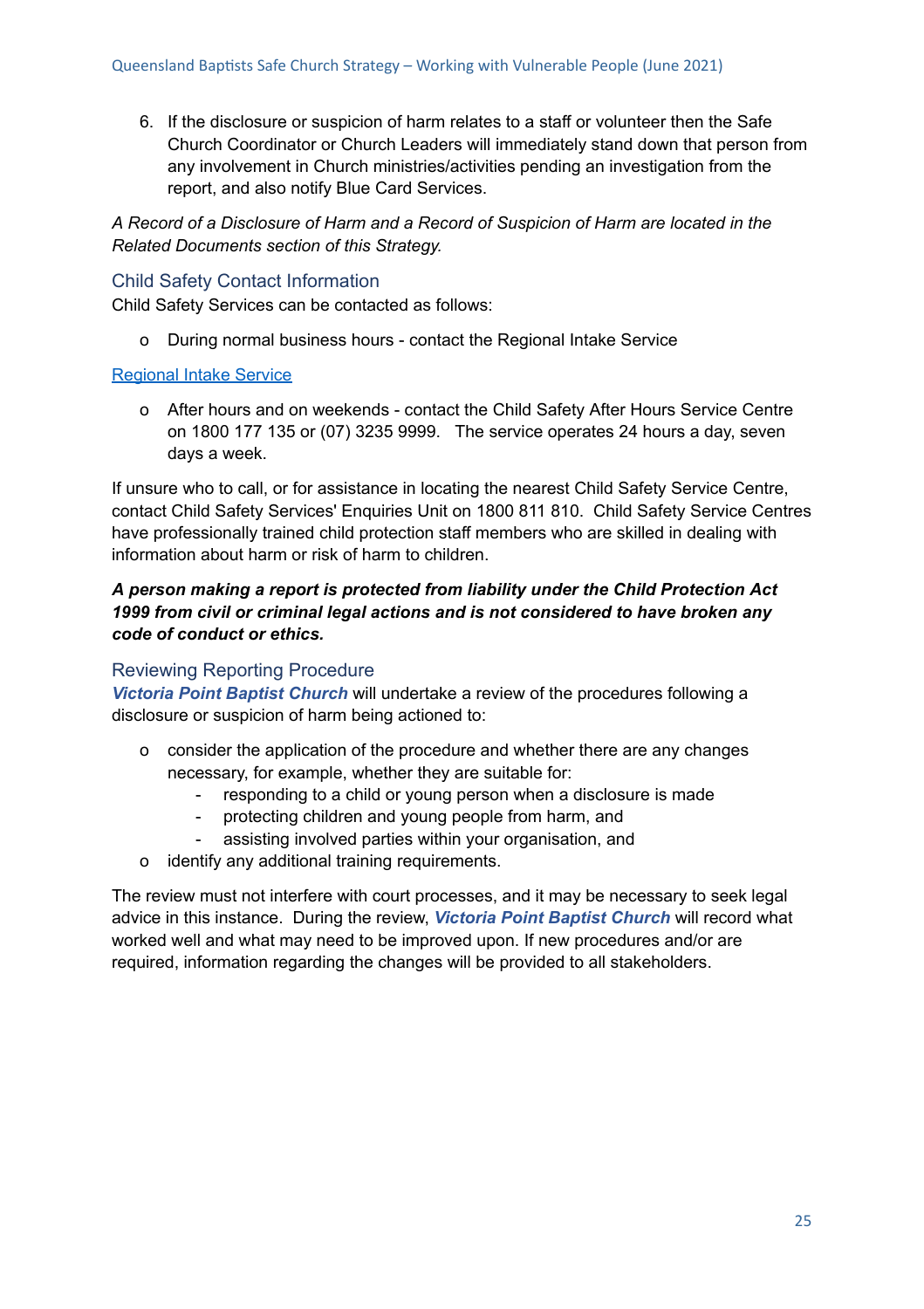#### Persons of Concern

There may be instances where behaviour of an individual is observed that is of a concern to ensuring the safety of others. *Victoria Point Baptist Church* will seriously consider implementing the Australian Baptist Response to Persons of Concern in these instances. If so, this process would be employed:

- o even if the person of concern is not engaged as a staff or volunteer in working with vulnerable people.
- o if a person who is attending or interested in attending *Victoria Point Baptist Church*:
	- discloses that they have committed a sexual offence
	- in the course of completing due diligence checks for recruitment they disclose they have committed a past sexual offence
	- if the church is or becomes aware that a person has had an allegation of past or current sexual offence
	- is deemed to be a risk to the safety of vulnerable people because of an adverse risk (for example, exhibiting wandering across other people's sexual boundaries)

*Information on Persons of Concern and Individual Accountability & Safety Agreements is located in the Related Documents section of this Strategy.*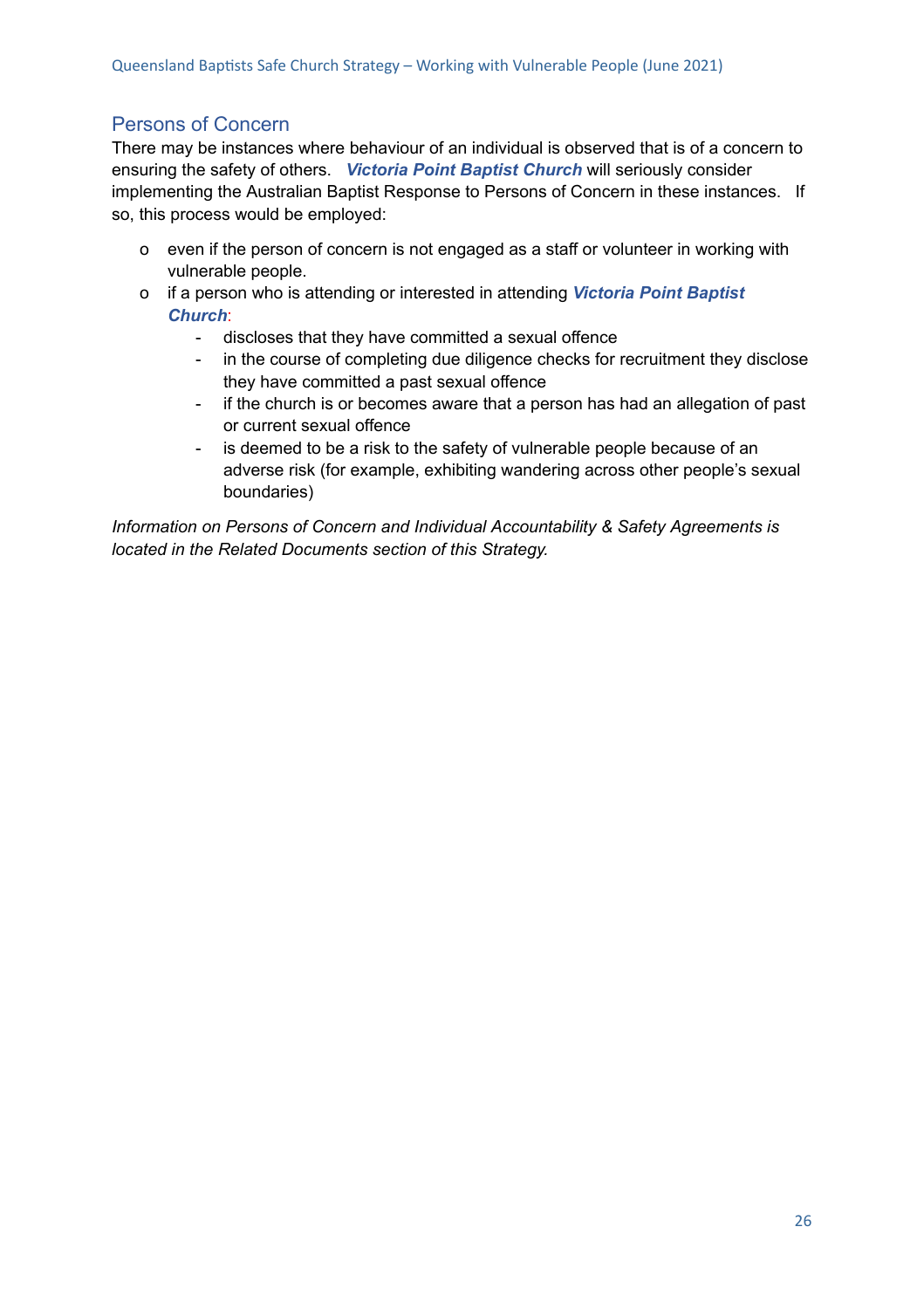### <span id="page-26-0"></span>Managing Breaches of The Safe Church Strategy

#### <span id="page-26-1"></span>What is a Breach?

A breach is any action or inaction by an individual captured in the Scope, that fails to comply with any part of the strategy.

#### <span id="page-26-2"></span>Who must comply?

All persons/roles identified in the Scope of this Strategy must comply.

#### <span id="page-26-3"></span>Responsibilities and Delegations

The Safe Church Coordinator will be responsible for managing breaches of this Strategy. If the Safe Church Coordinator is unavailable or is in breach themselves, the Church Leadership will manage the breach and may engage the QB Safe Church Officer.

#### <span id="page-26-4"></span>Types of Breaches

There may be different types of breaches of this Strategy and the consequences determined by *Victoria Point Baptist Church* will vary accordingly.

Depending on the severity of the breach and the level of risk that results will determine the consequence. Consequences will range from additional training, supervision/probationary periods, stand down, reporting to relevant authorities and permanent removal from ministries and activities and/or the Church.

#### <span id="page-26-5"></span>Breach Procedure

Where the breach does NOT relate to a disclosure or suspicion of harm a Breach Incident Form will be completed. This process will identify details of the breach, outcomes and follow up.

Appropriate confidentiality will be maintained to protect privacy.

All breaches will be recorded in the Breach Register and reported to the relevant authority as applicable including the Queensland Police Service, Child Safety and/or Blue Card Services.

*A Breach Incident Form and Breach Register template is located in the Related Documents section of this Strategy.*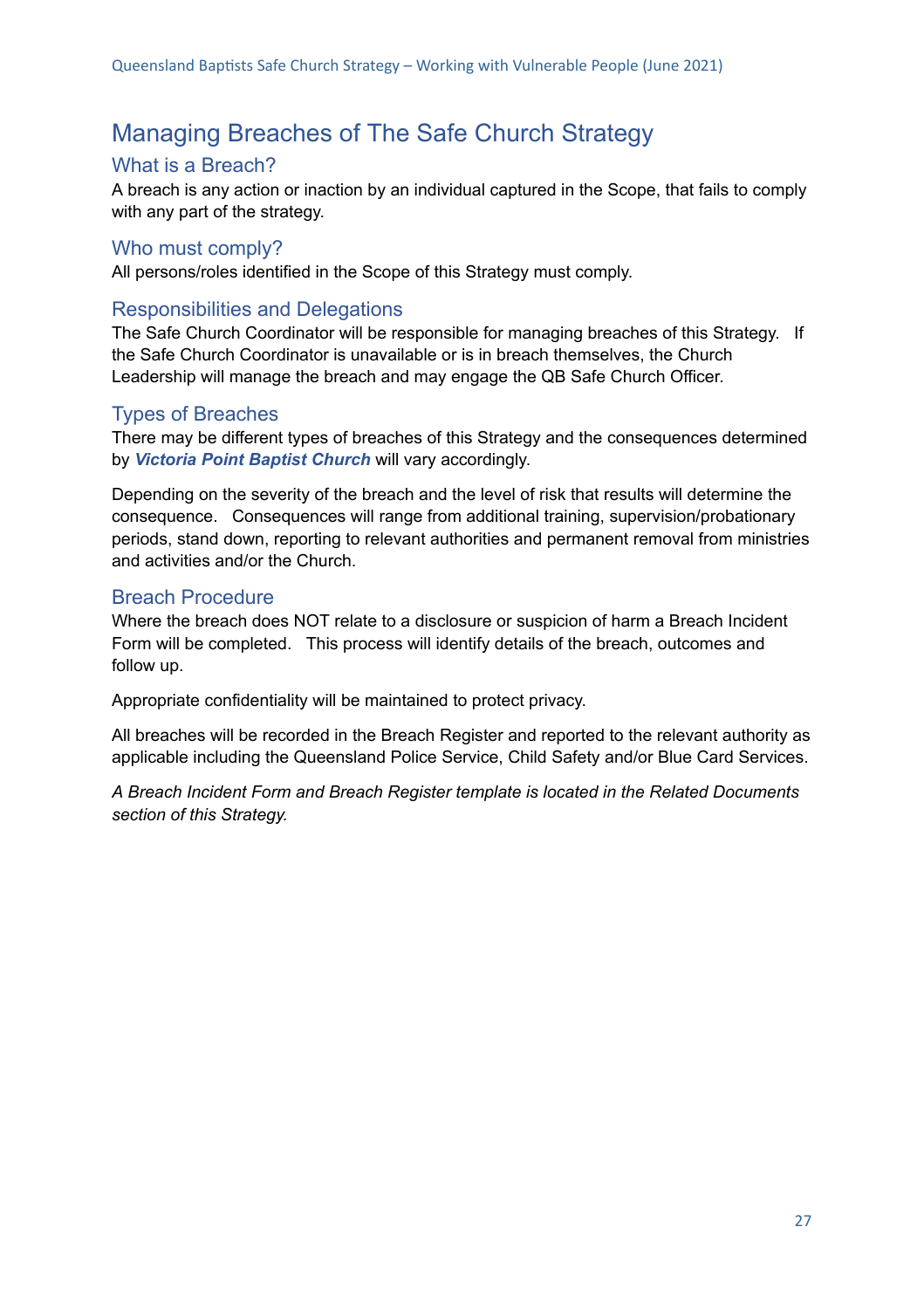### <span id="page-27-0"></span>Risk Management Plans for High Risk Activities & Special **Events**

A high risk activity or special event, due to their nature, will require extra planning to ensure that appropriate control measures are implemented to manage the identified risks.

*Victoria Point Baptist Church* recognises that in order for a vulnerable person to suffer harm, there must be an opportunity for harm to arise. These opportunities can be reduced by engaging in forward planning to identify risks and implement strategies that reduce the possibility of being harmed during high risk activities and special events.

The Safe Church Coordinator will lead in the determination of whether an activity or event is deemed high risk. Such criteria to be considered will include (but not limited to) if the activity/event:

- o involves the participation of volunteers or people who are external to *Victoria Point Baptist Church*
- o involves additional participant numbers than would ordinarily be provided for
- o is to take place at an external venue or destination
- o has a large amount of people and/or hazards (e.g. involving water hazards such as ponds, lakes or pools), and/or
- o is to take place overnight or for a lengthy period of time.

There may be other criteria that the Safe Church Coordinator or Church Leadership identify that requires the activity or event to be managed as a high risk.

#### <span id="page-27-1"></span>Risk Management Process

Adapted from the Standards Australia's AS/NZS ISO 31000:2009 Risk Management - Principles and Guidelines, *Victoria Point Baptist Church* will apply a six step process in the development of an effective plan for high risk events and activities:

- 1. Describe the activity
- 2. Identify the risks
- 3. Analyse the risks
- 4. Evaluate the risks
- 5. Manage the risks and reassess, and
- 6. Review

*Tools for implementing the risk management process is located in the Related Documents section of this Strategy.*

### <span id="page-27-2"></span>Compliance with Requirements of the Blue Card System

This Strategy ensures *Victoria Point Baptist Church* is compliant with the Blue Card System requirements and demonstrates our committment to maintaining a safe and supportive environment for vulnerable people. *Victoria Point Baptist Church* is committed to ensuring the Strategy remains compliant, current and effective in identifying and minimising risks of harm to vulnerable people. As such, an annual review will be completed by the Safe Church Coordinator in collaboration with all stakeholders, with consideration given to:

o whether processes and procedures were followed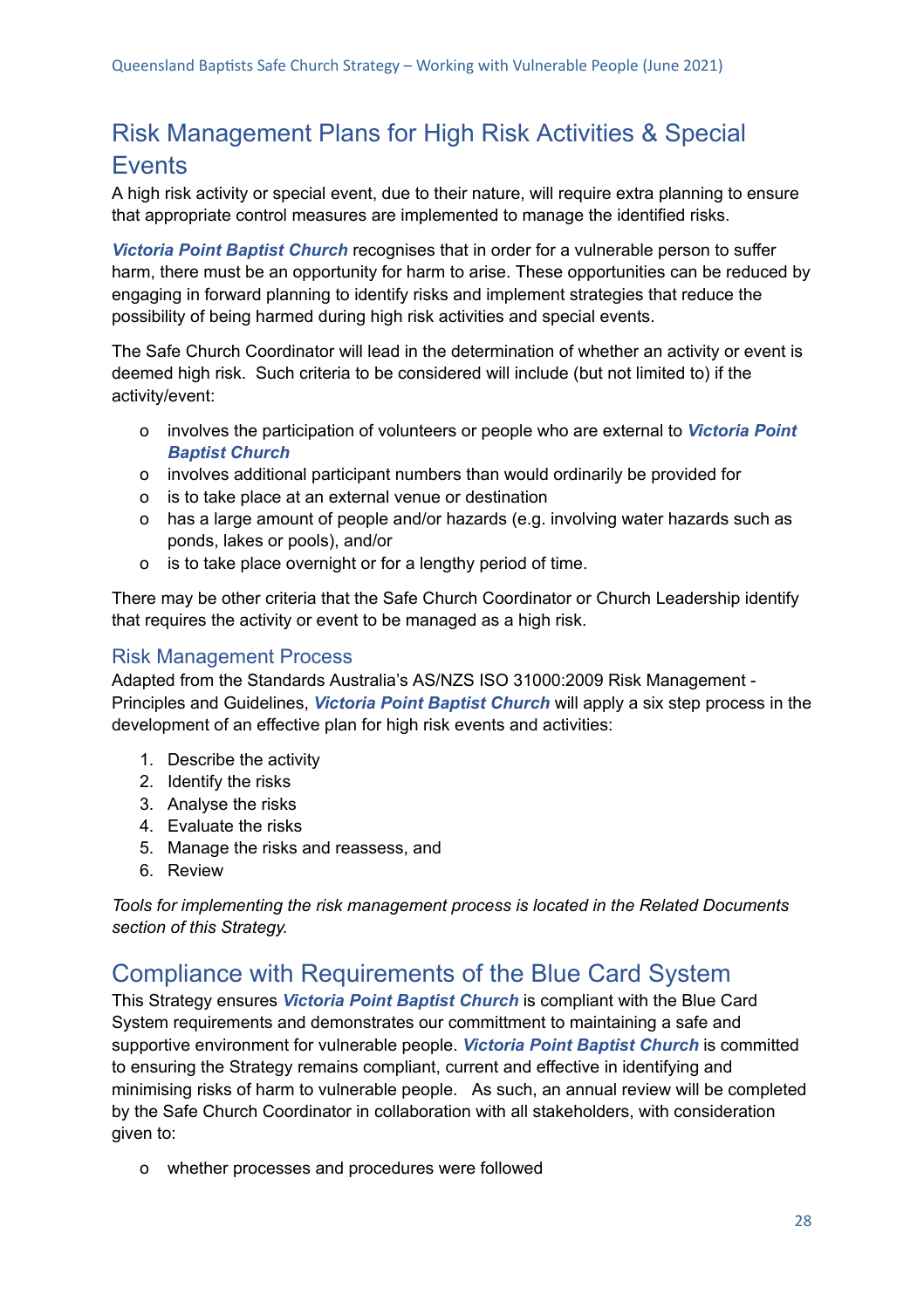- o whether any incidents relating to vulnerable people's risk management issues occurred
- o the actual process used to manage any incidents
- o the effectiveness of processes and procedures in preventing or minimising harm to vulnerable people, and
- o the content and frequency of training in relation to the Strategy.

Reviews of this Strategy will be documented by the Safe Church Coordinator using the Safe Church Strategy Annual Review Form *located in the Related Documents section of this Strategy.*

#### <span id="page-28-0"></span>Restricted Persons & Restricted Employment

From 31 August 2020, an employer cannot employ or continue to employ a restricted person in restricted employment.

The maximum penalty is \$26,690 (200 penalty units) or 2 years in prison. Penalties will also apply to individuals.

*Victoria Point Baptist Church* has a responsibility to ensure that all staff and volunteers working with vulnerable people, including those in Restricted Employment are not a Restricted Person. *Victoria Point Baptist Church* must also ensure anyone beginning to work or volunteer in Restricted Employment is not a Restricted Person, before that person begins working or volunteering with children within the Church.

The definition of Restricted Employment captures scenarios that could commonly arise in *Victoria Point Baptist Church*'s setting, specifically a volunteer parent, a volunteer who is under 18, or a staff or volunteer who do not work more than 7 days in a calendar year. As such, any Staff or Volunteer (as per the definition and scope of this Strategy) working in these capacities will be required to complete the Code of Conduct.

To fulfill obligations relating to Restricted Persons and Restricted Employment, the Code of Conduct will be completed:

- o at the implementation of this Strategy; and
- o during the application process for working at *Victoria Point Baptist Church* (including for parents who wish to volunteer as their child participates); and
- o on an annual basis thereafter

If at any time *Victoria Point Baptist Church* becomes aware that a person is a Restricted Person, that person will be immediately stood down and will not be permitted to continue working. *Victoria Point Baptist Church* will liaise with Blue Card Services and the QB Safe Church Officer regarding any further action that may be required or if a Response to a Person of Concern process needs to be undertaken.

If at any time *Victoria Point Baptist Church* becomes aware of a breach to the Restricted Person & Restricted Employment laws, the Safe Church Coordinator will liaise with the Church leadership in reporting the breach to Blue Card Services and the Queensland Police Service. *Victoria Point Baptist Church* will also liaise with the QB Safe Church Officer regarding any further action that may be required.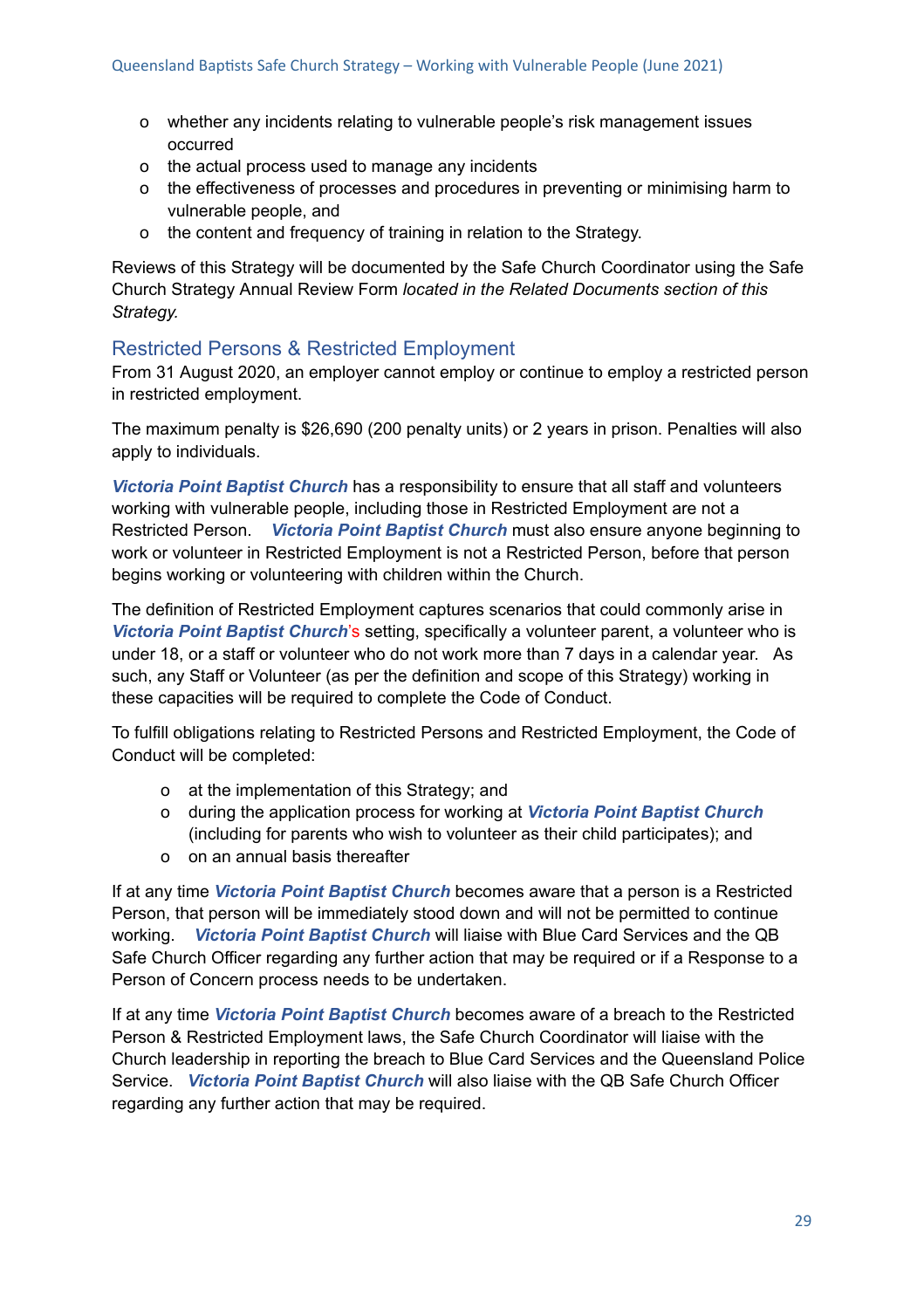#### <span id="page-29-0"></span>Blue Card Screening Requirements

#### <span id="page-29-1"></span>Persons Requiring a Blue Card

All Church staff and volunteers must hold valid and current Blue Cards to attend or participate in any church activities that will bring them into contact with vulnerable persons.

#### <span id="page-29-2"></span>Disqualified Persons and Disqualifying Offences

The blue card system stops certain people from holding or applying for a blue card such as:

- o People convicted of disqualifying offences
- o Current negative notice holders
- o People convicted of serious offences as they can only hold a blue card in exceptional circumstances.

*More information regarding Disqualified Persons and Disqualifying Offences is located in the Related Documents section of this Strategy.*

#### <span id="page-29-3"></span>No Card No Start

No Card, No Start means that all staff and volunteers must have a blue card (paid employees can no longer start pending an application) before they can work with vulnerable people.

#### <span id="page-29-4"></span>Nominated Contact Person/s

The Safe Church Coordinator and Senior Pastor will be the **Contact Person/s** responsible for managing blue cards and exemption cards for *Victoria Point Baptist Church*. Each blue card or exemption card application form for a paid employee or volunteer has a space in the "Organisation details" section for a "Contact Person". This is who Blue Card Services will send all notifications to and this is the only people who Blue Card Services can discuss a person's Blue Card status with unless additional authorisation is provided.

#### <span id="page-29-5"></span>Managing Blue Card Applications

To manage *Victoria Point Baptist Church*'s obligations, the Contact Person may use the online [Organisation](https://www.qld.gov.au/law/laws-regulated-industries-and-accountability/queensland-laws-and-regulations/regulated-industries-and-licensing/blue-card/organisations/portal) Portal to manage blue card records.

#### *Linking Blue Cards*

The Contact Person must ensure a Blue Card belongs to the card holder and link them to *Victoria Point Baptist Church* before engaging them in work. This ensures the Church is kept up to date about a card holder's status.

When a new applicant is progressed and appointed to work with vulnerable people the Contact Person must check the card holder's identity. This will be completed by sighting identification before linking the card holder to *Victoria Point Baptist Church*. Blue Cards can be linked by submitting the link form or via the Organisation Portal. Blue Cards can also be validated online.

When a card holder leaves *Victoria Point Baptist Church* the Contact Person will notify Blue Card Services by completing a Delink a Person form or via the Organisation Portal.

All staff and volunteers engaged by *Victoria Point Baptist Church* must be linked (NB: card holders can be linked to more than one organisation).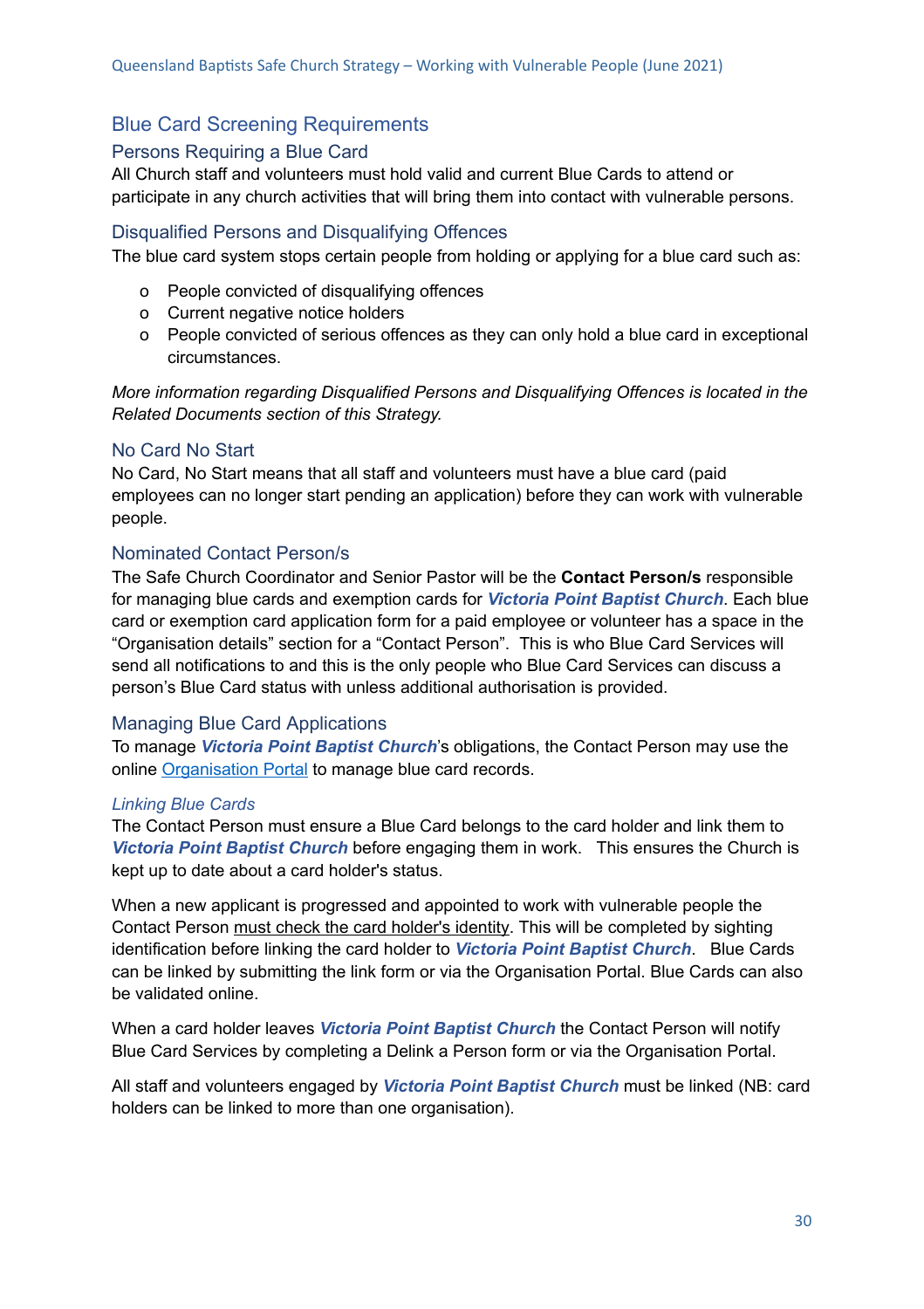#### *Renewals*

As long as an individual submits their renewal application before their current card expires, they can continue to work - even if their new Blue Card has not been issued by the time their previous card expires.

The Contact Person will use the Organisation Portal to check whether a card holder has applied to renew their card or will contact Blue Cards Services on 1800 113 611 to determine whether a card holder has applied to renew their card.

#### *Frequency Test*

An individual does not need a blue card if their work is not more than 7 days in a calendar year. If it is more than 7 days, a blue card is needed.

For this test, a 'day' includes a full day or part of a day (e.g. 2 hours of work on 1 day is considered to be a day). A 'calendar year' covers the period from 1 January to 31 December.

The new frequency test only applies to volunteers, paid employees and students doing practical placements for their course. It does not apply to an individual who is either:

- o a restricted person
- o a business operator.

#### *Exemption Cards*

Police officers with the Queensland Police Service and teachers registered with the Queensland College of Teachers apply for exemption cards, not blue cards. From 31 August 2020, exemption cards have expiry dates and are valid for three years.

Exemption cards expire if not renewed. Existing exemption card holders whose cards do not have an expiry date have until 31 August 2023 to renew their card or it will expire.

Exemption card applicants are able to start work as soon as they apply online or submit their application (i.e. No Card no Start does not apply) AND have been linked to *Victoria Point Baptist Church*.

#### *Police Information*

Blue Card Services will notify the Contact Person of any change in an individual's police information, when appropriate. It is no longer a requirement for *Victoria Point Baptist Church* to notify Blue Card Services of any changes in police information that the Church becomes aware of.

#### <span id="page-30-0"></span>Managing High Risk Individuals

The Safe Church Coordinator will stand down any staff or volunteer from duties immediately if they:

- i. receive a negative notice or is a known disqualified person.
- ii. have their blue card or exemption card cancelled or suspended.
- iii. have their blue card application withdrawn.
- iv. receive a notification in relation to a serious change in criminal history.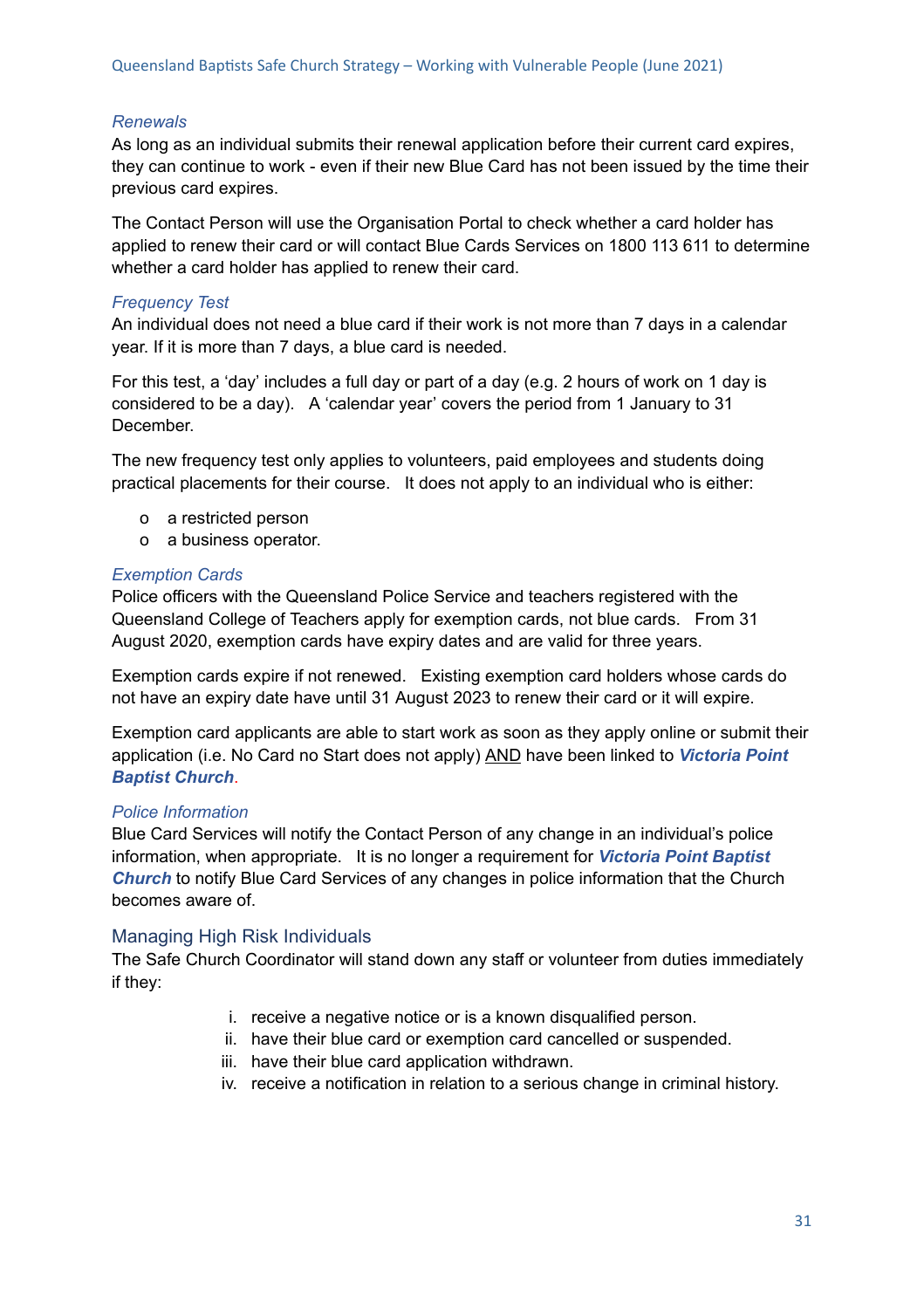#### <span id="page-31-0"></span>Blue Card Register

The Safe Church Coordinator for *Victoria Point Baptist Church* must maintain a register of all staff and volunteers engaged to work with vulnerable people. This may be maintained in hard copy or electronically and must be made available if requested by Blue Card Services.

The Blue Card Register will be maintained to include up to date information on:

- o whether or not the person requires a blue/exemption card (if not, why not e.g. an exemption applies under the Act)
- o the type of application/blue card (e.g. paid or volunteer) or exemption card
- o when the person applied and/or the date of issue of the positive notice and blue/exemption card
- o the blue card/exemption card number and the expiry date of the blue card, and
- $\circ$  the renewal date.

#### *A link to a sample register is located in the Related Documents section of this Strategy.*

The Safe Church Coordinator will ensure that appropriate and confidential records in relation to the following are maintained:

- o whether a negative notice has been issued
- o any change in status to a blue/exemption card or exemption card (such as a change in police information, or the cancellation or suspension of a blue/exemption card)
- o where there is a change in police information
- o where an employee leaves *Victoria Point Baptist Church* and the date Blue Card Services were informed, and
- o any change to a staff or volunteer's personal information, including the date Blue Card Services were informed (NB it is an offence for any staff or volunteer to fail to notify Blue Card Services on the appropriate form of any change in personal details within 14 days).

### <span id="page-31-1"></span>Communication & Support

#### <span id="page-31-2"></span>**Communication**

*Victoria Point Baptist Church* recognises this Strategy is most effective when it is communicated to all stakeholders. If parents/carers, staff and volunteers and vulnerable people are actively involved and aware they are be more likely to accept, support and implement the Strategy. This is aimed at strengthening a culture of safety.

The Safe Church Coordinator and church leadership will:

- o ensure that all stakeholders are aware of responsibilities and understand what is acceptable behaviour for interacting with vulnerable people.
- o enable individuals to feel comfortable addressing issues of concern
- o highlight the importance of *Victoria Point Baptist Church*'s commitment to protecting the safety and wellbeing of vulnerable people in our environment, and
- o reduce the likelihood of breaches of this Strategy.

This will be achieved through an ongoing commitment promoting safety by:

- o training both annually and as required
- o use of *Victoria Point Baptist Church*'s website
- o induction of staff and volunteers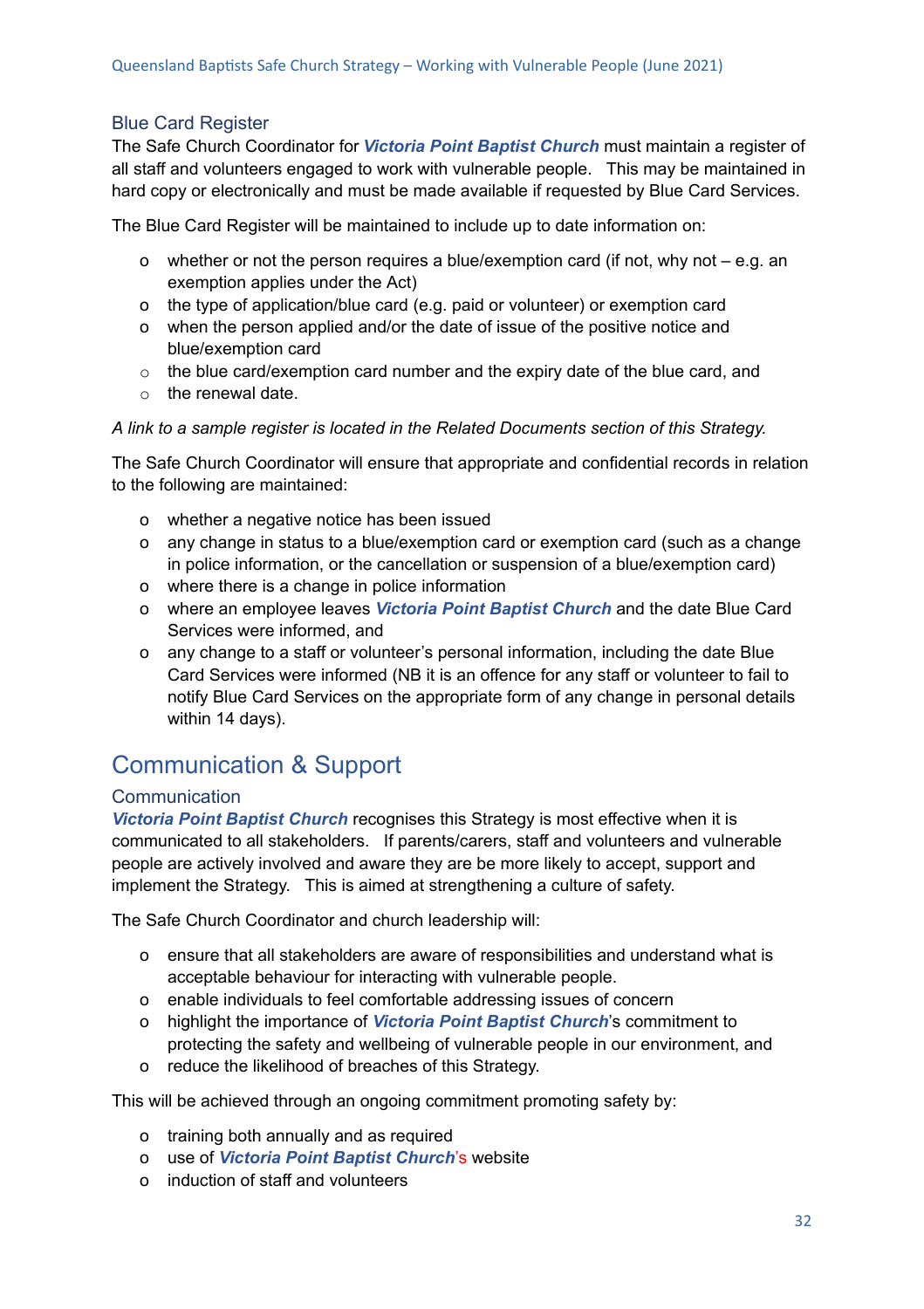- o enrolment process for families into programs/ministries/activities
- o annual review of this Strategy.

Child protection and a culture of safety is everyone's responsibility and *Victoria Point Baptist Church* is committed to considering and implementing new ways of communicating this.

#### <span id="page-32-0"></span>**Support**

*Victoria Point Baptist Church* recognises that staff and volunteers may require support to deal with issues such as behaviour management, stress, conflict, bullying including cyberbullying, child protection concerns, breaches of this Strategy and dealing with disclosures or suspicions of harm. As such the Safe Church Coordinator will ensure support is available.

The types of support that will be made available include:

- o risk management guidance from the Church's workplace health and safety officer/s.
- o annual training and specific training as required.
- o partnering with external support and counselling services.
- o implementing mentoring programs.
- o mediation or other alternative conflict resolution techniques.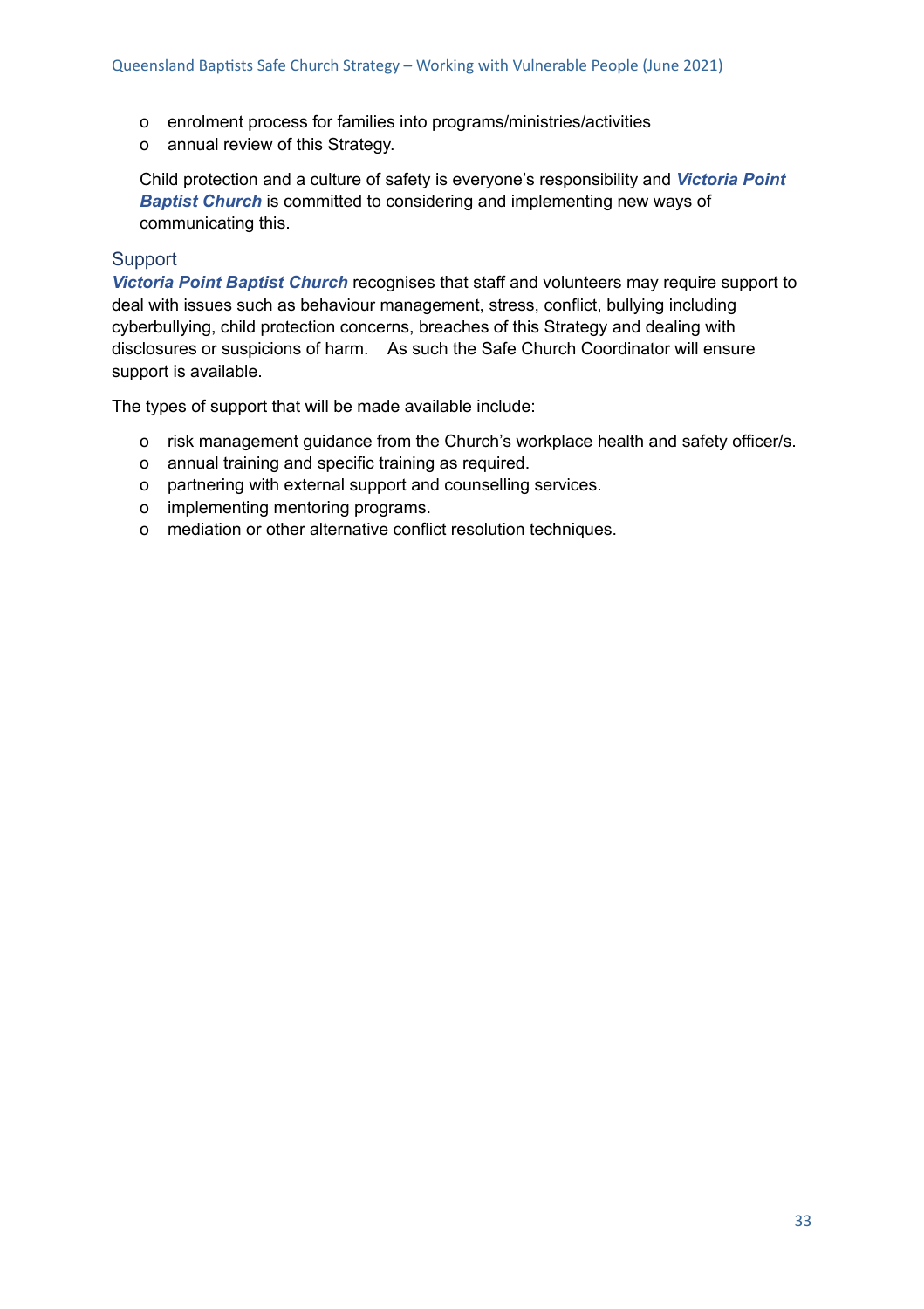### <span id="page-33-0"></span>Relevant Information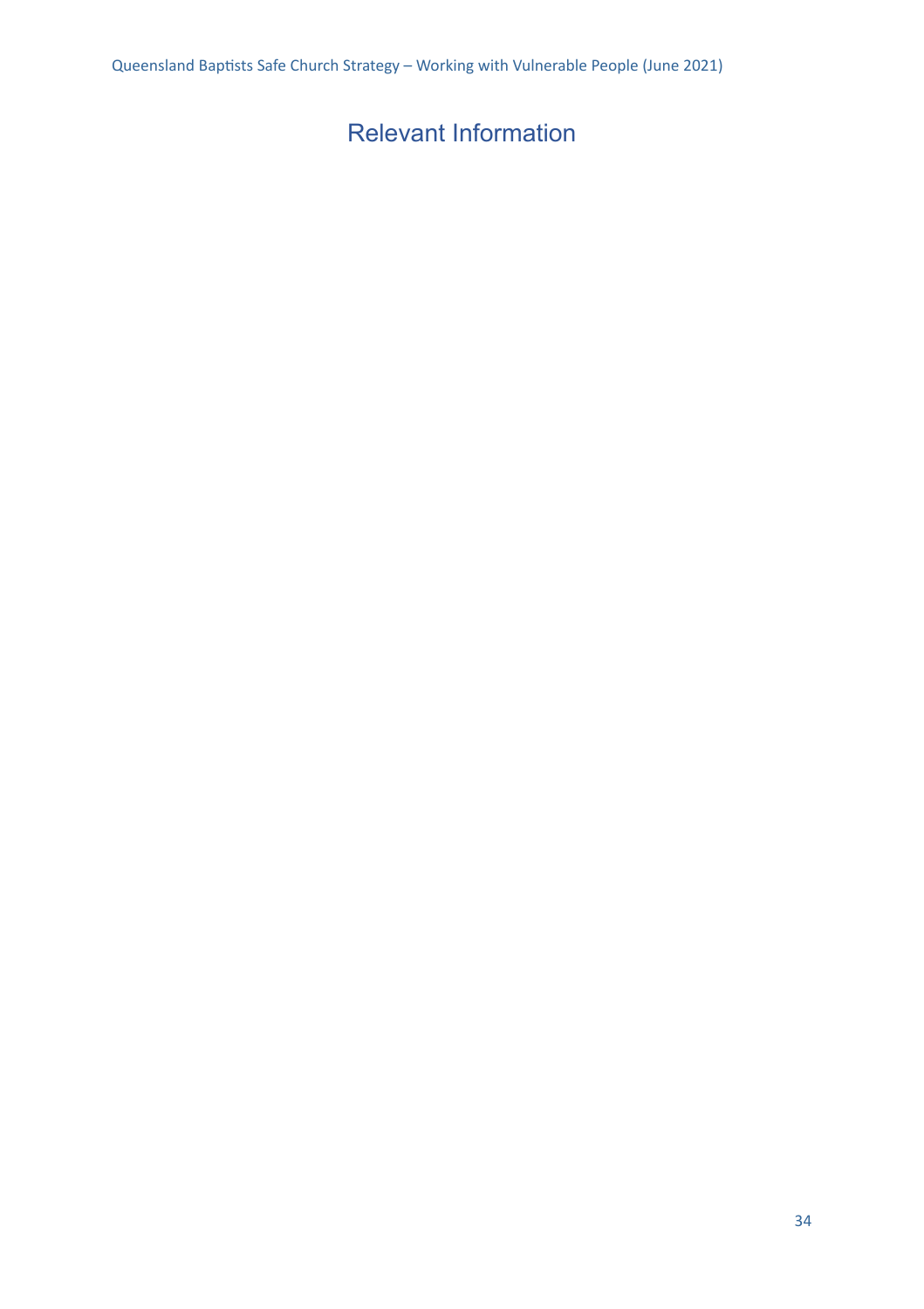#### <span id="page-34-0"></span>The Royal Commission Recommendations to all Religious Institutions in **Australia**

#### **Recommendation 16.31**

All institutions that provide activities or services of any kind, under the auspices of a particular religious denomination or faith, through which adults have contact with children, should implement the 10 Child Safe Standards identified by the Royal Commission.

#### **Recommendation 16.32**

Religious organisations should adopt the Royal Commission's 10 Child Safe Standards as nationally mandated standards for each of their affiliated institutions.

#### **Recommendation 16.33**

Religious organisations should drive a consistent approach to the implementation of the Royal Commission's 10 Child Safe Standards in each of their affiliated institutions.

#### **Recommendation 16.34**

Religious organisations should work closely with relevant state and territory oversight bodies to support the implementation of and compliance with the Royal Commission's 10 Child Safe Standards in each of their affiliated institutions.

#### **Recommendation 16.35**

Religious institutions in highly regulated sectors, such as schools and out-of-home care service providers, should report their compliance with the Royal Commission's 10 Child Safe Standards, as monitored by the relevant sector regulator, to the religious organisation to which they are affiliated.

#### **Recommendation 16.36**

Consistent with Child Safe Standard 1, each religious institution in Australia should ensure that its religious leaders are provided with leadership training both pre- and post-appointment, including in relation to the promotion of child safety.

#### **Recommendation 16.37**

Consistent with Child Safe Standard 1, leaders of religious institutions should ensure that there are mechanisms through which they receive advice from individuals with relevant professional expertise on all matters relating to child sexual abuse and child safety. This should include in relation to prevention, policies and procedures and complaint handling. These mechanisms should facilitate advice from people with a variety of professional backgrounds and include lay men and women.

#### **Recommendation 16.38**

Consistent with Child Safe Standard 1, each religious institution should ensure that religious leaders are accountable to an appropriate authority or body, such as a board of management or council, for the decisions they make with respect to child safety.

#### **Recommendation 16.39**

Consistent with Child Safe Standard 1, each religious institution should have a policy relating to the management of actual or perceived conflicts of interest that may arise in relation to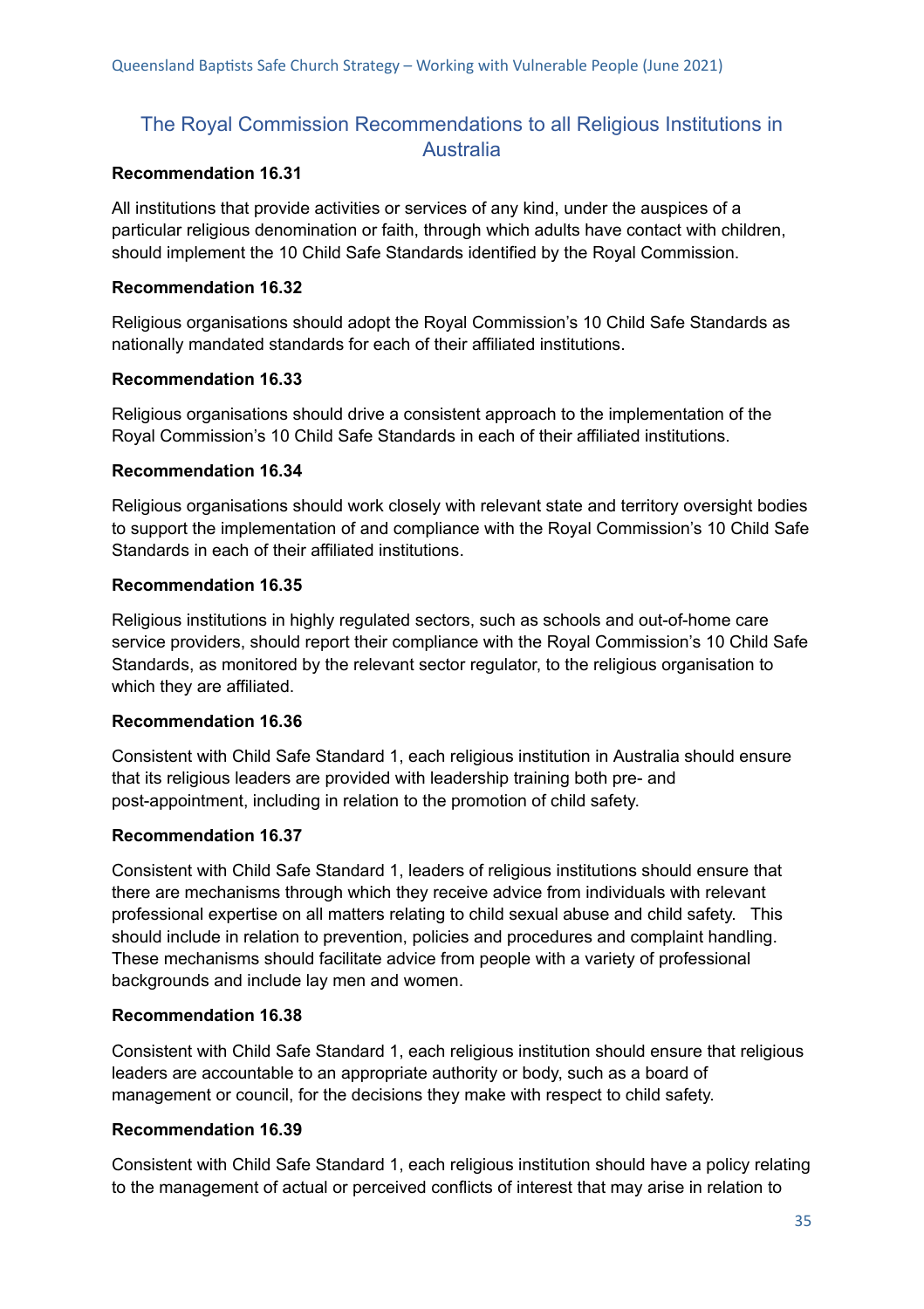allegations of child sexual abuse. The policy should cover all individuals who have a role in responding to complaints of child sexual abuse.

#### **Recommendation 16.40**

Consistent with Child Safe Standard 2, wherever a religious institution has children in its care, those children should be provided with age-appropriate prevention education that aims to increase their knowledge of child sexual abuse and build practical skills to assist in strengthening self-protective skills and strategies. Prevention education in religious institutions should specifically address the power and status of people in religious ministry and educate children that no one has a right to invade their privacy and make them feel unsafe.

#### **Recommendation 16.41**

Consistent with Child Safe Standard 3, each religious institution should make provision for family and community involvement by publishing all policies relevant to child safety on its website, providing opportunities for comment on its approach to child safety, and seeking periodic feedback about the effectiveness of its approach to child safety.

#### **Recommendation 16.42**

Consistent with Child Safe Standard 5, each religious institution should require that candidates for religious ministry undergo external psychological testing, including psychosexual assessment, for the purposes of determining their suitability to be a person in religious ministry and to undertake work involving children.

#### **Recommendation 16.43**

Each religious institution should ensure that candidates for religious ministry undertake minimum training on child safety and related matters, including training that:

- a) equips candidates with an understanding of the Royal Commission's 10 Child Safe **Standards**
- b) educates candidates on:
	- I. professional responsibility and boundaries, ethics in ministry and child safety
	- II. policies regarding appropriate responses to allegations or complaints of child sexual abuse, and how to implement these policies
	- III. how to work with children, including childhood development
	- IV. identifying and understanding the nature, indicators and impacts of child sexual abuse.

#### **Recommendation 16.44**

Consistent with Child Safe Standard 5, each religious institution should ensure that all people in religious or pastoral ministry, including religious leaders, are subject to effective management and oversight and undertake annual performance appraisals.

#### **Recommendation 16.45**

Consistent with Child Safe Standard 5, each religious institution should ensure that all people in religious or pastoral ministry, including religious leaders, have professional supervision with a trained professional or pastoral supervisor who has a degree of independence from the institution within which the person is in ministry.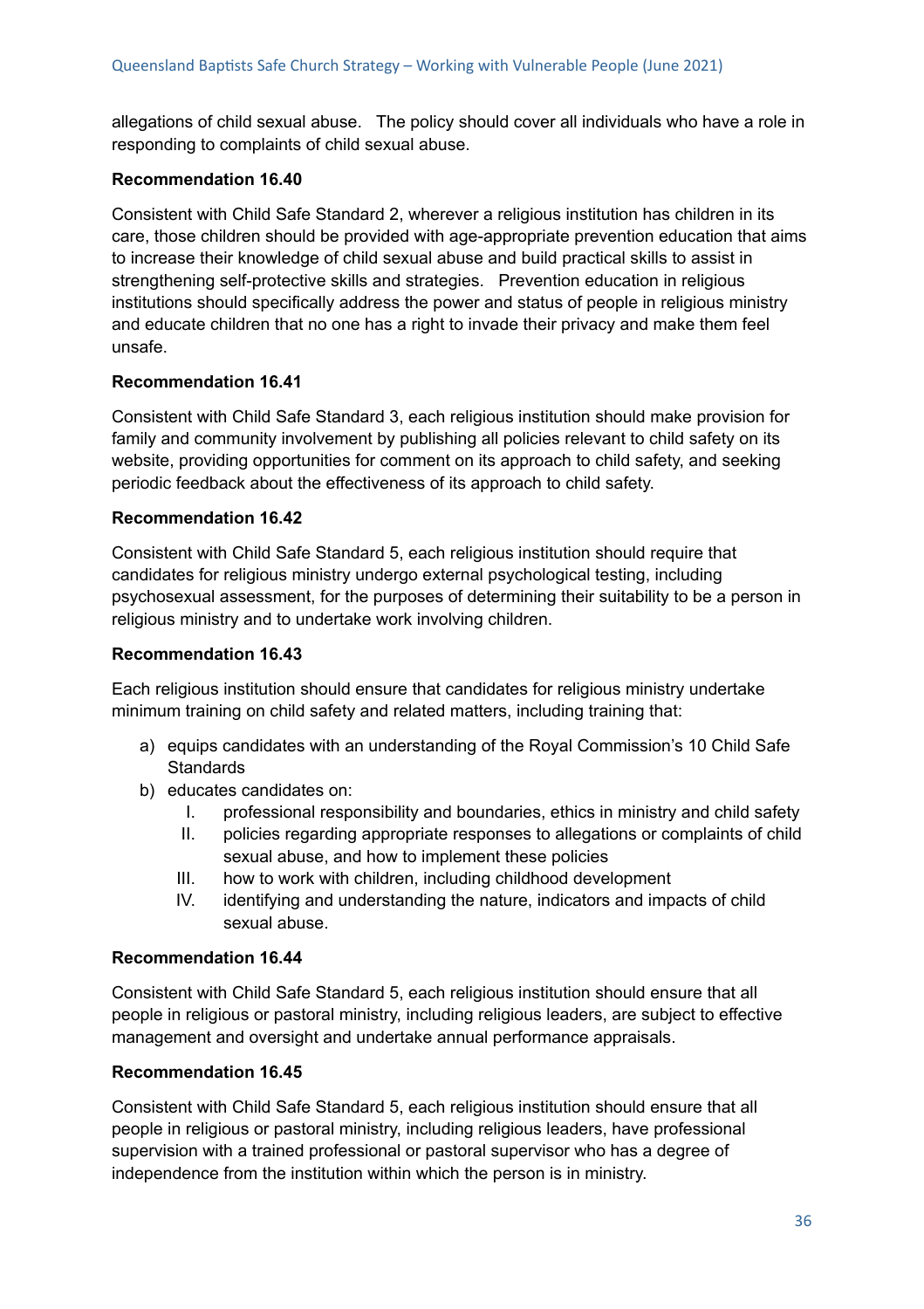#### **Recommendation 16.46**

Religious institutions which receive people from overseas to work in religious or pastoral ministry, or otherwise within their institution, should have targeted programs for the screening, initial training and professional supervision and development of those people. These programs should include material covering professional responsibility and boundaries, ethics in ministry and child safety.

#### **Recommendation 16.47**

Consistent with Child Safe Standard 7, each religious institution should require that all people in religious or pastoral ministry, including religious leaders, undertake regular training on the institution's child safe policies and procedures. They should also be provided with opportunities for external training on best practice approaches to child safety.

#### **Recommendation 16.48**

Religious institutions which have a rite of religious confession for children should implement a policy that requires the rite only be conducted in an open space within the clear line of sight of another adult. The policy should specify that, if another adult is not available, the rite of religious confession for the child should not be performed.

#### **Recommendation 16.49**

Codes of conduct in religious institutions should explicitly and equally apply to people in religious ministry and to lay people.

#### **Recommendation 16.50**

Consistent with Child Safe Standard 7, each religious institution should require all people in religious ministry, leaders, members of boards, councils and other governing bodies, employees, relevant contractors and volunteers to undergo initial and periodic training on its code of conduct. This training should include:

- a) what kinds of allegations or complaints relating to child sexual abuse should be reported and to whom.
- b) identifying inappropriate behaviour which may be a precursor to abuse, including grooming
- c) recognising physical and behavioural indicators of child sexual abuse
- d) that all complaints relating to child sexual abuse must be taken seriously, regardless of the perceived severity of the behaviour.

#### **Recommendation 16.51**

All religious institutions' complaint handling policies should require that, upon receiving a complaint of child sexual abuse, an initial risk assessment is conducted to identify and minimise any risks to children.

#### **Recommendation 16.52**

All religious institutions' complaint handling policies should require that, if a complaint of child sexual abuse against a person in religious ministry is plausible, and there is a risk that person may come into contact with children in the course of their ministry, the person be stood down from ministry while the complaint is investigated.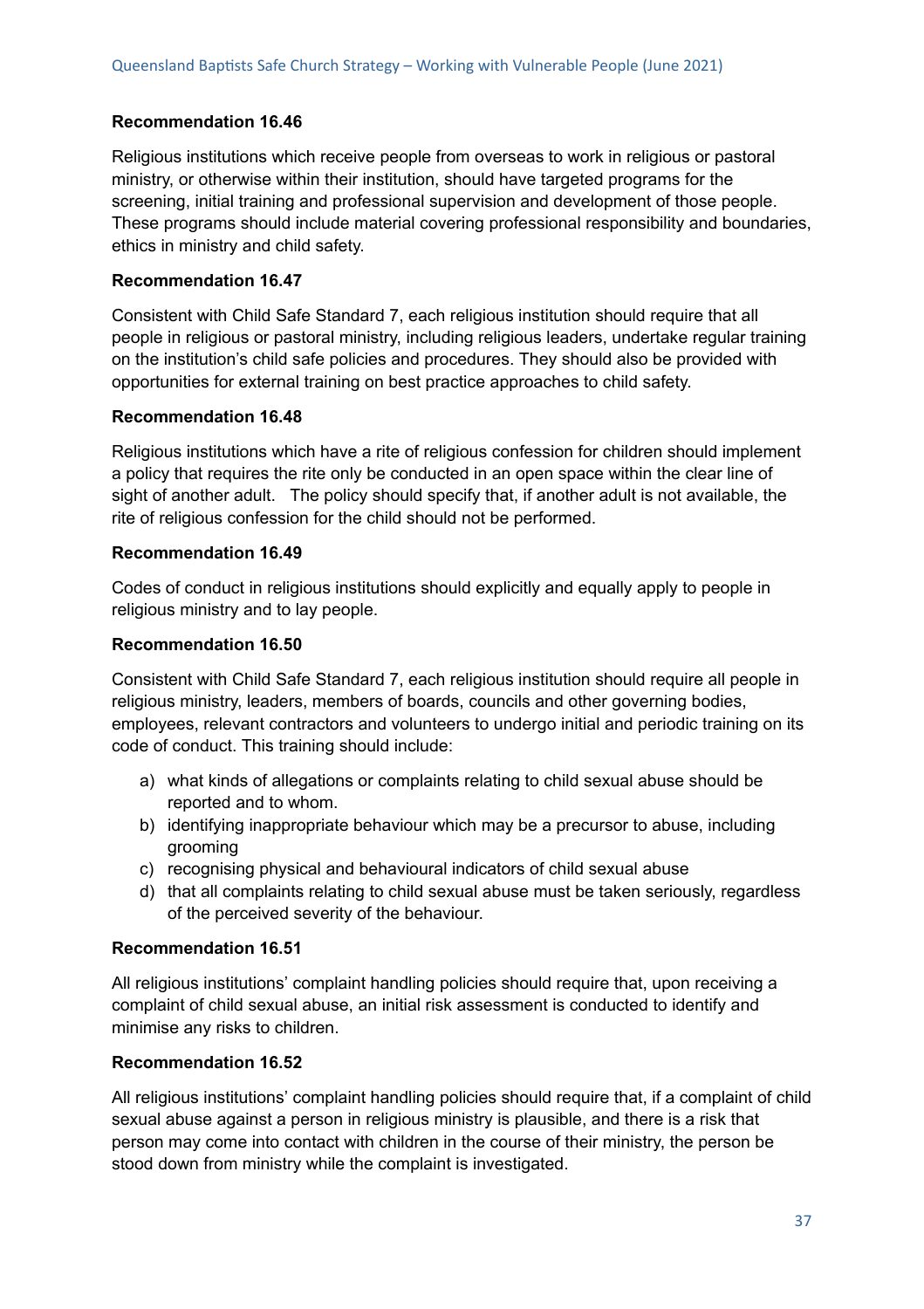#### **Recommendation 16.53**

The standard of proof that a religious institution should apply when deciding whether a complaint of child sexual abuse has been substantiated is the balance of probabilities, having regard to the principles in Briginshaw v Briginshaw.

#### **Recommendation 16.54**

Religious institutions should apply the same standards for investigating complaints of child sexual abuse whether or not the subject of the complaint is a person in religious ministry.

#### **Recommendation 16.55**

Any person in religious ministry who is the subject of a complaint of child sexual abuse which is substantiated on the balance of probabilities, having regard to the principles in Briginshaw v Briginshaw, or who is convicted of an offence relating to child sexual abuse, should be permanently removed from ministry. Religious institutions should also take all necessary steps to effectively prohibit the person from in any way holding himself or herself out as being a person with religious authority.

#### **Recommendation 16.56**

Any person in religious ministry who is convicted of an offence relating to child sexual

abuse should:

- a) in the case of Catholic priests and religious leaders, be dismissed from the priesthood and/or dispensed from his or her vows as a religious
- b) in the case of Anglican clergy, be deposed from holy orders
- c) in the case of Uniting Church ministers, have his or her recognition as a minister withdrawn
- d) in the case of an ordained person in any other religious denomination that has a concept of ordination, holy orders and/or vows, be dismissed, deposed or otherwise effectively have their religious status removed.

#### **Recommendation 16.57**

Where a religious institution becomes aware that any person attending any of its religious services or activities is the subject of a substantiated complaint of child sexual abuse, or has been convicted of an offence relating to child sexual abuse, the religious institution should:

- a) assess the level of risk posed to children by that perpetrator's ongoing involvement in the religious community
- b) take appropriate steps to manage that risk.

#### **Recommendation 16.58**

Each religious organisation should consider establishing a national register which records limited but sufficient information to assist affiliated institutions identify and respond to any risks to children that may be posed by people in religious or pastoral ministry.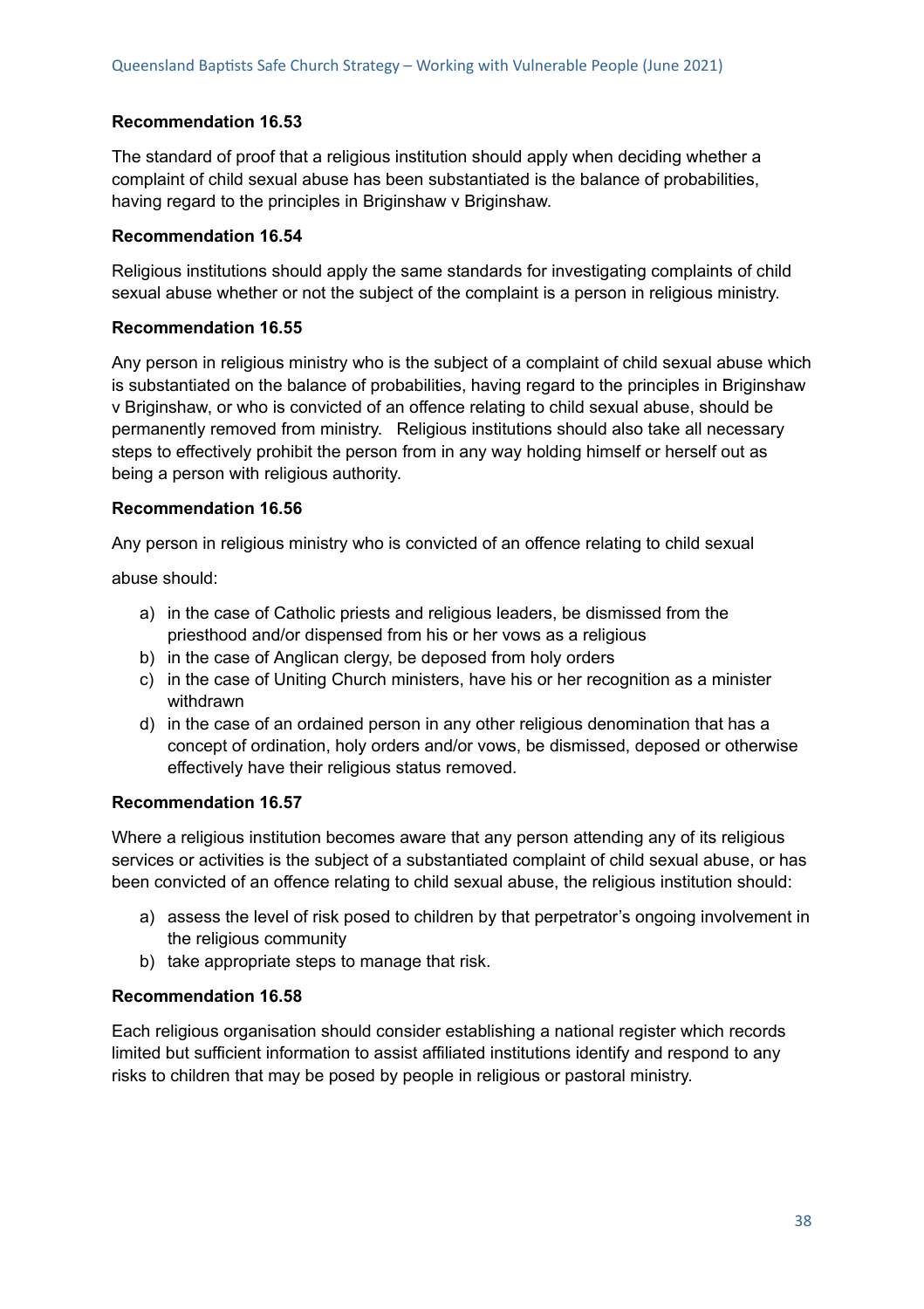#### <span id="page-38-0"></span>Guidelines for using Electronic Communication in Ministries involving Vulnerable People

#### *Preface*

Navigating the COVID-19 pandemic called upon our Church ministries to adapt and work to stay connected through online platforms. In this process, it became important to consider best practice for online safety, particularly in relation to ministries and activities involving vulnerable people.

For the purpose of this guide, where the term "young people" is used, it includes children, youth and vulnerable people.

For many of our young people, online platforms such as social media, text messaging, and video are a natural way for them to interact and express themselves. This affords an opportunity for the Church to create safe places for young people to build community, explore faith and grow as disciples, and to receive care and support.

Caution must be taken however, when engaging with young people in the various forms of electronic communication and social media. Intentional boundaries are fundamental to keeping young people safe. As such, this tool provides guidance for churches to assist their decision making in setting up different ways to deliver ministers and activities in an online context.

It remains essential that church staff and volunteers continue to adhere to the Church's Code of Conduct for standards of behaviour when interacting with young people via online platforms.

#### *Guiding Principles* **Consent**

Parental/Guardian consent must be in place before engaging online or via any form of electronic communication with a young person. Verbal consent would be considered unacceptable as it does not meet the principle of Traceability. No online engagement or electronic communications can occur where consent has not been given or where the Parent/Guardian has indicated that they do not want online communications to take place between their young person and church staff or volunteers.

Any online group involving children 12 years or younger must be set up using only a Parent/Guardian's email and login, and login-in details must not disclose a child's full name. Groups involving teenagers must ensure that Parental/ Guardian consent covers off the young person's email being used as a login.

Consent should also encompass the details of all platforms to be used, the purpose of the engagement/activities and how information will be managed (accessed/stored). Additionally, consent should identify specific timeframes for when church staff and volunteers are permitted to communicate online with young people. For example, not before 8am or after 8pm.

#### **Traceability**

Does the platform have a digital footprint, and can it be accessed if the need arises? The Church should consider what platforms they will use and how they will effectively achieve the principle of Traceability and being able to review online. activity/engagement.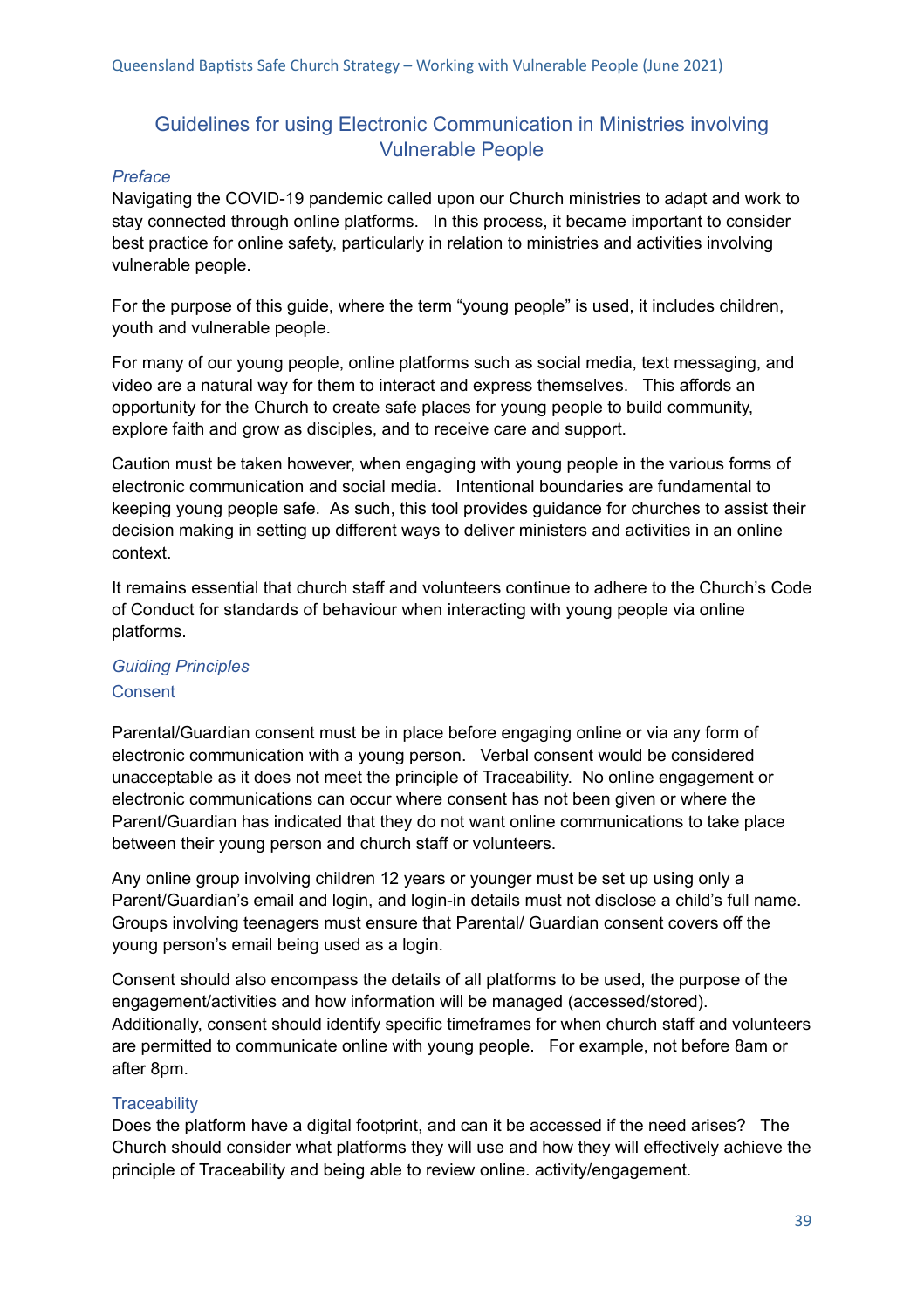#### **Accountability**

What "in person" practices in ministry can be replicated in an online environment to ensure accountability remains in place? For example, student/leader ratios, two leaders present during online engagement etc.

#### **Transparency**

How is church governance and oversight enacted in implementing online ministries? For example, have processes/procedures relating to ministries and activities been updated and endorsed by the church leadership? Additionally, the concept of Transparency should be considered in the context of oversight, data protection and also privacy obligations. For example, considering the privacy requirements of gathering people's data to an online platform. How is this data stored and used by the platform? Who has access to this information now and in the long term?

#### **Safety**

Online platforms are ever changing, and churches need to consider how to remain up to date with changes to privacy settings/restrictions etc.

The following are recommended considerations for incorporating into online ministries and activities for young people:

#### Live Stream

- o When using live stream, no images of young people should be used if the Church does not have consent for their image to be online, or if there is a custody issue that could endanger them if they were seen online.
- o If a church is streaming in a way where members of the public can access the stream, chat functions should be disabled.
- o If a church is streaming in a way where members of the public cannot access the stream (closed Facebook group for example) chat is permitted.

#### Online Groups

- o Links to any online platform should not be available in the public domain, instead they should only be sent to those invited into the group.
- o Private chat functions through these platforms should be disabled.
- o Maintain a minimum of 2 staff/volunteer leaders and a minimum of 2 participants
- o Consider gender dynamics. For example, never have a group discussion where the group of participants are all of the opposite gender.
- o Photographs/screenshots should not be permitted.

#### Social Media

- o Comply with the terms of any social media platform. For example, Facebook and Instagram have a minimum age of 13 years for someone to have a personal account.
- o Where possible use of social media with young people should be via church/ministry accounts rather than personal accounts.
- o Establish systems to enable a minimum 2 staff or volunteer leaders able to see all communications with a young person. This includes direct messages, text, email, social media, video chats, clips, etc
- o Retain chat history. The church and its staff and volunteers should not use social media platforms for ministry activities which cannot be traceable.
- o Consider privacy settings which prevent personal contacts from seeing or interacting with the young people contacts connected to your ministry.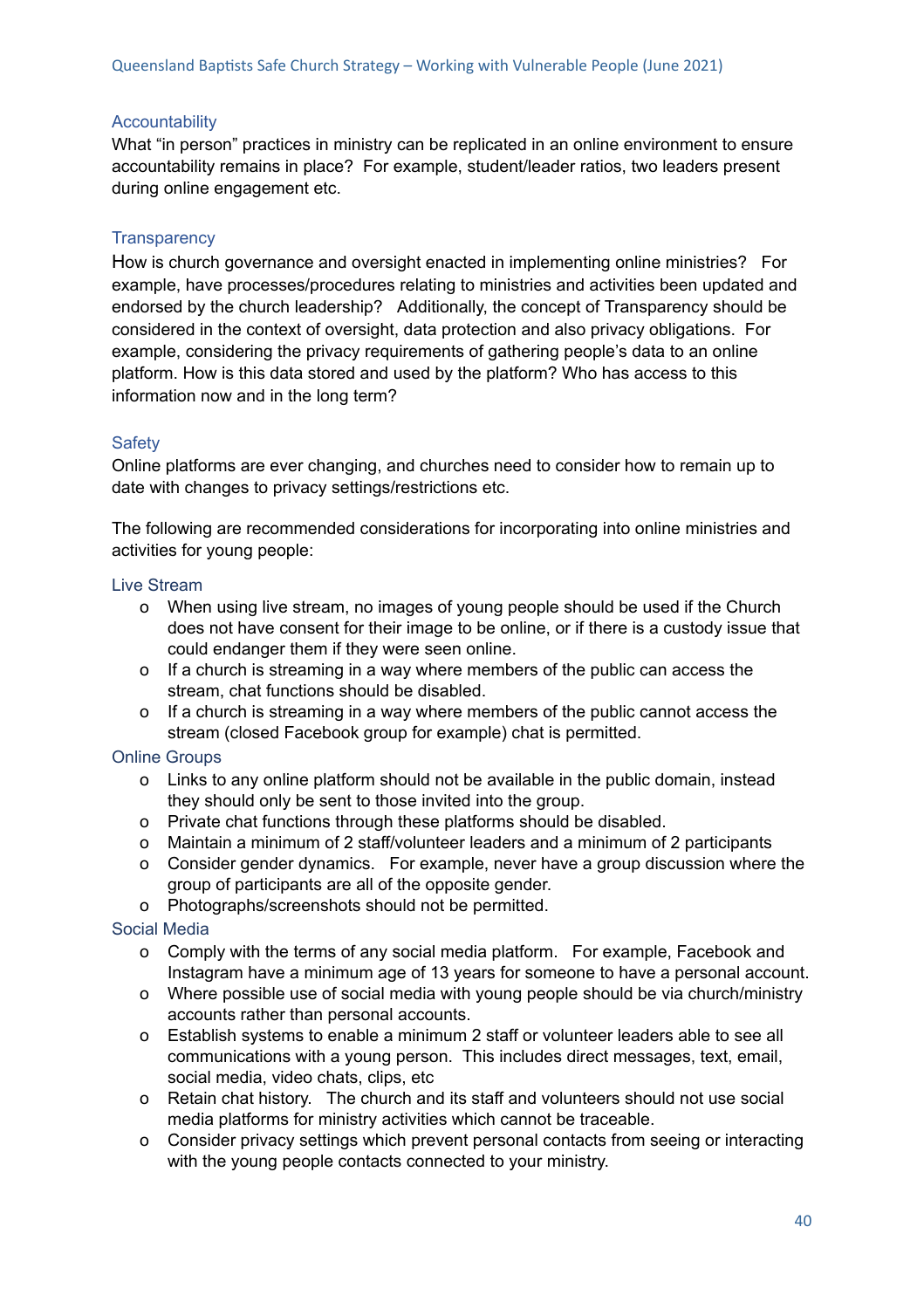o Care must be taken with online communication, and consideration given to how an engagement may be perceived differently by those who view/receive it. For example, ensuring the text/image is beyond reproach and cannot be misconstrued.

Text Based Communications

- o To assist with the principle of Accountability, all emails to young people be cc'd to a Church email address or the email address of a supervising Church staff member.
- o Where possible text/direct message communication should be restricted to providing general and publicly available information or must have another person added to the conversation.
- o Emails, texts, and direct messages that are sent or received should be kept and stored in an appropriate place for the purposes of Traceability.

#### *Risk Assessments*

Online events/activities should be risk managed as would be done for any in person event using a risk assessment tool.

When completing risk assessments, consideration needs to be given to how to communicate to parents/guardians the event/activity specific details (outside of the original consent) as would be done when hosting any in person event/activity.

#### *Awareness and Training*

The Church needs to provide training and education to staff/volunteers around etiquette and expectations as well as protecting personal and private information during online activities/engagements.

<span id="page-40-0"></span>Churches can also encourage Parents/Guardians to educate themselves and their young people about [online](https://www.qfcc.qld.gov.au/kids/protecting-kids-online/online-safety-resources) safety. The QLD Family and Child Commission has a variety of online safety [resources](https://www.qfcc.qld.gov.au/kids/protecting-kids-online/online-safety-resources) useful in this area.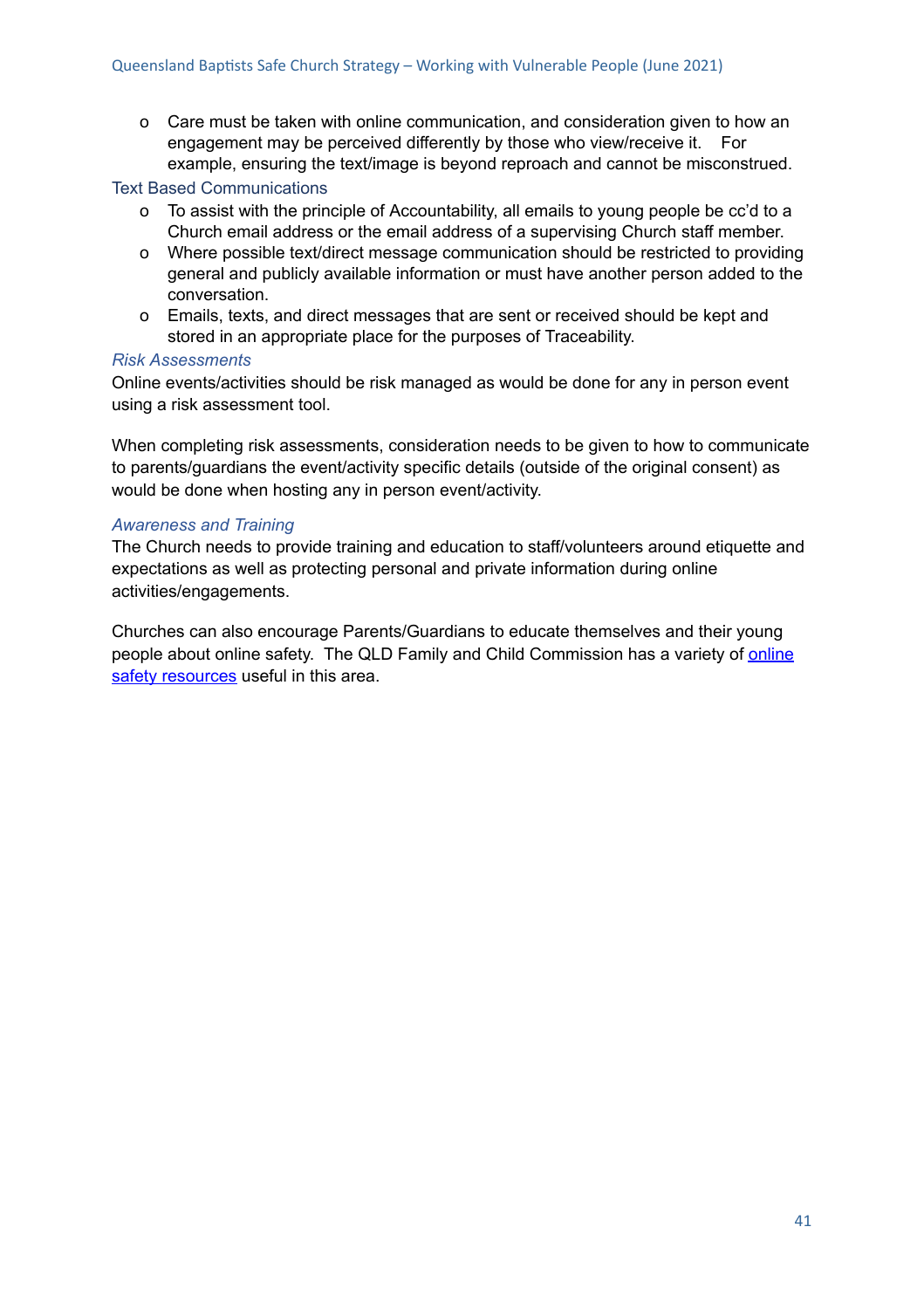#### Disqualifying Persons and Disqualifying Offences

#### *Disqualified Person*

You are a disqualified person if you are:

- o convicted of a disqualifying offence, which includes
	- having sex with a child (regardless of the type of relationship, e.g. teenage boyfriend/girlfriend, unlawful carnal knowledge)
	- other child-related sex or pornography offences
	- murder and other serious sexual or violent offences against an adult or child (regardless of the penalty and regardless of when and where it occurred)
- o a reportable offender under the *Child [Protection](https://www.legislation.qld.gov.au/view/pdf/inforce/2017-07-01/act-2004-052) (Offender Reporting and Offender [Prohibition](https://www.legislation.qld.gov.au/view/pdf/inforce/2017-07-01/act-2004-052) Order) Act 2004*
- o the subject of an offender prohibition order under the *Child [Protection](https://www.legislation.qld.gov.au/view/pdf/repealed/2017-03-05/act-2008-017) (Offender [Prohibition](https://www.legislation.qld.gov.au/view/pdf/repealed/2017-03-05/act-2008-017) Order) Act 2008*
- o prohibited by a court from applying for or holding a blue card

or

o the subject of a sexual offender order under the *[Dangerous](https://www.legislation.qld.gov.au/view/pdf/inforce/2013-04-05/act-2003-040) Prisoners (Sexual [Offenders\)](https://www.legislation.qld.gov.au/view/pdf/inforce/2013-04-05/act-2003-040) Act 2003*.

#### *Disqualified Offence*

All disqualifying offences are listed in the *Working with Children (Risk [Management](https://www.legislation.qld.gov.au/view/html/inforce/current/act-2000-060) and [Screening\)](https://www.legislation.qld.gov.au/view/html/inforce/current/act-2000-060) Act 2000*.

An offence is categorised as a disqualifying offence under the Act if it is an offence:

- o against a provision of an Act detailed in the list of disqualifying offences
- o under a law of another jurisdiction that, if it had been committed in Queensland, would have constituted an offence of a kind detailed in the list of disqualifying offences
- o of counselling or procuring the commission of an offence of a kind mentioned in the list of disqualifying offences
- o of attempting, or of conspiring, to commit an offence of a kind detailed in the list of disqualifying offences
- o that has, as an element, an intention to commit an offence of a kind mentioned in the list of disqualifying offences

or

o that, at the time it was committed, was an offence of a kind mentioned in the list of disqualifying offences.

View the list of [disqualifying](https://www.qld.gov.au/law/laws-regulated-industries-and-accountability/queensland-laws-and-regulations/regulated-industries-and-licensing/blue-card/eligible/disqualifying-offences) offences.

More [information](https://www.qld.gov.au/law/laws-regulated-industries-and-accountability/queensland-laws-and-regulations/regulated-industries-and-licensing/blue-card/eligible) on who cannot apply for or hold a Blue Card

#### Facts on Child Sexual Abuse

#### <span id="page-41-0"></span>*What is child sexual abuse?*

Child sexual abuse occurs when an adult, adolescent or child use their power or authority to involve a child in sexual activity. Child sexual abuse can cause physical and emotional harm to a child.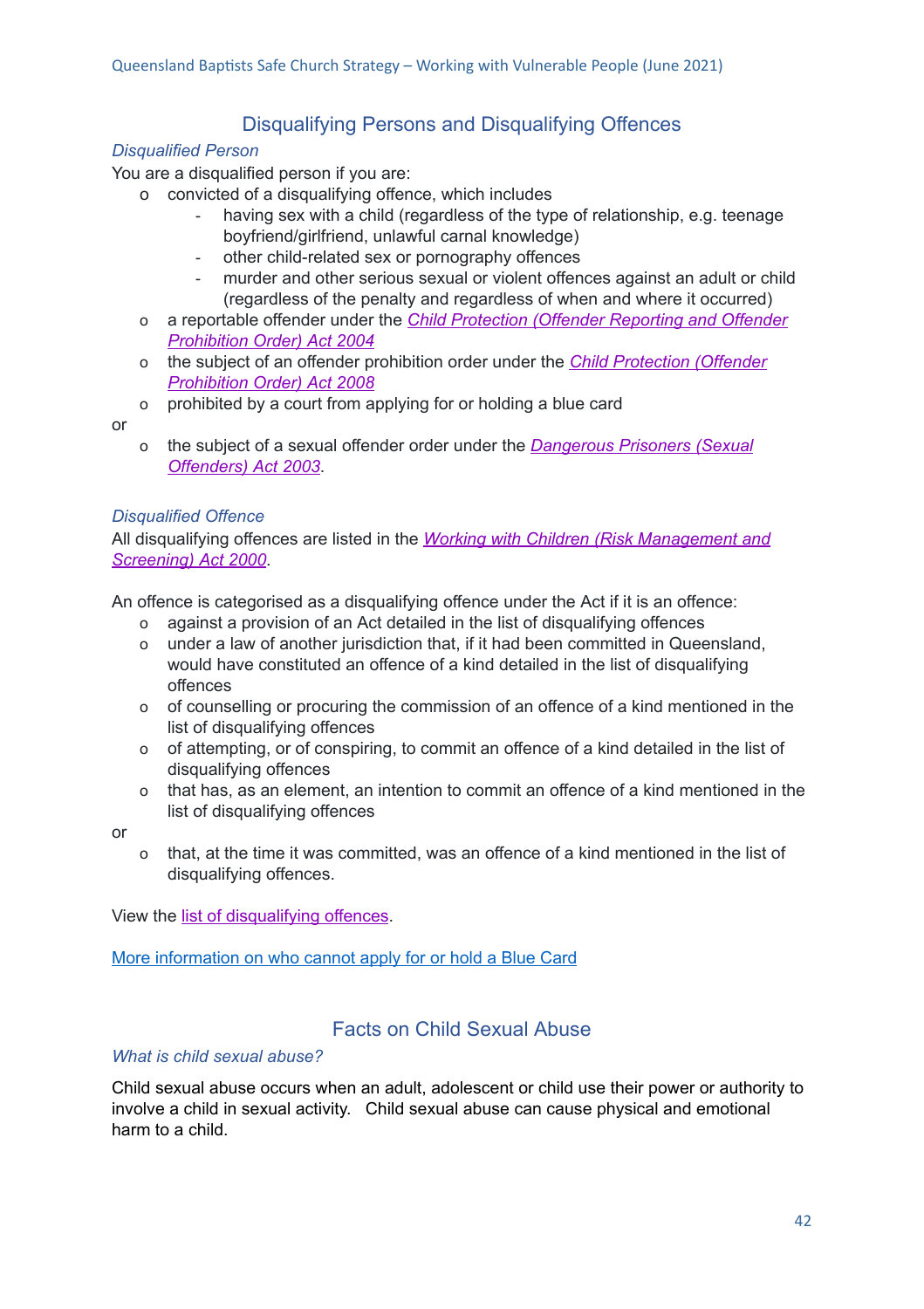Sexual abuse can be physical, verbal or emotional and can include but is not limited to the following:

- o kissing or holding a child in a sexual manner
- o exposing a sexual body part to a child
- o having sexual relations with a child
- o talking in a sexually explicit way that is not age or developmentally appropriate
- o making obscene phone calls or remarks to a child
- o sending obscene mobile text messages or emails to a child
- o fondling a child in a sexual manner
- o persistently intruding on a child's privacy
- o penetrating the child's vagina or anus by either the penis, finger or any other object
- o oral sex
- o rape
- o incest
- o showing pornographic films, magazines, internet sites or photographs to a child
- o having a child pose or perform in a sexual manner
- o forcing a child to watch a sexual act
- o child prostitution.

#### *Grooming behaviour of people responsible for the sexual abuse of children*

Grooming refers to the process by which some people who are responsible for the sexual abuse of children groom people in the community, such as parents, carers, teachers and children to establish trust and gain access to a child.

Some people who are responsible for the sexual abuse of children spend considerable time targeting, enticing and trapping a child for sexual purposes. Grooming involves the person responsible for the sexual abuse integrating themselves into places where they have access to children and then grooming the adults to create opportunities for the person to abuse their victims. Grooming behaviour can be difficult to identify as it can sometimes include the use of in some contexts, appropriate behaviours. Some examples of grooming behaviour can include a person:

- o regularly offering to babysit a child for free or take a child on overnight outings alone
- o actively isolating a child from other adults or children
- o insisting on physical affection such as kissing, hugging, wrestling or tickling even when the child clearly does not want it
- o being overly interested in the sexual development of a child
- o insisting on uninterrupted time alone with the child
- o enjoying taking lots of pictures of children
- o sharing alcohol or drugs with younger children or adolescents
- o exposing their genitals to a child.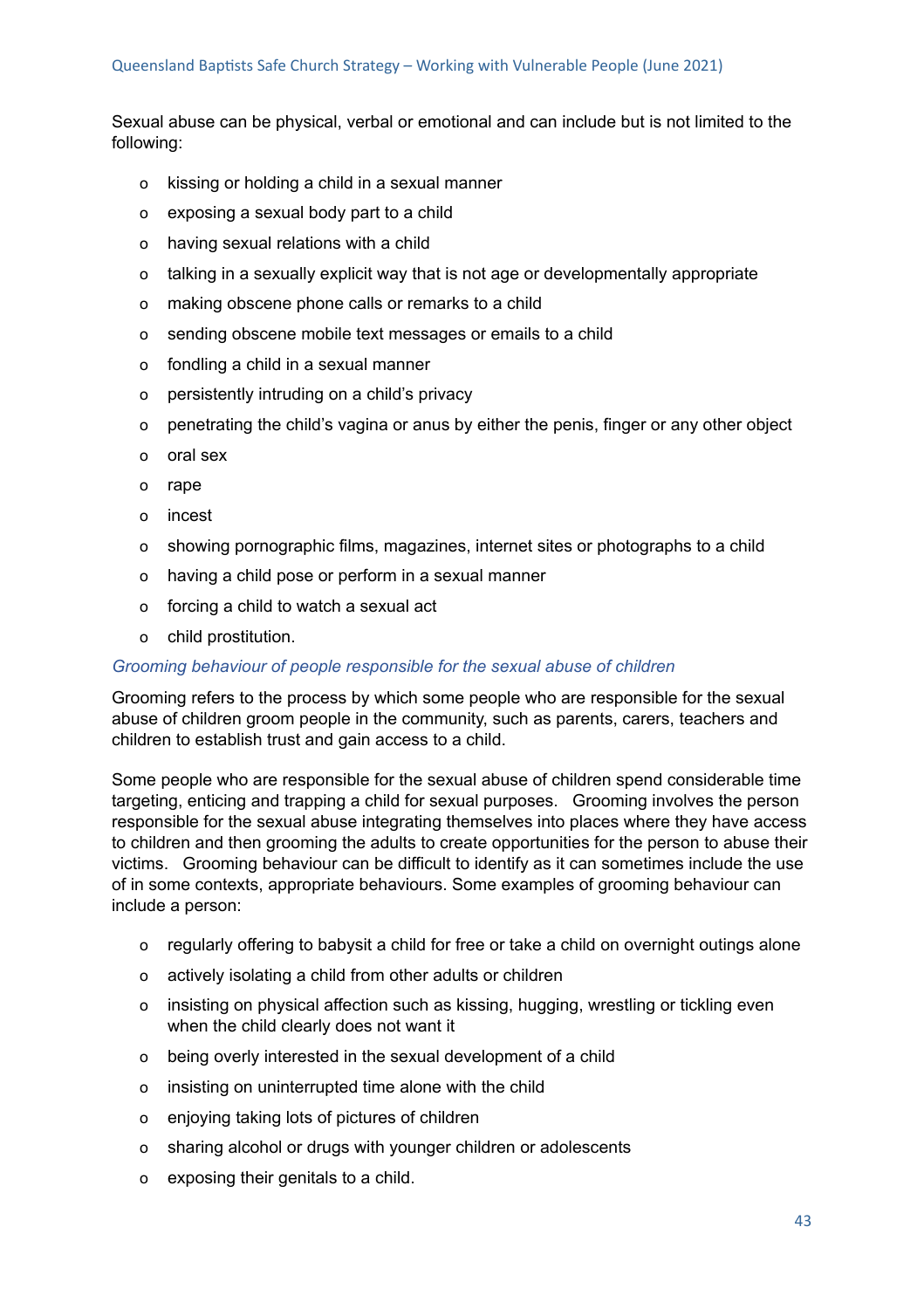#### *Indicators of sexual abuse*

A child may say things, do things or exhibit physical signs that may indicate sexual abuse, even if they do not disclose clear information.

Some indicators of child sexual abuse may include:

- o displaying greater sexual knowledge than normally expected for their age or developmental level
- o inappropriate sexual play and behaviour with themselves, other children or dolls and toys
- o hints about sexual activity through actions or comments that are inappropriate to the child's age or developmental level
- o excessive masturbation or masturbation in public after kindergarten age
- o persistent bedwetting, urinating or soiling in clothes
- o persistent sexual themes in their drawings or play time
- o running away
- o destroying property
- o hurting or mutilating animals
- o creating stories, poems or artwork about abuse
- o difficulty concentrating or being withdrawn or overly obedient
- o having unexpected redness, soreness or injury around the penis, vagina, mouth or anus
- o having torn, stained or bloody clothing, especially underwear
- o recurring themes of power or control in play.

#### *Protecting children from sexual abuse*

To help protect a child from sexual abuse:

- o be suspicious if an adult wants to spend time alone with your child
- o be wary of people who are overly affectionate or generous with gifts to your child
- o be careful about the company your children keep. Watch children's behaviour for signs of stress — their reactions to certain individuals may tell you something
- o teach children about being safe in a way that does not frighten them
- o teach children that the parts of their bodies covered by underwear are private
- o teach children anatomical names for body parts, such as penis or vagina
- o encourage children to tell someone they trust if anyone tries to touch their private parts
- o carefully consider who else you might want your children to tell if you are not available — let your children know these contact options
- o speak to children who are under school age about personal safety in simple language and repeat the same rules often — play 'what if' games to reinforce the message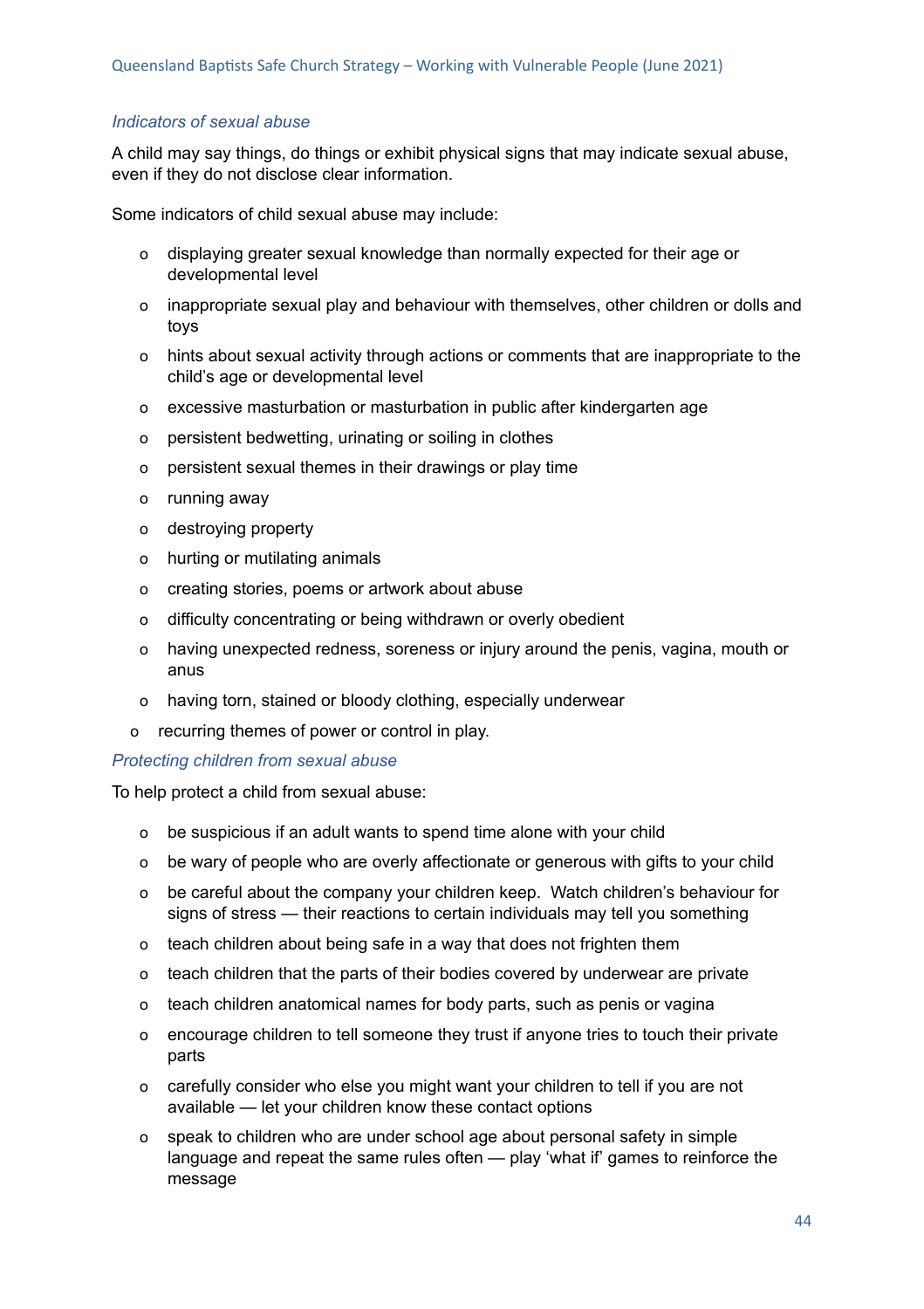- o teach children of primary school age basic family safety rules and how to apply them in potentially dangerous situations
- o assist adolescents to think independently, and to develop decision-making and assertiveness skills
- o know who is supervising your children when they are away from home
- o listen to your children and trust what they say, even if it shocks you children rarely make up stories about sexual abuse.

#### *Because you cannot be with them all the time*

You have a right to know your children are safe. Ask organisations about their policies, activities and who is looking after your children.

#### Remember:

- o People who work with children have an obligation to keep them safe.
- o Adults who work with children must have a blue card from the Commission for Children and Young People and Child Guardian.
- o Organisations should have written policies available to read showing how they respond to child sexual abuse allegations.
- o Organisations must provide activities that are suited to the developmental stage of the children involved.
- o Organisations must supervise all children in their care.

#### *Where to get help*

If you would like further information on child sexual abuse, an information booklet is available from Child Safety Services. If you suspect a child has experienced harm, or is at risk of experiencing harm, there are a number of agencies that can provide support and advice.

#### The Department of Child Safety, Youth and Women

- Contact **the department** on **13 QGOV (13 74 68)**.
- After business hours, call the Child Safety After-Hours Service Centre, freecall **1800 177 135**.
- Visit Child [safety](https://www.csyw.qld.gov.au/) website

#### Queensland Police Service

The Queensland Police Service has a number of dedicated Child Protection and Investigation Units across the state to investigate criminal matters relating to child abuse. If you have concerns about criminal behaviour, contact your local police station.

In an emergency, call **000**.

#### **Parentline**

Parentline is a free, confidential telephone service that provides counselling and referrals. Counsellors are available from 8am to 10pm, seven days a week. Call **1300 30 1300** to speak with a Parentline counsellor.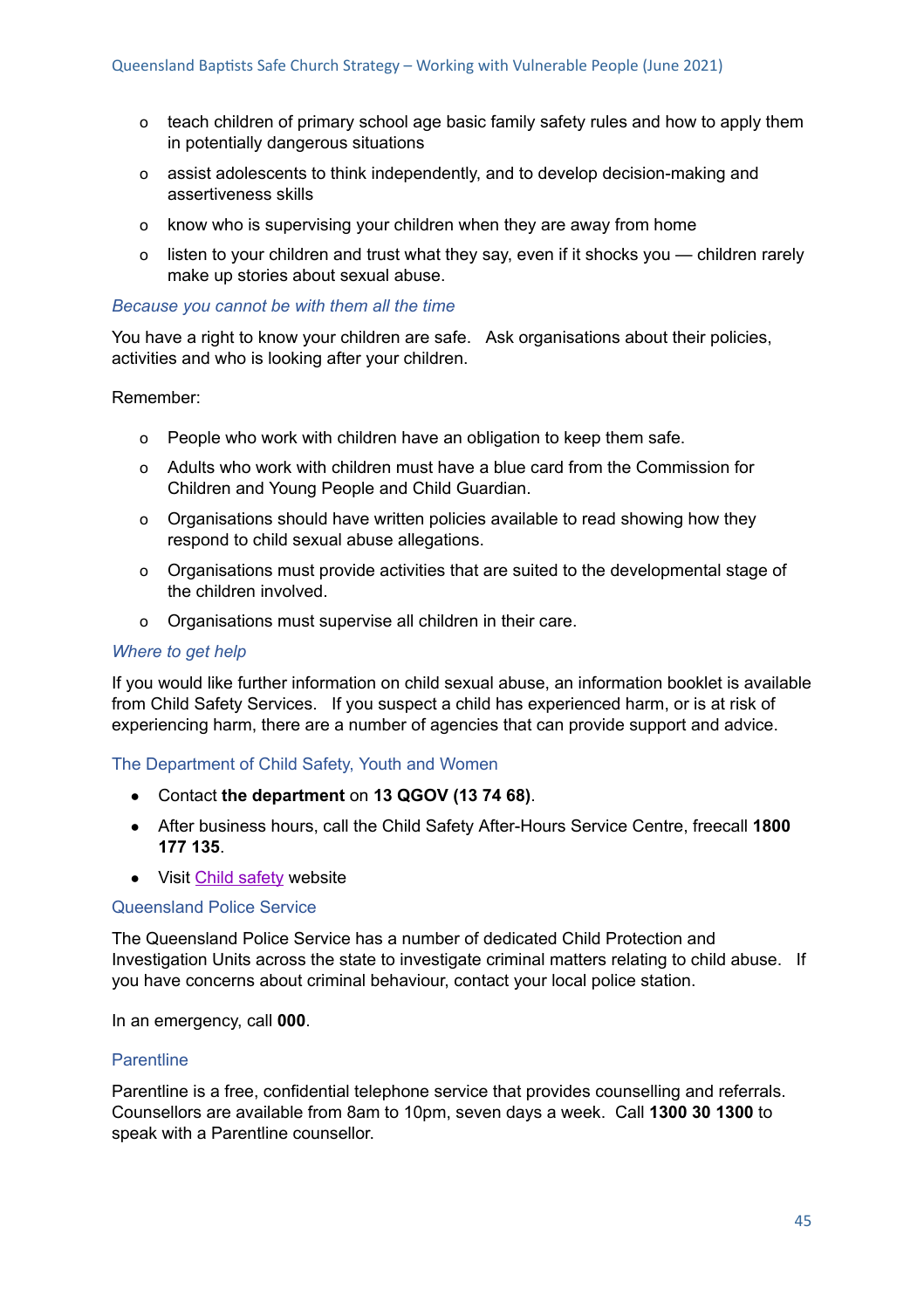*Source: QLD Government Department of Child Safety, Youth and Women*

<span id="page-45-0"></span>More Information – Child Abuse Department of Children, Youth Justice & [Multicultural](https://www.cyjma.qld.gov.au/protecting-children/what-child-abuse) Affairs - Child Abuse Information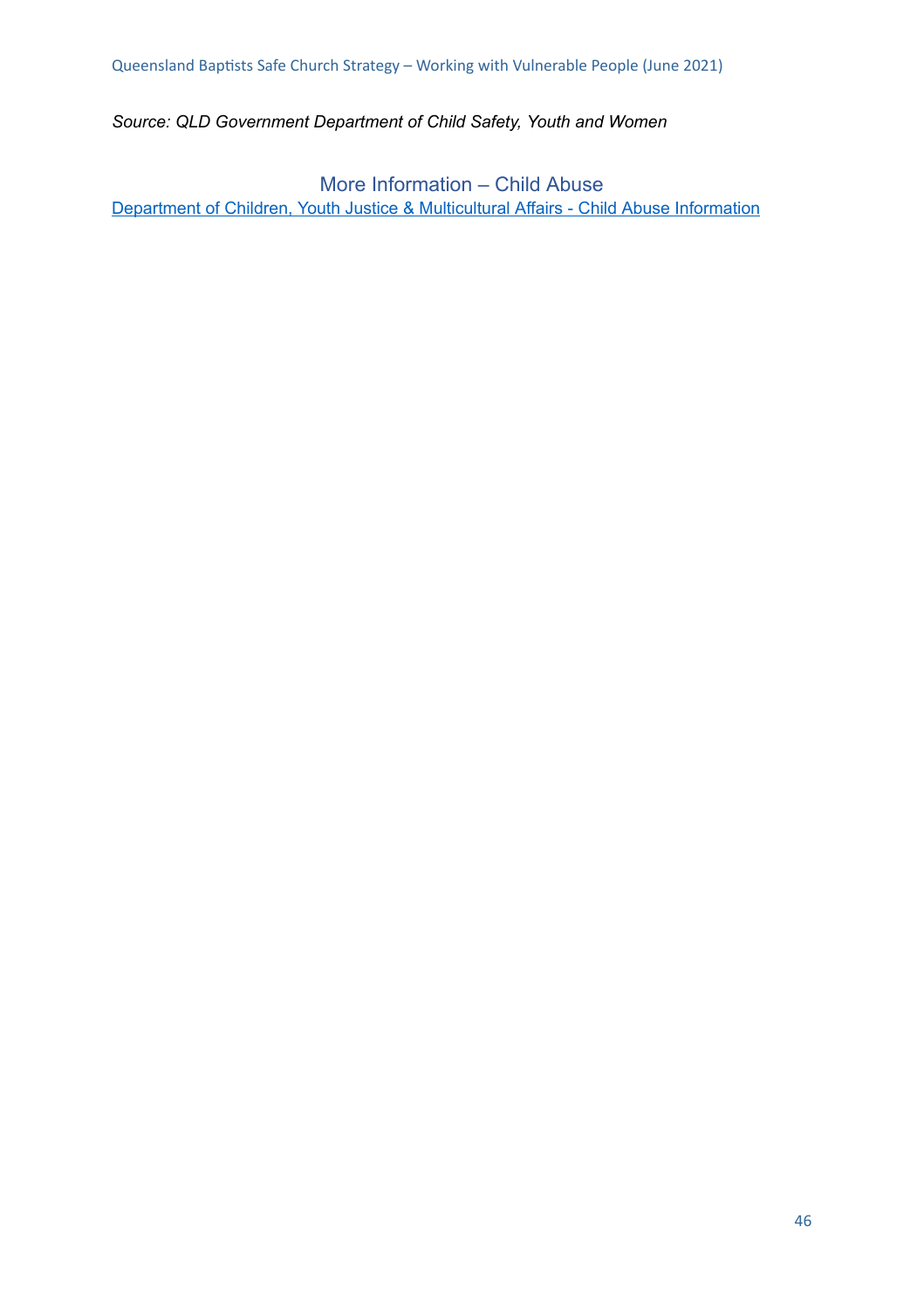Queensland Baptists Safe Church Strategy - Working with Vulnerable People (June 2021)

<span id="page-46-0"></span>Persons of Concern and Individual Accountability & Safety Agreements **Persons of Concern [Brochure](https://www.qb.org.au/wp-content/uploads/2020/09/POC-Brochure-2015_Updated-27.02.20.pdf)**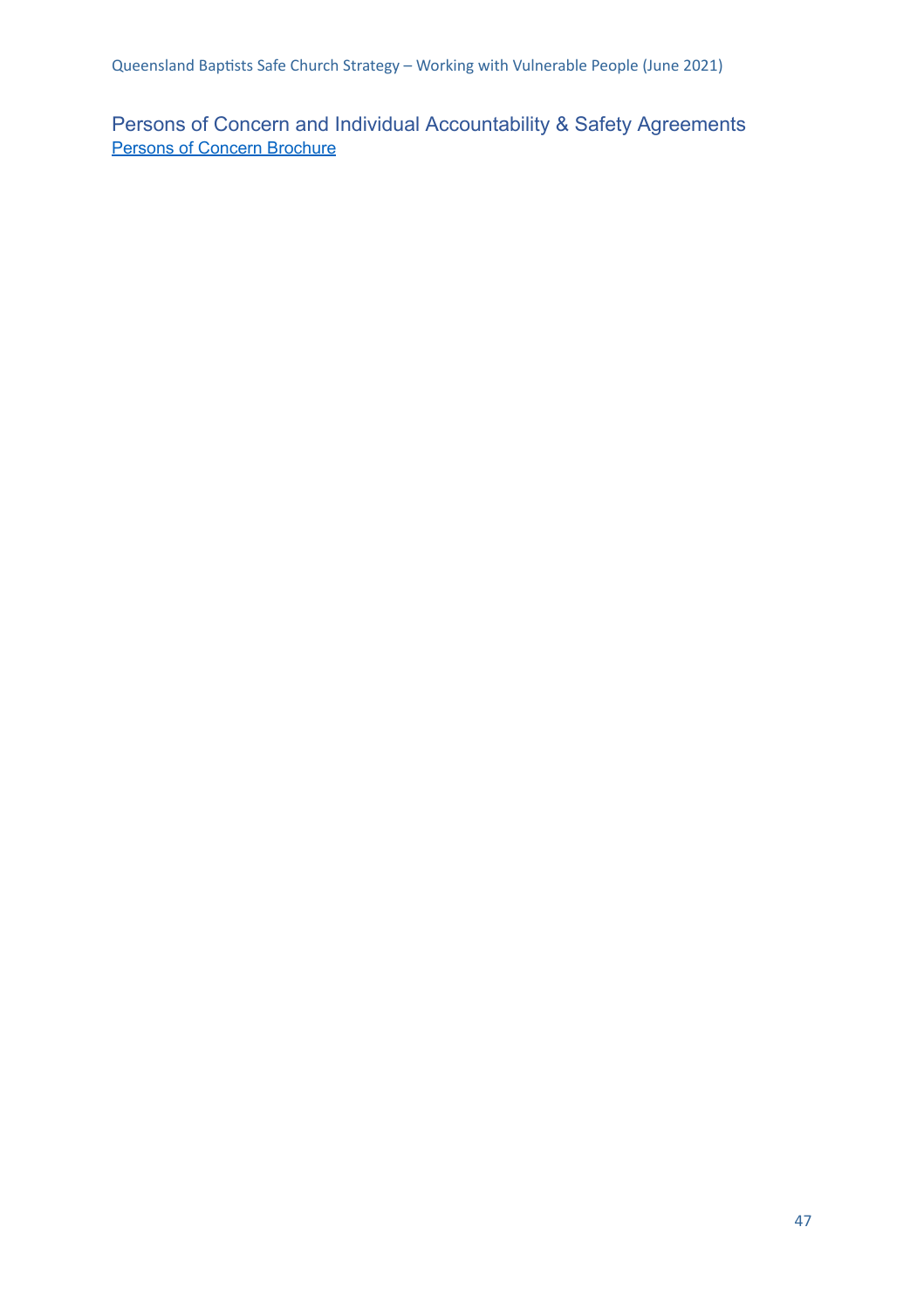### <span id="page-47-0"></span>Related Documents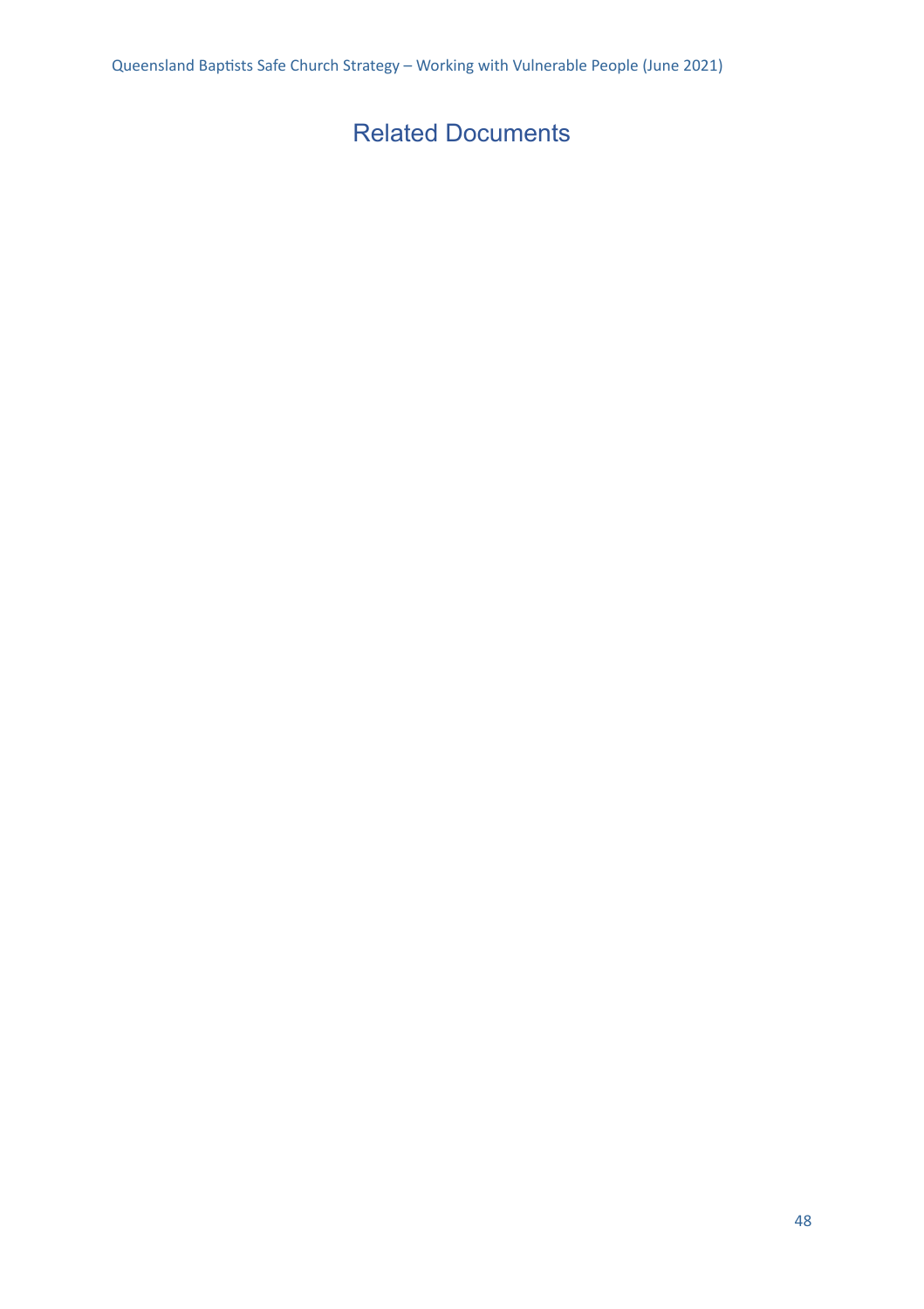#### Code of Conduct

<span id="page-48-0"></span>1. In relation to **people, property and language**, staff and volunteers respect and acknowledge that they:

- b. Must be responsive and courteous to others and avoid improper use of their position.
- c. Must promote the participation and empowerment, education and awareness regarding safety of vulnerable people, recognising that attention needs to be given to Aboriginal and Torres Strait Islander children and other vulnerable groups.
- d. Must avoid discriminatory and /or harassing treatment of others and must not use inappropriate or crude language in the presence of, or towards others.
- e. Must always demonstrate integrity and act in a manner consistent with being a Church representative.
- f. Must not make any sexual or crude innuendos such as suggestive looks, comments, jokes, sounds, display visuals, words, acts or gestures towards any individual/s.
- g. Must respect privacy and protect the confidential information of others, subject to complying with the reporting requirements of this Strategy and to also comply with any other obligations under the law.
- 2. In relation to **behaviour, supervision and communication**, staff and volunteers acknowledge that they:
	- a. Must comply with Church practices for managing group sizes, ratios, enrolments, sign in/out procedures, toileting/nappy change, injury and illness management and collection procedures.
	- b. Must comply with the Church's practices for positively guiding behaviour, photography and complaint handling.
	- c. Will listen carefully and consider respectfully the input from vulnerable people concerning decisions affecting them and what makes them feel safe or unsafe.
	- d. Must comply with the Church's guidelines for the use of electronic communication and social media (see Guidelines for using Electronic Communication in Ministries involving Vulnerable People).
	- e. Must not be alone with a vulnerable person where they cannot be seen by other Church workers.
	- f. Must not take a vulnerable person to their home or visit a vulnerable person in their home unless the visit is part of a Church approved organised activity for the group or in the company or written consent of the child's parents/guardian.
	- g. Must not drive a vulnerable person. If extreme circumstance exists, this should occur with 2 staff/volunteers and after gaining permission from child's parents (where it involves a child) and a Church leader in a direct position of responsibility.
	- h. Must not commit any sexual offence, sexual misconduct committed against, with or in the presence of a vulnerable people (including a child pornography offence) or any assault, ill treatment of or neglect of a vulnerable person or any behaviours that causes psychological or other harm to a vulnerable person.
	- i. Must not attempt to do any of the things described above or do any act in preparation of doing any of the things described above.
	- j. Must not engage in any communication via electronic or other means that would be in breach of this policy.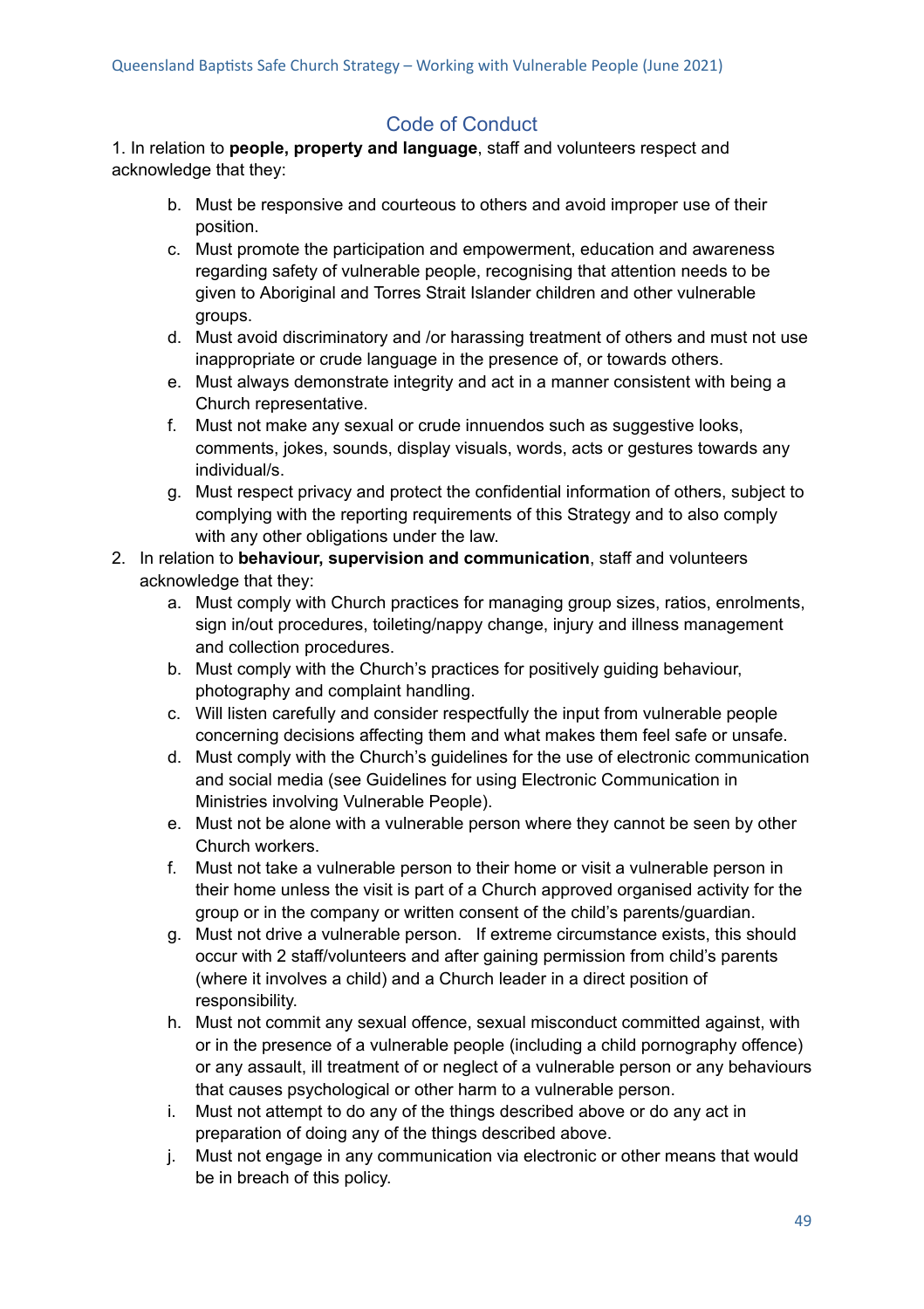- 3. In relation to **physical contact**, staff and volunteers acknowledge that they:
	- a. Must comply with the Church's protocols for injury management.
	- b. Must not touch any person in a way that is inappropriate to the situation, or uncomfortable or confusing to the receiver.
	- c. Will only console (if a vulnerable person is distressed and needs to be consoled) if this is with the permission and or welcomed by the vulnerable person.
	- d. Will only console a vulnerable person of the same gender and with another staff or volunteer within sight.
- 4. In relation to **pastoral care** staff and volunteers acknowledge that they:
	- a. Will not step beyond their level of competency or training.
	- b. Will not encourage vulnerable people to keep things hidden from their parents, guardians or other leaders.
	- c. Will avoid providing pastoral care for members of the opposite sex where possible.
	- d. Will always provide pastoral care in an open area in view of others, never in a closed room.
	- e. If a vulnerable person makes a disclosure regarding any kind of harm, this disclosure must be reported to the Safe Church Coordinator but must not be revealed to any person, except as required by this policy or the law.
- 5. In relation to **pornography and sexuality**, staff and volunteers acknowledges that:
	- a. They recognise it is inappropriate to access or view pornography.
	- b. They will not display, discuss or distribute pornography to other adults or vulnerable people.
	- c. The sexuality of staff must be under the guidelines and Lordship of Christ.
	- d. They will dress modestly, and not sexually suggestive, and clothing will be without slogans contrary to Christian principles.
- 6. In relation to **Workplace Health & Safety**, staff and volunteers acknowledge that they:
	- a. Must comply with risk management plans that are required and in place for high risk activities or special events.
	- b. Must not put themselves or others in danger.
	- c. Must not intentionally or recklessly interfere with or misuse anything in the interests of safety.
	- d. Must follow the Church's Workplace Health & Safety policies and procedures and encourage others to do the same.
	- e. Must follow the Church's COVID Safe Plan and encourage others to do the same.
	- f. Staff must use all safety devices including knowing the location of first aid kits and fire extinguishers and should know the identity of the first aid attendant in their area.
	- g. Staff must report all incidents and accidents.
- 7. In relation to **Blue Cards**, staff and volunteers will:
	- a. Hold a current Blue Card.
	- b. Stand down from duties immediately if they:
		- i. receive a negative notice or is a known disqualified person.
		- ii. have their blue card or exemption card cancelled or suspended.
		- iii. have their blue card application withdrawn.
		- iv. receive a notification in relation to a serious change in criminal history.
	- c. Immediately advise *Victoria Point Baptist Church* and Blue Card Services if there is a change to their police information (the maximum penalty for failing to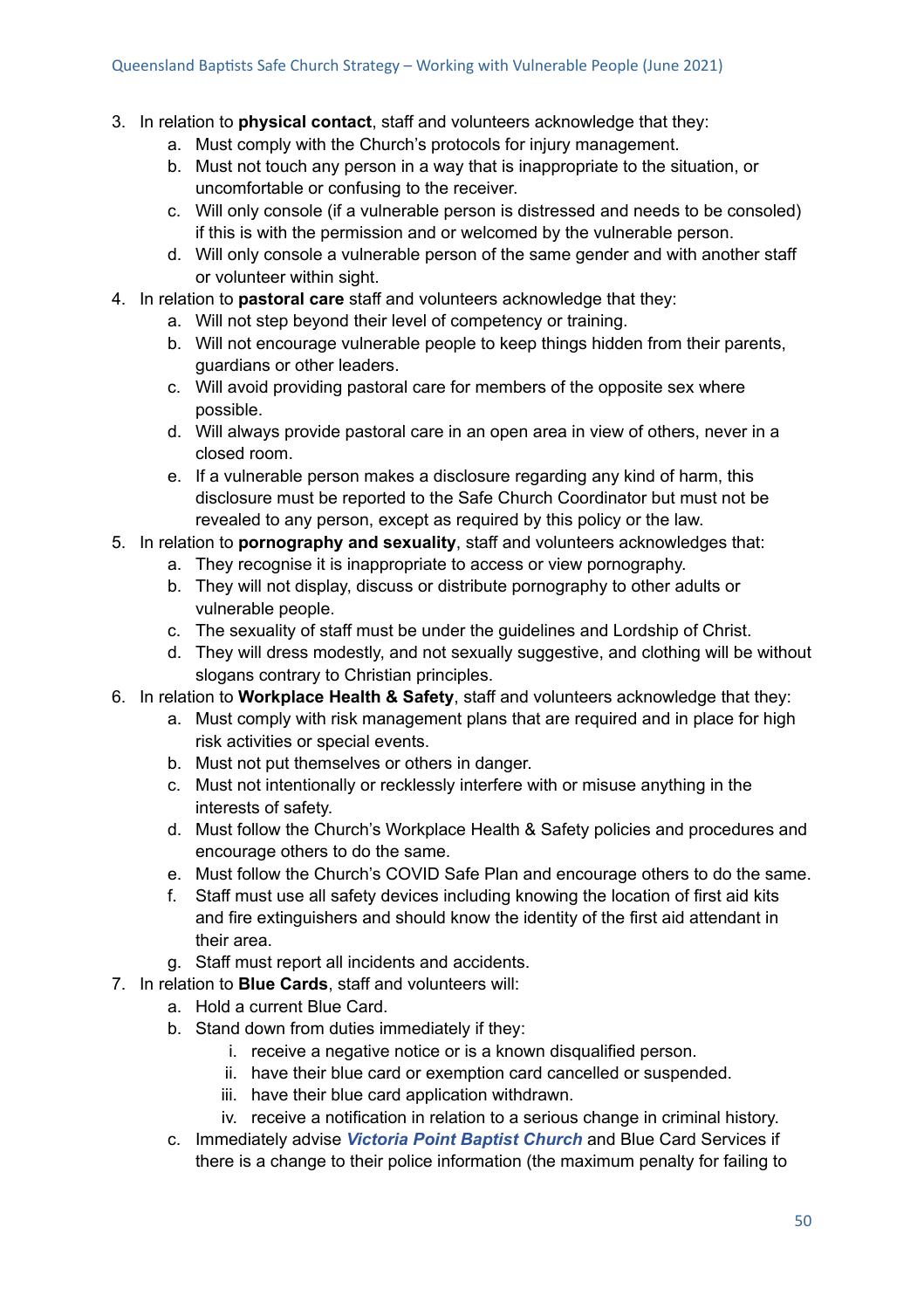report to Blue Card Services a change in your police information is \$13,345 - 100 penalty units).

- 8. In relation to **Restricted Persons and Restricted Employment**, staff and volunteers acknowledge that:
	- a. From 31 August 2020, you cannot start or continue in 'Restricted Employment' if you are a 'Restricted Person.' The maximum penalty is \$66,725 (500 penalty units) or 5 years in prison.
	- b. A Restricted Person is a person who:
		- i. has been issued a negative notice, or
		- ii. has a suspended blue card, or
		- iii. is a disqualified person, or
		- iv. has been charged with a disqualifying offence which has not been finalised.
	- c. Restricted Employment refers to particular exemptions which allow a person to work with children without a blue card, such as:
		- i. a volunteer parent;
		- ii. a volunteer who is under 18;
		- iii. paid or unpaid staff who work in child regulated employment for not more than 7 days in a calendar year; or
		- iv. a consumer at a child-related service outlet where they also carry out work at the outlet.
	- d. If they are a Restricted Person, they will not start or continue to work in Restricted Employment. If they currently work in Restricted Employment at time of re/signing the Code of Conduct, they will immediately stop or they will be breaking the law and can be prosecuted.
	- e. If they are a Restricted Person they do not need to tell the Church the reason why they are no longer able to work. However, they will immediately stop working for the Church as this would be committing a prosecutable offence.
- 9. The Church is committed to maintaining an **illegal drug and alcohol-free environment** with vulnerable people. Staff and volunteers acknowledge that:
	- a. The consumption, sale of or being under the influence of alcohol or illegal drugs while working with vulnerable people (other than properly prescribed and administered drugs) will result in dismissal and possibly a report to the police.
	- b. Consumption of cigarettes/tobacco is also prohibited on Church premises.
- 10. In relation to this **Strategy**, staff and volunteers agree to:
	- a. Comply with all aspects of the Strategy
	- b. Participate in training provided by the Church and for which the Church leadership requests their participation
	- c. Report any suspected breaches of this Code of Conduct and/or this Strategy to the Safe Church Coordinator or relevant Church Leadership immediately.
	- d. Take careful written records of any suspected breaches for future reference.
	- e. Not make a report which is false, vexatious or malicious.

| Declaration                                                                                                         |            |
|---------------------------------------------------------------------------------------------------------------------|------------|
| I agree to abide by this Code of Conduct and understand that breaches of this Code may lead to disciplinary action. |            |
| Name:                                                                                                               | Signature: |
| Date:                                                                                                               |            |
|                                                                                                                     |            |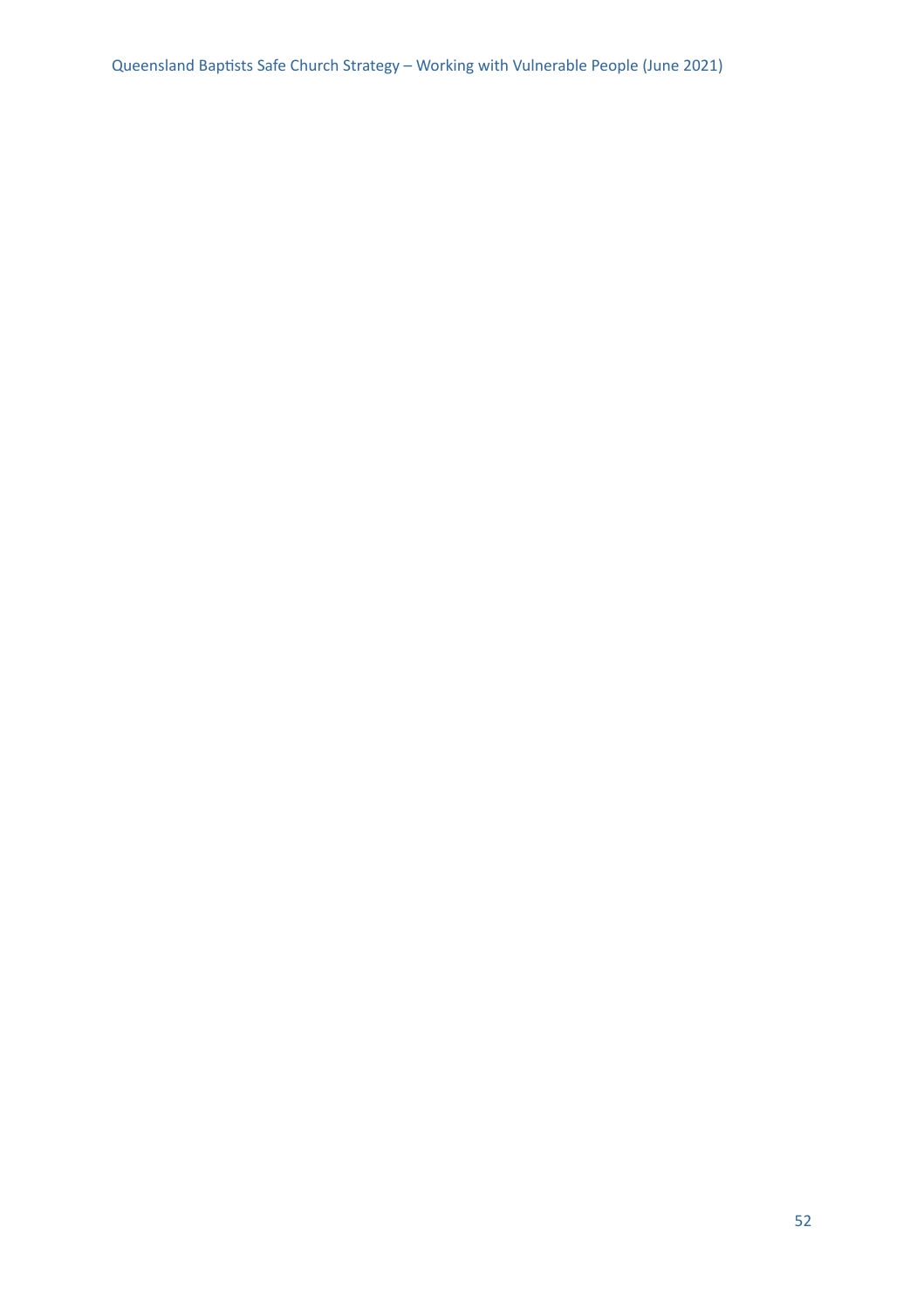### Application for Working with Children

This application is to be completed by all applicants for any positions (voluntary and paid) involving the supervision of children.

| <b>Personal Information</b>                                                                                                          |                                          |              |      |  |
|--------------------------------------------------------------------------------------------------------------------------------------|------------------------------------------|--------------|------|--|
| Full name                                                                                                                            |                                          |              | DOB: |  |
| Address                                                                                                                              |                                          |              |      |  |
| Email                                                                                                                                |                                          |              |      |  |
| <b>Phone Numbers</b>                                                                                                                 | H:                                       |              | M:   |  |
| <b>Activities</b>                                                                                                                    |                                          |              |      |  |
| What types of activities are you<br>interested in being involved in?                                                                 |                                          |              |      |  |
| Date available to begin?                                                                                                             | $\prime$<br>$\prime$                     |              |      |  |
| Minimum length of commitment?                                                                                                        |                                          |              |      |  |
| <b>Church Involvement</b>                                                                                                            |                                          |              |      |  |
| Length of attendance at Church?                                                                                                      |                                          |              |      |  |
| Are you a member of the Church?                                                                                                      | Yes $\square$                            | No $\square$ |      |  |
| Name all churches you have<br>attended or been involved in during<br>the past 5 years.                                               |                                          |              |      |  |
| List all previous involvement in<br>church roles involving vulnerable<br>people (identify which church next<br>to the type of work). |                                          |              |      |  |
| List any gifts, training,<br>qualifications, or any other facts<br>that have prepared you for working<br>with vulnerable people.     |                                          |              |      |  |
| <b>Overseas Status</b>                                                                                                               |                                          |              |      |  |
| Have you lived or worked overseas<br>for more than 12 months in the<br>past 5 years?                                                 | YO<br>$N \Box$                           | Where?       |      |  |
| Do you consent to a criminal<br>history check in these countries?                                                                    | $\overline{Y}$<br>$N \Box$<br>Countries: |              |      |  |
| Referees (2 required)                                                                                                                |                                          |              |      |  |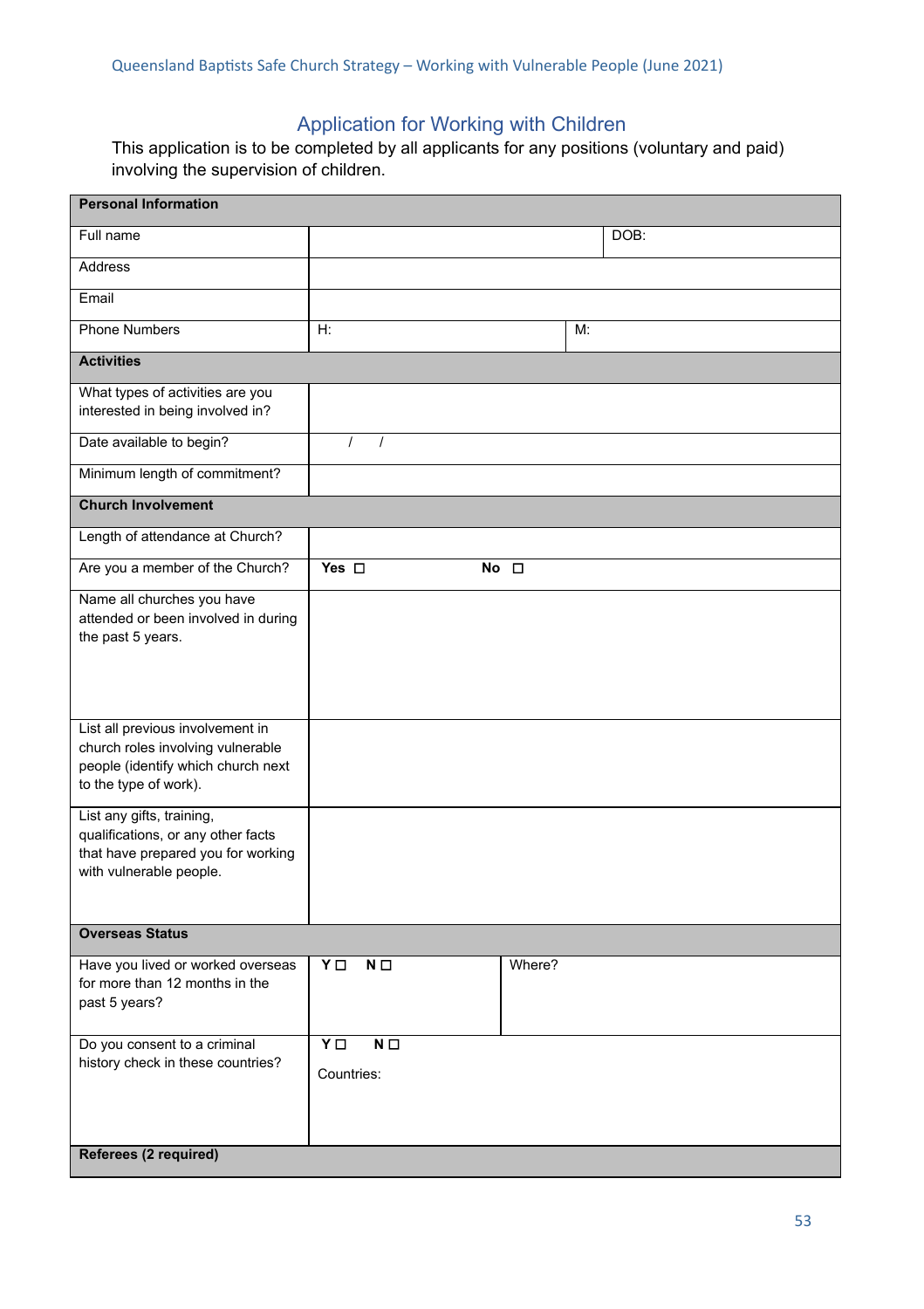#### Queensland Baptists Safe Church Strategy - Working with Vulnerable People (June 2021)

| Name (first referee)                                                                                          |                                               |                     |
|---------------------------------------------------------------------------------------------------------------|-----------------------------------------------|---------------------|
| Email                                                                                                         |                                               |                     |
| Phone                                                                                                         | H:                                            | M:                  |
| Name (second referee)                                                                                         |                                               |                     |
| Email                                                                                                         |                                               |                     |
| Phone                                                                                                         | H:                                            | M:                  |
| <b>Blue Card Information</b>                                                                                  |                                               |                     |
|                                                                                                               | Yes $\square$ No $\square$                    | <b>Expiry date:</b> |
| Do you have a current Blue Card?                                                                              |                                               |                     |
|                                                                                                               | Card No.                                      |                     |
| If you have a current Blue Card, is<br>it a Paid or Volunteer card?                                           | Paid □ Volunteer □                            |                     |
| Do you or have you ever relied on<br>a Blue card Exemption?                                                   | $Yes \Box No \Box$                            |                     |
| If you rely on a Blue Card<br>Exemption, please provide details.                                              |                                               |                     |
| Has your Blue Card ever been<br>suspended for any reason?                                                     | Yes $\square$ No $\square$<br>Reason:         |                     |
| Has any complaint ever been made<br>against you alleging harm to a<br>vulnerable person? (provide<br>details) | Yes $\square$ No $\square$<br><b>Details:</b> |                     |
| If your application proceeds, do<br>you consent to the Church linking<br>your Blue Card?                      | Yes $\square$ No $\square$                    |                     |
| <b>Restricted Person and Restricted Employment</b>                                                            |                                               |                     |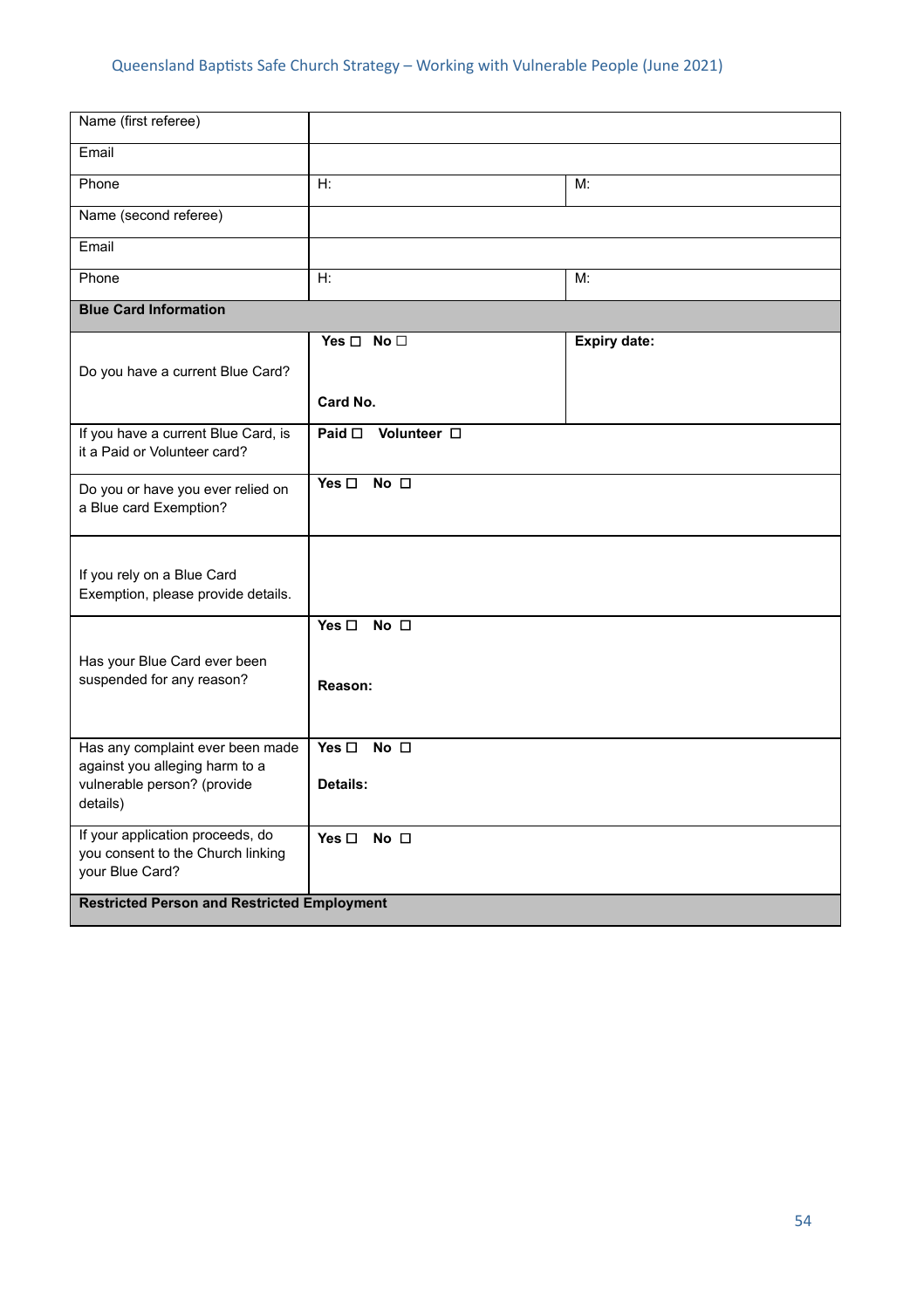A restricted person is a person who:

- has been issued a negative notice, or
- has a suspended blue card, or
- is a disqualified person, or
- has been charged with a disqualifying offence which has not been finalised.

Restricted employment refers to particular exemptions which allow a person to work with children without a blue card, such as:

- a volunteer parent;
- a volunteer who is under 18;
- paid or unpaid staff who work in child regulated employment for not more than 7 days in a calendar year; or
- a consumer at a child-related service outlet where they also carry out work at the outlet.

*\*A child-related service outlet means a place at which disability services are provided to children.*

If you are a restricted person:

- you must not start or continue to work in restricted employment.
- if you currently work in restricted employment, you must immediately stop or you will be breaking the law and can be prosecuted.
- you do not need to tell the organisation the reason why you are no longer able to volunteer or work for them. However, you must immediately stop working or volunteering with the organisation or you will be committing an offence and can be prosecuted.

#### **It is prohibited to start or continue in 'restricted employment' if you are a 'restricted person". The maximum penalty is \$66,725 (500 penalty units) or 5 years in prison. Penalties will also apply to organisations.**

| Are you a Restricted Person?                                                                 | No <sub>1</sub><br>Yes $\Box$ |
|----------------------------------------------------------------------------------------------|-------------------------------|
| <b>Medical Information</b>                                                                   |                               |
| Medicare number                                                                              |                               |
| Private health provider                                                                      | (if applicable)               |
| Any medical condition which may<br>impact your interaction with<br>children?                 |                               |
| Any physical or other<br>conditions/limitations affecting your<br>interaction with children? |                               |
| <b>Applicant's Statement</b>                                                                 |                               |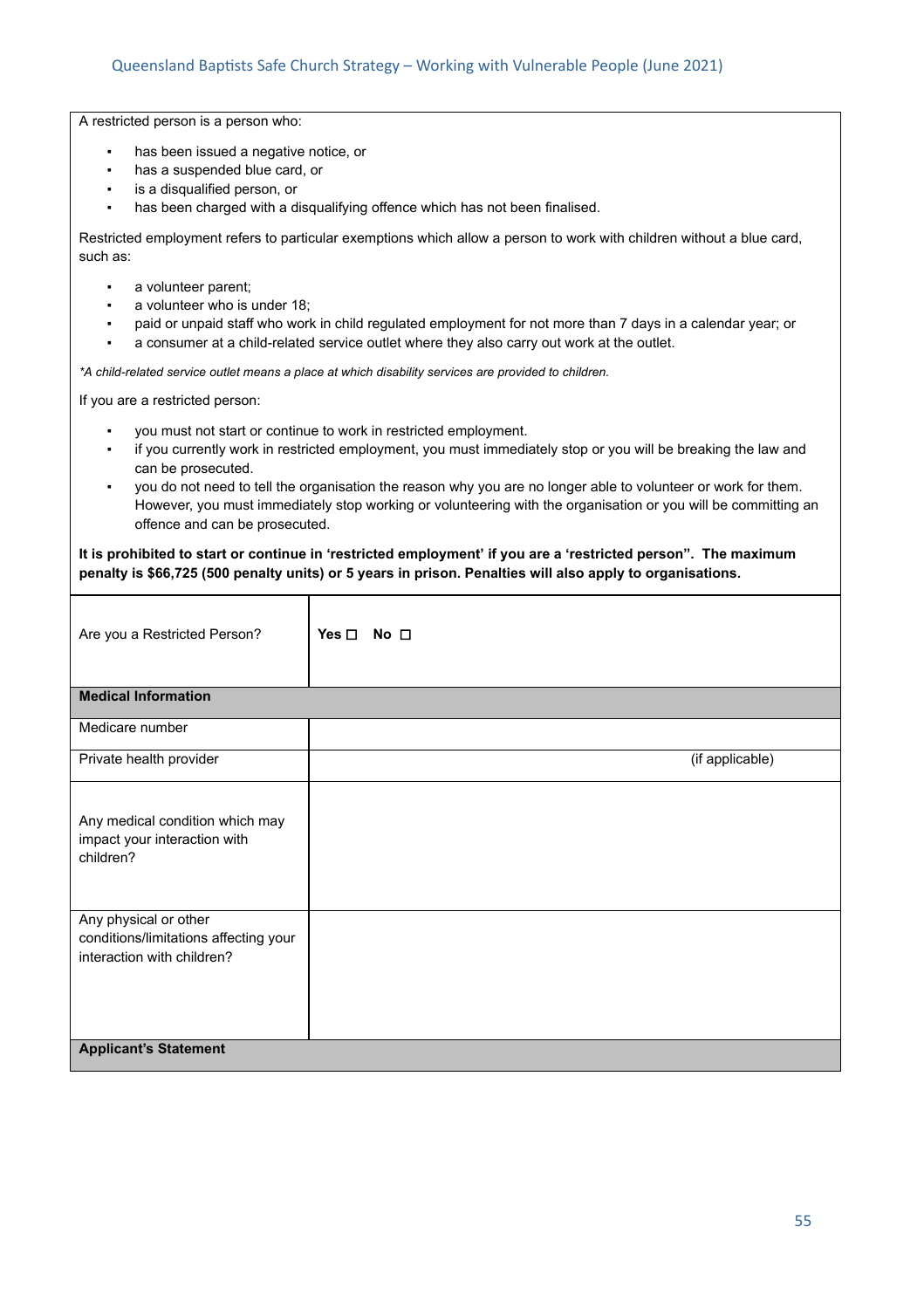#### Queensland Baptists Safe Church Strategy - Working with Vulnerable People (June 2021)

The information contained in this application is correct to the best of my knowledge. I authorise the churches listed in this application to give you any information they may have regarding my character and fitness for working with children. Should my application be accepted, I agree to be bound by the any policies/procedures of Queensland Baptists and *Victoria Point Baptist Church* and refrain from unscriptural conduct in the performance of my services on behalf of the church.

I have read and agree to abide by the following:

☐ The Code of Conduct; and

☐ This Safe Church Strategy.

I understand the following:

☐ by signing the application form I am consenting to the screening process; and

 $\Box$  it is an offence for a 'disqualified person' to sign a blue card application form or a renewal form.

 $\Box$  it is an offence for a staff or volunteer to fail to notify Blue Card Services on the appropriate form of any change in personal details within 14 days.

| Signed (applicant) | Date | / 21 |  |
|--------------------|------|------|--|
| Signed (witness)   | Date | / 21 |  |

| <b>Office Use Only</b>                                                                    |            |                 |              |  |
|-------------------------------------------------------------------------------------------|------------|-----------------|--------------|--|
| The applicant has signed and returned the Code of Conduct                                 | Yes ⊡      | No <sub>1</sub> |              |  |
| The Safe Church Coordinator has completed an interview to ascertain the suitability       | Yes □      | No <sub>1</sub> |              |  |
| of the applicant                                                                          |            |                 |              |  |
| In the case of a volunteer, the person has attended the church regularly for a            | Yes $\Box$ | No <sub>1</sub> | $N/A$ $\Box$ |  |
| minimum of six (6) months unless exceptional circumstances apply.                         |            |                 |              |  |
| Where certain roles require Registration by Queensland Baptists the applicant must        | Yes □      | No <sub>1</sub> | $N/A$ $\Box$ |  |
| also successfully pass the application process under those Registration Guidelines.       |            |                 |              |  |
| Where a position description (paid employment) has stipulated additional                  | Yes □      | No <sub>1</sub> | $N/A$ $\Box$ |  |
| educational, skill or other requirements, the applicant is also required to satisfy these |            |                 |              |  |
| criteria before commencement.                                                             |            |                 |              |  |
| Applicant's identification has been sighted                                               | Yes □      | No □            |              |  |
| Blue Card details have been sighted and recorded                                          | Yes ⊡      | No <sub>1</sub> |              |  |
| If the applicant has not obtained their Blue Card through the Church, the Safe            | Yes □      | No <sub>1</sub> |              |  |
| Church Coordinator has verified their identification by sighting photographic ID and      |            |                 |              |  |
| linked the card holder to the Church                                                      |            |                 |              |  |
| Contacted referees and churches and completed the 'References Check' form.                | Yes □      | No $\square$    |              |  |
| I confirm that I have completed the following in relation to the applicant:               |            |                 |              |  |
| Signed<br><b>Date</b>                                                                     |            |                 |              |  |
| <b>Full name</b>                                                                          |            |                 |              |  |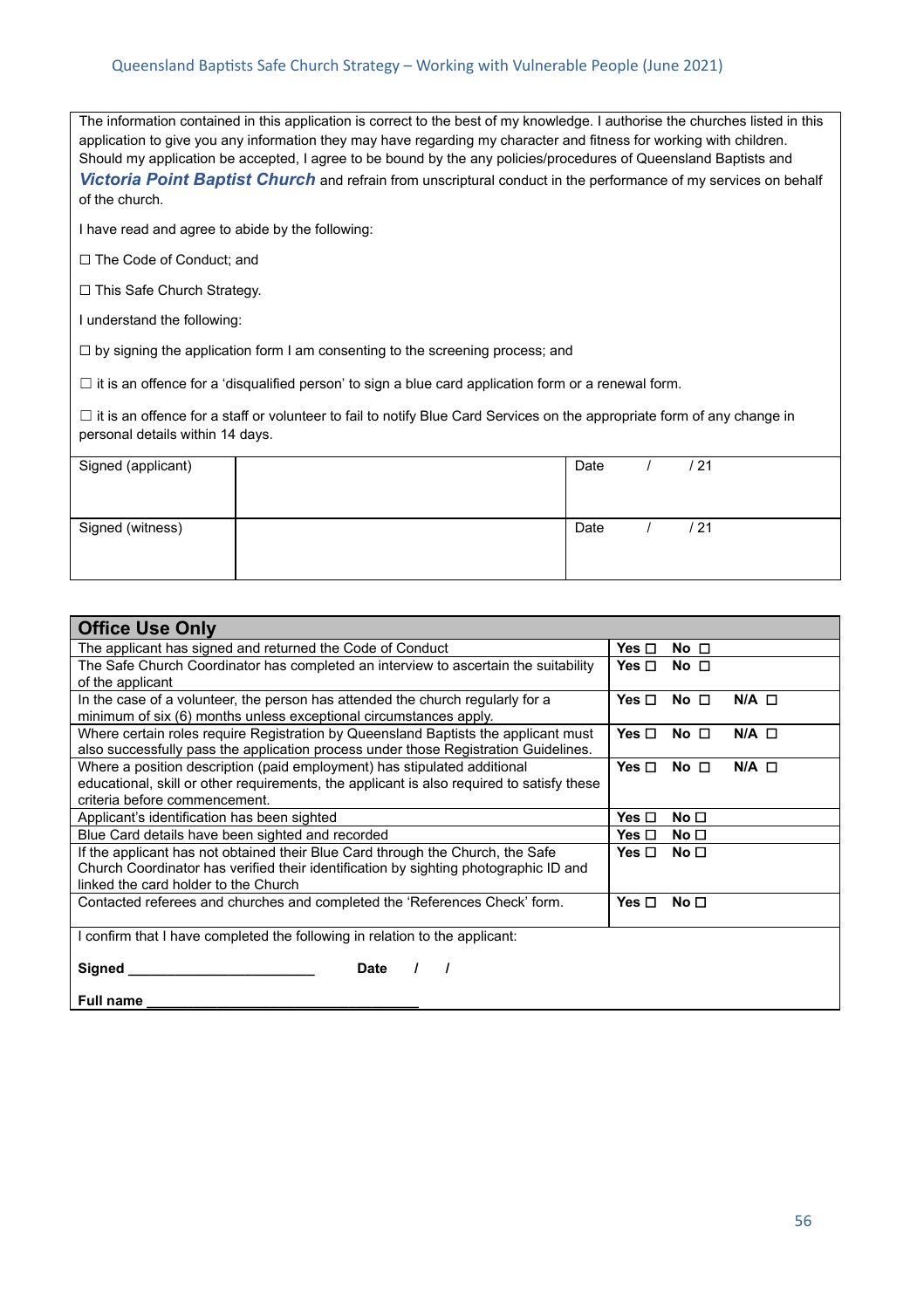### Interview - Applicants Working with Vulnerable People

<span id="page-56-0"></span>

| Name of Applicant                                                                        |                                                                                                                                                                                                                                                             |
|------------------------------------------------------------------------------------------|-------------------------------------------------------------------------------------------------------------------------------------------------------------------------------------------------------------------------------------------------------------|
| Name of Safe Church Coordinator                                                          |                                                                                                                                                                                                                                                             |
| Date of Interview                                                                        |                                                                                                                                                                                                                                                             |
|                                                                                          |                                                                                                                                                                                                                                                             |
|                                                                                          |                                                                                                                                                                                                                                                             |
| Question: Why do you want to be a part of our church's ministry?                         |                                                                                                                                                                                                                                                             |
| Response:                                                                                |                                                                                                                                                                                                                                                             |
|                                                                                          |                                                                                                                                                                                                                                                             |
|                                                                                          |                                                                                                                                                                                                                                                             |
|                                                                                          |                                                                                                                                                                                                                                                             |
|                                                                                          |                                                                                                                                                                                                                                                             |
|                                                                                          |                                                                                                                                                                                                                                                             |
| Question: What involvement / experience in the past have you had with vulnerable people? |                                                                                                                                                                                                                                                             |
| Response:                                                                                |                                                                                                                                                                                                                                                             |
|                                                                                          |                                                                                                                                                                                                                                                             |
|                                                                                          |                                                                                                                                                                                                                                                             |
|                                                                                          |                                                                                                                                                                                                                                                             |
|                                                                                          |                                                                                                                                                                                                                                                             |
|                                                                                          | Question: Have you read the Code of Conduct and do you have any questions regarding the code?                                                                                                                                                               |
| Response:                                                                                |                                                                                                                                                                                                                                                             |
|                                                                                          |                                                                                                                                                                                                                                                             |
|                                                                                          |                                                                                                                                                                                                                                                             |
|                                                                                          |                                                                                                                                                                                                                                                             |
|                                                                                          |                                                                                                                                                                                                                                                             |
|                                                                                          | Question: Why do you think that our church's Safe Church Strategy is necessary? Are you willing to cooperate and comply                                                                                                                                     |
| with the standards and requirements of the Strategy?                                     |                                                                                                                                                                                                                                                             |
| Response:                                                                                |                                                                                                                                                                                                                                                             |
|                                                                                          |                                                                                                                                                                                                                                                             |
|                                                                                          |                                                                                                                                                                                                                                                             |
|                                                                                          |                                                                                                                                                                                                                                                             |
|                                                                                          |                                                                                                                                                                                                                                                             |
|                                                                                          |                                                                                                                                                                                                                                                             |
|                                                                                          | Question: We are committed to ensuring that staff and volunteer behaviour towards vulnerable people is appropriate. Can<br>you explain what you see as 'appropriate' and 'inappropriate' practices [refer to the particular ministry/activity of the Church |
| that the applicant is interested in, for example, behaviour management techniques]?      |                                                                                                                                                                                                                                                             |
| Response:                                                                                |                                                                                                                                                                                                                                                             |
|                                                                                          |                                                                                                                                                                                                                                                             |
|                                                                                          |                                                                                                                                                                                                                                                             |
|                                                                                          |                                                                                                                                                                                                                                                             |
|                                                                                          |                                                                                                                                                                                                                                                             |
|                                                                                          |                                                                                                                                                                                                                                                             |
| Question: Can you describe how you would encourage a vulnerable person to                |                                                                                                                                                                                                                                                             |
| participate in group activities?                                                         |                                                                                                                                                                                                                                                             |
| Response:                                                                                |                                                                                                                                                                                                                                                             |
|                                                                                          |                                                                                                                                                                                                                                                             |
|                                                                                          |                                                                                                                                                                                                                                                             |
|                                                                                          |                                                                                                                                                                                                                                                             |
|                                                                                          |                                                                                                                                                                                                                                                             |
|                                                                                          | Question: If a vulnerable person you are working with suddenly gets angry, swears loudly and walks off. What would you do?                                                                                                                                  |
| Response:                                                                                |                                                                                                                                                                                                                                                             |
|                                                                                          |                                                                                                                                                                                                                                                             |
|                                                                                          |                                                                                                                                                                                                                                                             |
|                                                                                          |                                                                                                                                                                                                                                                             |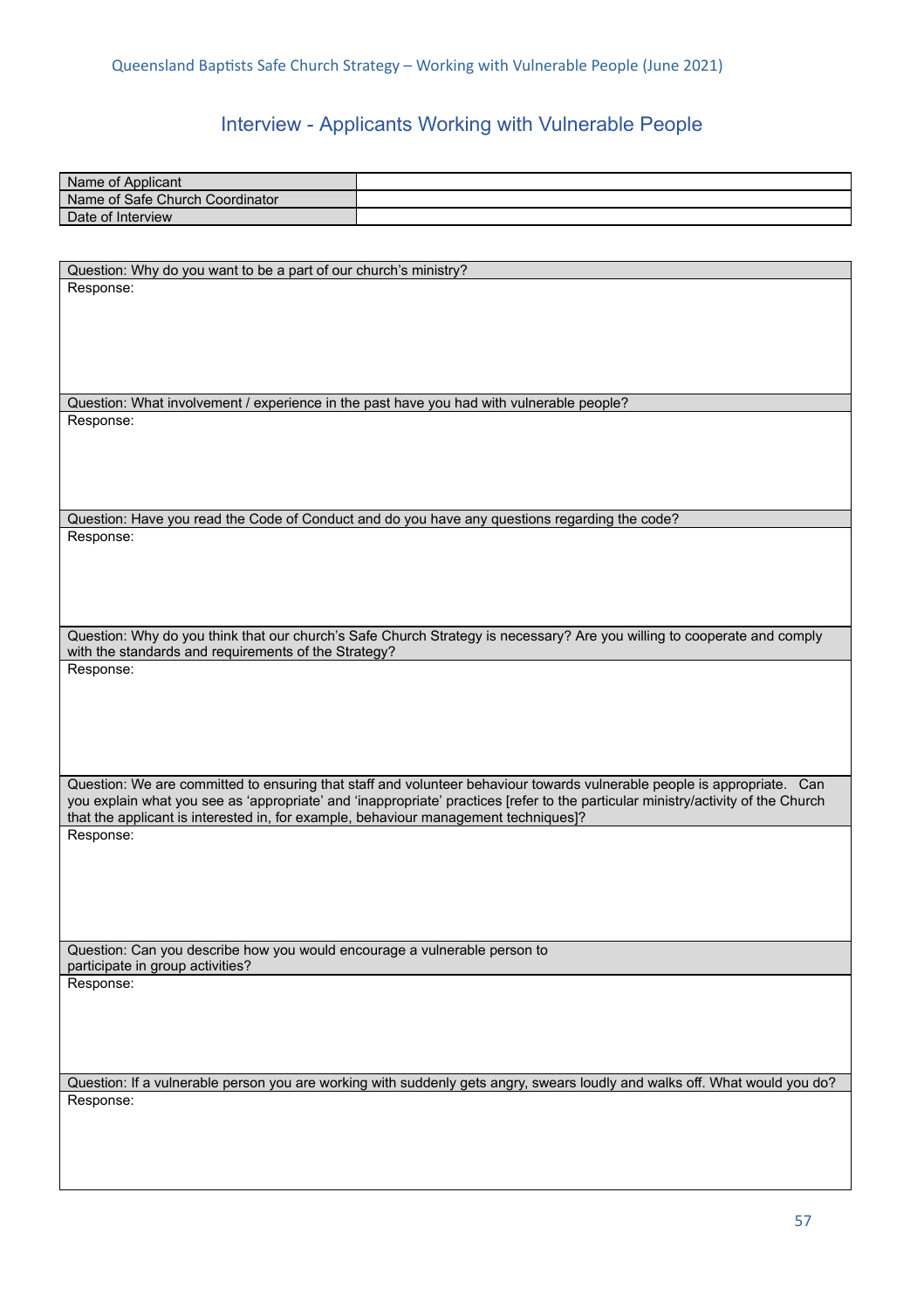#### Queensland Baptists Safe Church Strategy - Working with Vulnerable People (June 2021)

Question: You are informed by one attendee that another attendee has stolen an item from her backpack. How would you handle this? Response:

Question: Think of an experience you have had with a vulnerable person where you felt particularly close to, or proud of, the person. Tell us why you felt that way. Do you think it affected your behaviour towards them? Response:

Question: Have you ever been known by any other name? Response:

Question: Have you ever been the subject of a:

a. complaint of harm to a vulnerable person

b. breach of a code of conduct or policy; or

c. decision to be precluded from attending or participating in a church/organisation' activities?

Response: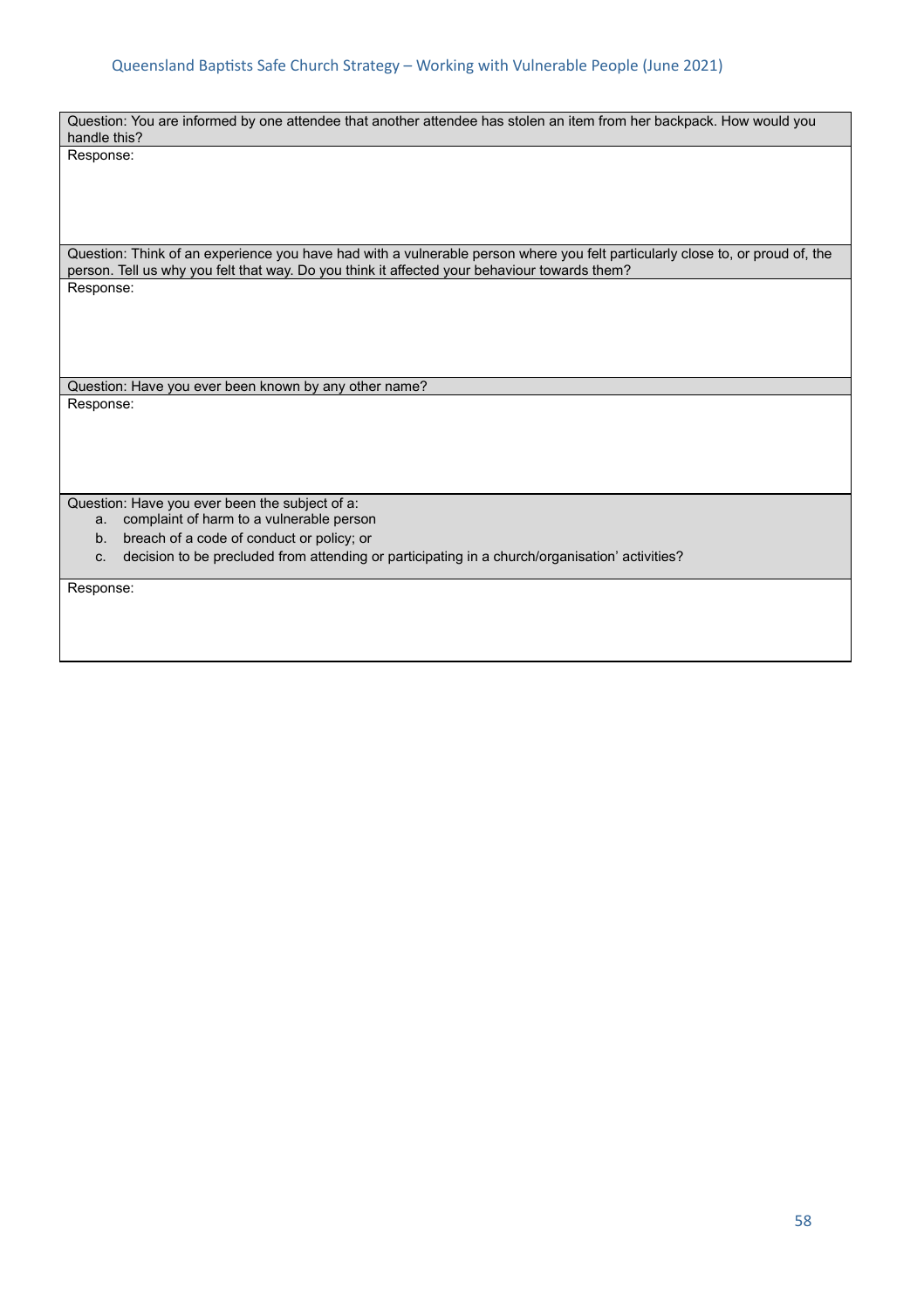### Referee Checks

<span id="page-58-0"></span>

| <b>Details of applicant</b>                                                                                     |               |
|-----------------------------------------------------------------------------------------------------------------|---------------|
| Full name                                                                                                       |               |
| <b>First referee contacted</b>                                                                                  |               |
| Full name                                                                                                       | Date          |
| Relationship with applicant                                                                                     | Contacted by: |
| <b>Questions</b>                                                                                                |               |
| Would you employ the person<br>again?                                                                           |               |
| Have you directly observed<br>their work with children?                                                         |               |
| Can you give an example of a<br>time when you observed them<br>managing a child with<br>challenging behaviours? |               |
| Summary of remarks<br>concerning suitability for<br>working with children                                       |               |
| Second referee contacted                                                                                        |               |
| Full name                                                                                                       | Date          |
| Relationship with applicant                                                                                     | Contacted by: |
| <b>Questions</b>                                                                                                |               |
| Would you employ the person<br>again?                                                                           |               |
| Have you directly observed<br>their work with children?                                                         |               |
| Can you give an example of a<br>time when you observed them<br>managing a child with<br>challenging behaviours? |               |
| Summary of remarks<br>concerning suitability for<br>working with children                                       |               |
| <b>Church contacted</b>                                                                                         |               |
| Full name                                                                                                       | Date          |
| Relationship with applicant                                                                                     | Contacted by: |
| Summary of remarks<br>concerning suitability for<br>working with children                                       |               |
| <b>Church contacted</b>                                                                                         |               |
| Full name                                                                                                       | Date          |
| Relationship with applicant                                                                                     | Contacted by: |
| Summary of remarks<br>concerning suitability for<br>working with children                                       |               |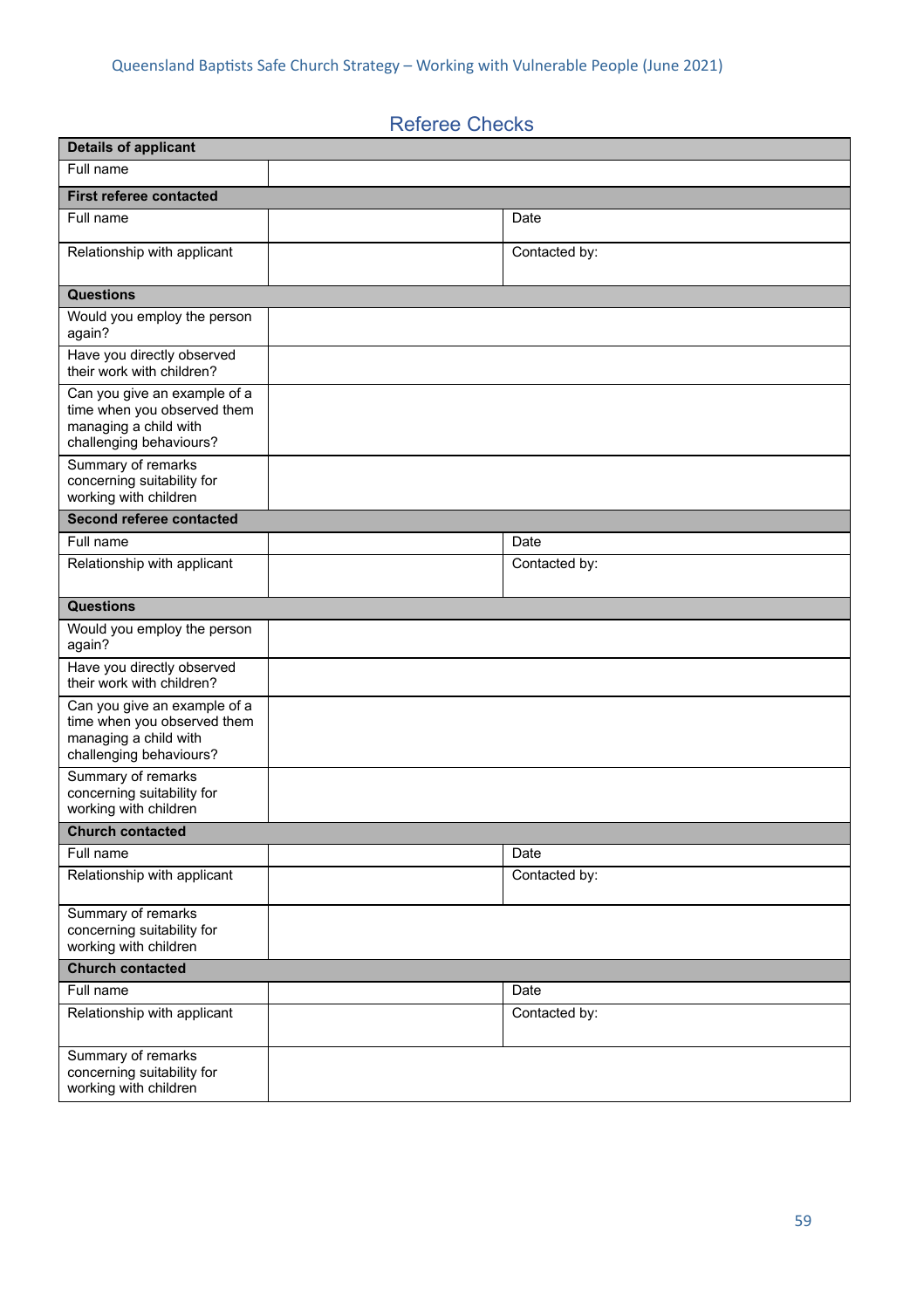### Record of Disclosure of Harm

<span id="page-59-0"></span>

| <b>Details of person disclosing</b>                                                                                      |                                                                                                          |                                      |
|--------------------------------------------------------------------------------------------------------------------------|----------------------------------------------------------------------------------------------------------|--------------------------------------|
| <b>Full name:</b>                                                                                                        |                                                                                                          | <b>DOB</b>                           |
| <b>Address:</b>                                                                                                          |                                                                                                          |                                      |
| <b>Phone Numbers:</b><br>H:                                                                                              |                                                                                                          | M<br>t.                              |
| Details of person receiving disclosure                                                                                   |                                                                                                          |                                      |
| Full name:                                                                                                               |                                                                                                          | <b>DOB</b>                           |
| <b>Address:</b>                                                                                                          |                                                                                                          |                                      |
| <b>Phone Numbers:</b><br>H:                                                                                              |                                                                                                          | M                                    |
|                                                                                                                          | Details of other persons involved in incident including witnesses (attach additional pages if necessary) |                                      |
| <b>Full name</b>                                                                                                         |                                                                                                          | <b>DOB</b>                           |
| <b>Address</b>                                                                                                           |                                                                                                          |                                      |
| <b>Phone Numbers</b><br>H:                                                                                               |                                                                                                          | M:                                   |
| <b>Full name</b>                                                                                                         |                                                                                                          | <b>DOB</b>                           |
| <b>Address</b>                                                                                                           |                                                                                                          |                                      |
| <b>Phone Numbers</b><br>H:                                                                                               |                                                                                                          | M:                                   |
| <b>Disclosure</b>                                                                                                        |                                                                                                          |                                      |
| <b>Description of disclosure</b><br>(relevant dates, times,<br>locations and who was present)                            |                                                                                                          |                                      |
| <b>Details of disclosure (exactly</b><br>what the person disclosing<br>said, using "I said," "they<br>said," statements) |                                                                                                          |                                      |
| Responses provided (to the<br>questions asked - include the<br>questions)                                                |                                                                                                          |                                      |
| <b>Additional (any comments you</b><br>made)                                                                             |                                                                                                          |                                      |
| <b>Location of disclosure</b>                                                                                            |                                                                                                          | <b>Date/Time</b><br>of<br>disclosure |
| <b>Reporting</b>                                                                                                         |                                                                                                          |                                      |
| <b>Have the Police been</b><br>contacted?                                                                                | $N \Box$ Date and time contacted<br>Y O<br><b>Response:</b>                                              |                                      |
|                                                                                                                          |                                                                                                          |                                      |
| <b>Has the Department of Child</b><br>Safety been contacted and<br>consulted?                                            | Y O<br>$N \Box$ Date and time contacted<br><b>Response:</b>                                              |                                      |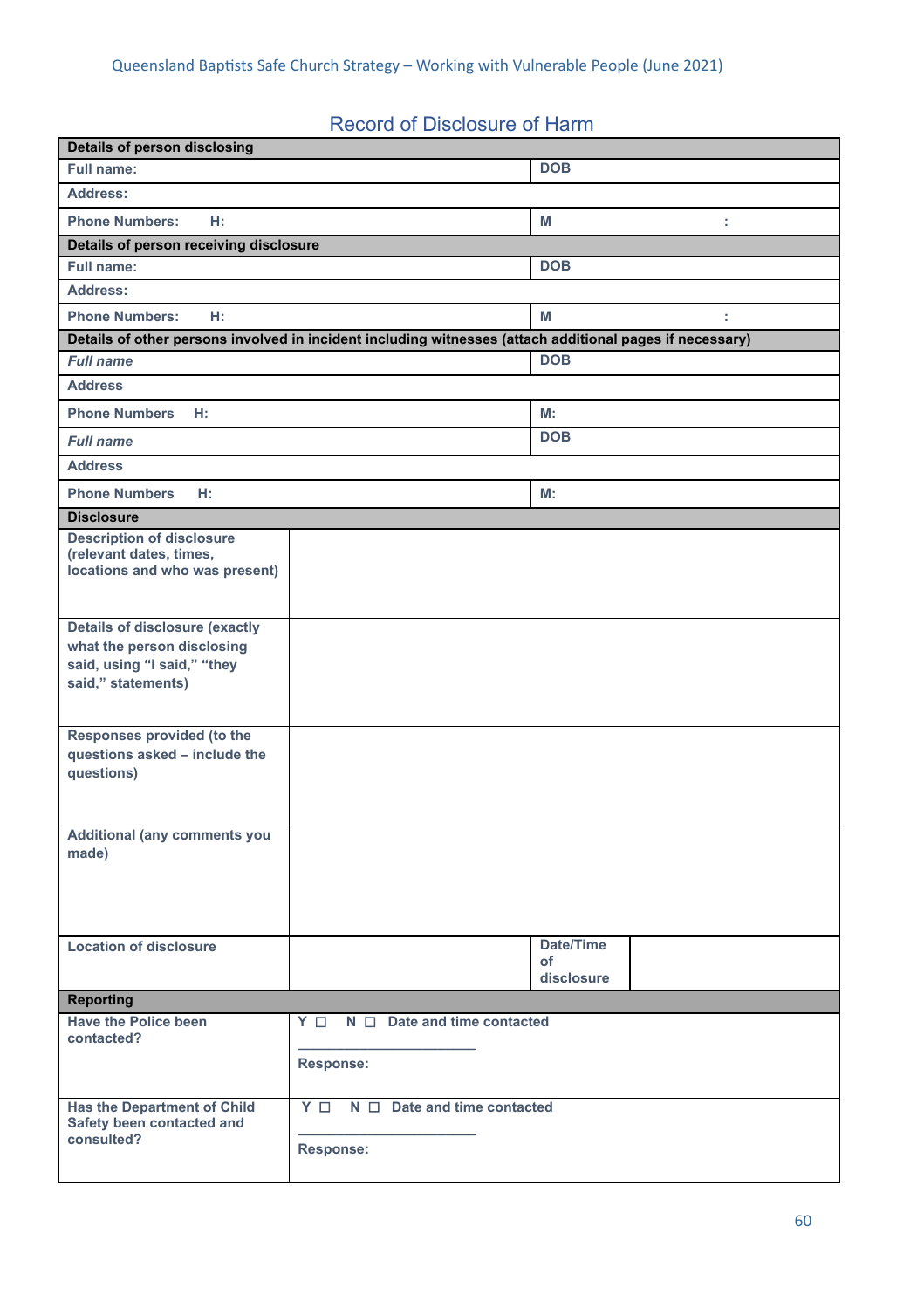<span id="page-60-0"></span>

| Has the church leadership been               | Y <sub>D</sub><br>$N \Box$ Date and time contacted |
|----------------------------------------------|----------------------------------------------------|
| informed?                                    |                                                    |
|                                              |                                                    |
|                                              | <b>Response:</b>                                   |
|                                              |                                                    |
| Has the QB Safe Church Officer               | Y O<br>$N \Box$ Date and time contacted            |
| been contacted?                              |                                                    |
|                                              | <b>Response:</b>                                   |
|                                              |                                                    |
| <b>Follow Up</b>                             |                                                    |
| Details of support provided                  |                                                    |
| (including referrals)                        |                                                    |
| Any other follow up                          |                                                    |
|                                              |                                                    |
| <b>Records</b>                               |                                                    |
| A record of all conversations                | Y O N O                                            |
| (with dates, times and names)                |                                                    |
| has been kept.                               |                                                    |
|                                              |                                                    |
| File kept in secured location                | Y O<br>$N$ $\Box$                                  |
| with restricted access marked                |                                                    |
| "Do not destroy"                             |                                                    |
|                                              |                                                    |
|                                              |                                                    |
| <b>Declaration - Safe Church Coordinator</b> | Declaration - person receiving disclosure          |
| <b>Full name:</b>                            | Full name:                                         |
| Date:                                        | Date:                                              |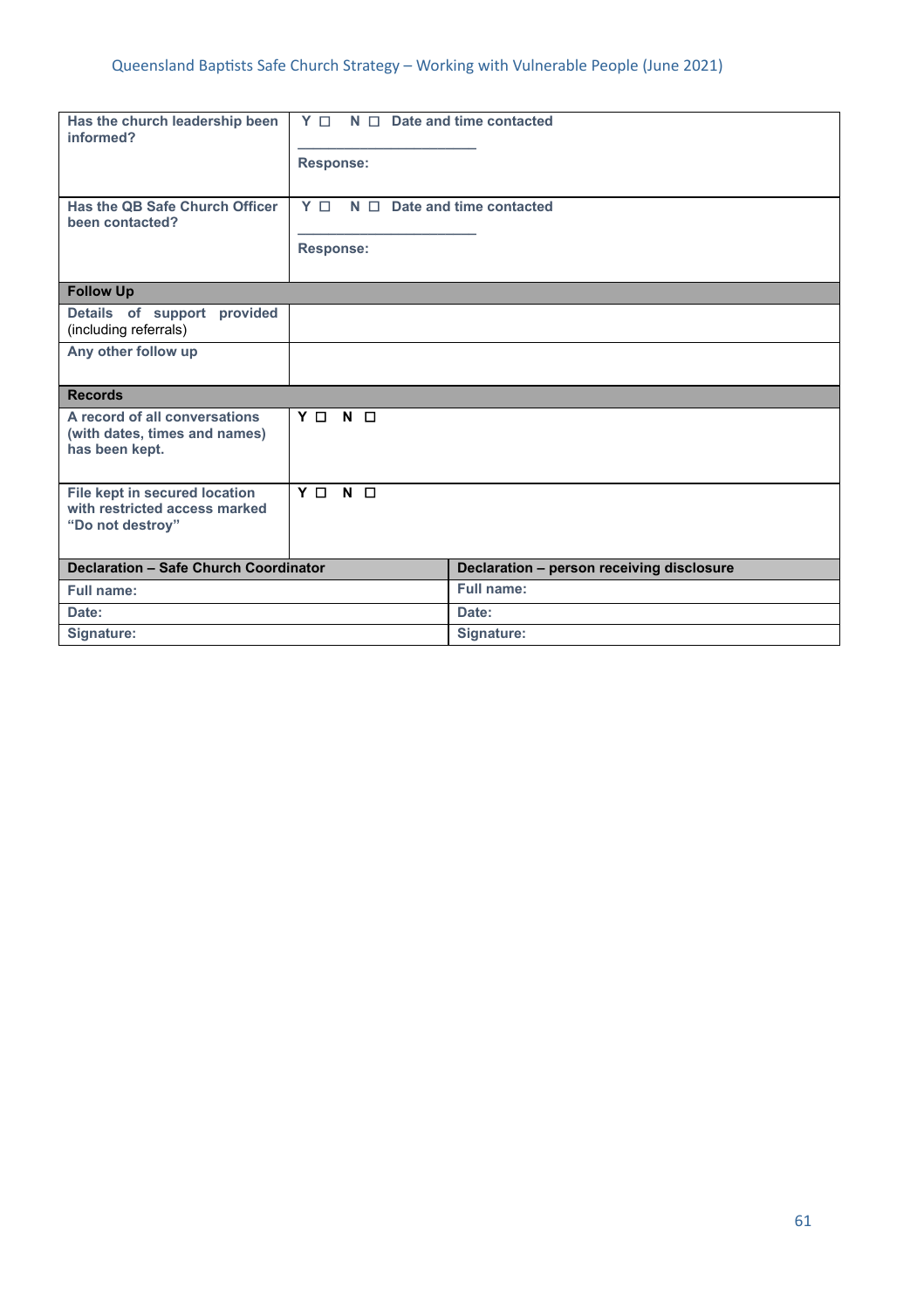### Record of Suspicion of Harm

| Details of person suspected of suffering harm        |                                                                                                          |
|------------------------------------------------------|----------------------------------------------------------------------------------------------------------|
| <b>Full name:</b>                                    | <b>DOB</b>                                                                                               |
| Address:                                             |                                                                                                          |
| <b>Phone Numbers:</b><br>H:                          | M<br>t.                                                                                                  |
| Details of person suspecting harm                    |                                                                                                          |
| Full name:                                           | <b>DOB</b>                                                                                               |
| <b>Address:</b>                                      |                                                                                                          |
| <b>Phone Numbers:</b><br>H:                          | M                                                                                                        |
|                                                      | Details of other persons involved in incident including witnesses (attach additional pages if necessary) |
| <b>Full name</b>                                     | <b>DOB</b>                                                                                               |
| <b>Address</b>                                       |                                                                                                          |
| <b>Phone Numbers H:</b>                              | M:                                                                                                       |
| <b>Full name</b>                                     | <b>DOB</b>                                                                                               |
| <b>Address</b>                                       |                                                                                                          |
| <b>Phone Numbers</b><br>H:                           | M:                                                                                                       |
| <b>Details</b>                                       |                                                                                                          |
| <b>Description of concerns</b>                       |                                                                                                          |
|                                                      |                                                                                                          |
|                                                      |                                                                                                          |
|                                                      |                                                                                                          |
| Additional (any other relevant<br>information)       |                                                                                                          |
|                                                      |                                                                                                          |
|                                                      |                                                                                                          |
|                                                      |                                                                                                          |
| Date of concerns                                     | Date of record                                                                                           |
|                                                      |                                                                                                          |
| <b>Reporting</b>                                     |                                                                                                          |
| <b>Have the Police been</b><br>contacted?            | $N \Box$ Date and time contacted<br>Y O                                                                  |
|                                                      | Response:                                                                                                |
|                                                      |                                                                                                          |
| <b>Has the Department of Child</b>                   | $Y \Box$ N $\Box$ Date and time contacted                                                                |
| Safety been contacted and<br>consulted?              |                                                                                                          |
|                                                      | <b>Response:</b>                                                                                         |
|                                                      |                                                                                                          |
| Has the church leadership been<br>informed?          | $Y \Box$ N $\Box$ Date and time contacted                                                                |
|                                                      | <b>Response:</b>                                                                                         |
|                                                      |                                                                                                          |
| Has the QB Safe Church Officer                       | $Y \Box$ N $\Box$ Date and time contacted                                                                |
| been contacted?                                      |                                                                                                          |
|                                                      | <b>Response:</b>                                                                                         |
|                                                      |                                                                                                          |
| <b>Follow Up</b>                                     |                                                                                                          |
| Details of support provided<br>(including referrals) |                                                                                                          |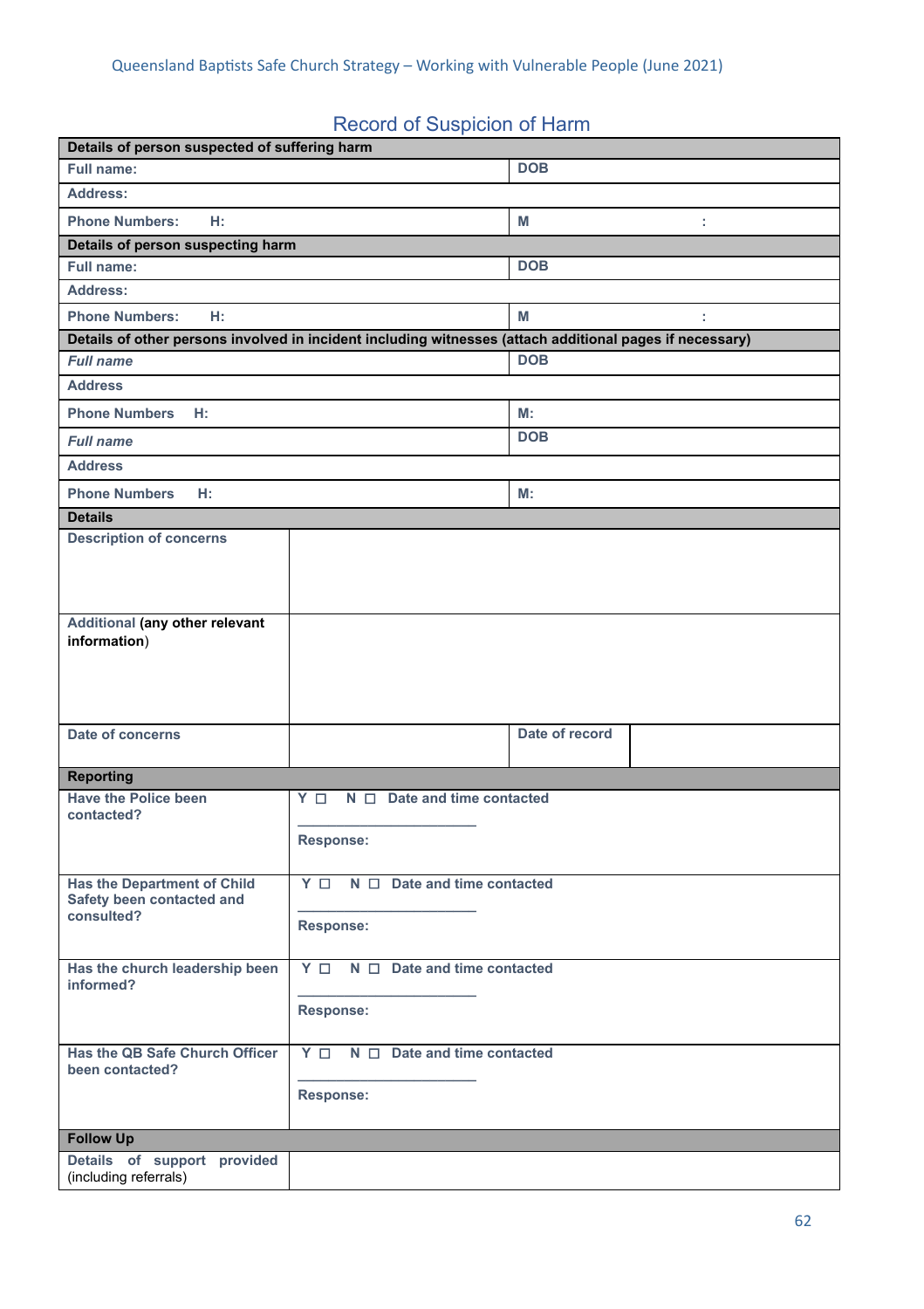#### Queensland Baptists Safe Church Strategy - Working with Vulnerable People (June 2021)

| Any other follow up                                                                |                   |                                      |
|------------------------------------------------------------------------------------|-------------------|--------------------------------------|
| <b>Records</b>                                                                     |                   |                                      |
| A record of all conversations<br>(with dates, times and names)<br>has been kept    | Y O<br>$N$ $\Box$ |                                      |
| File kept in secured location<br>with restricted access marked<br>"Do not destroy" | Y O<br>$N$ $\Box$ |                                      |
| <b>Declaration - Safe Church Coordinator</b>                                       |                   | Declaration - person suspecting harm |
| <b>Full name:</b>                                                                  |                   | <b>Full name:</b>                    |
| Date:                                                                              |                   | Date:                                |
| Signature:                                                                         |                   | Signature:                           |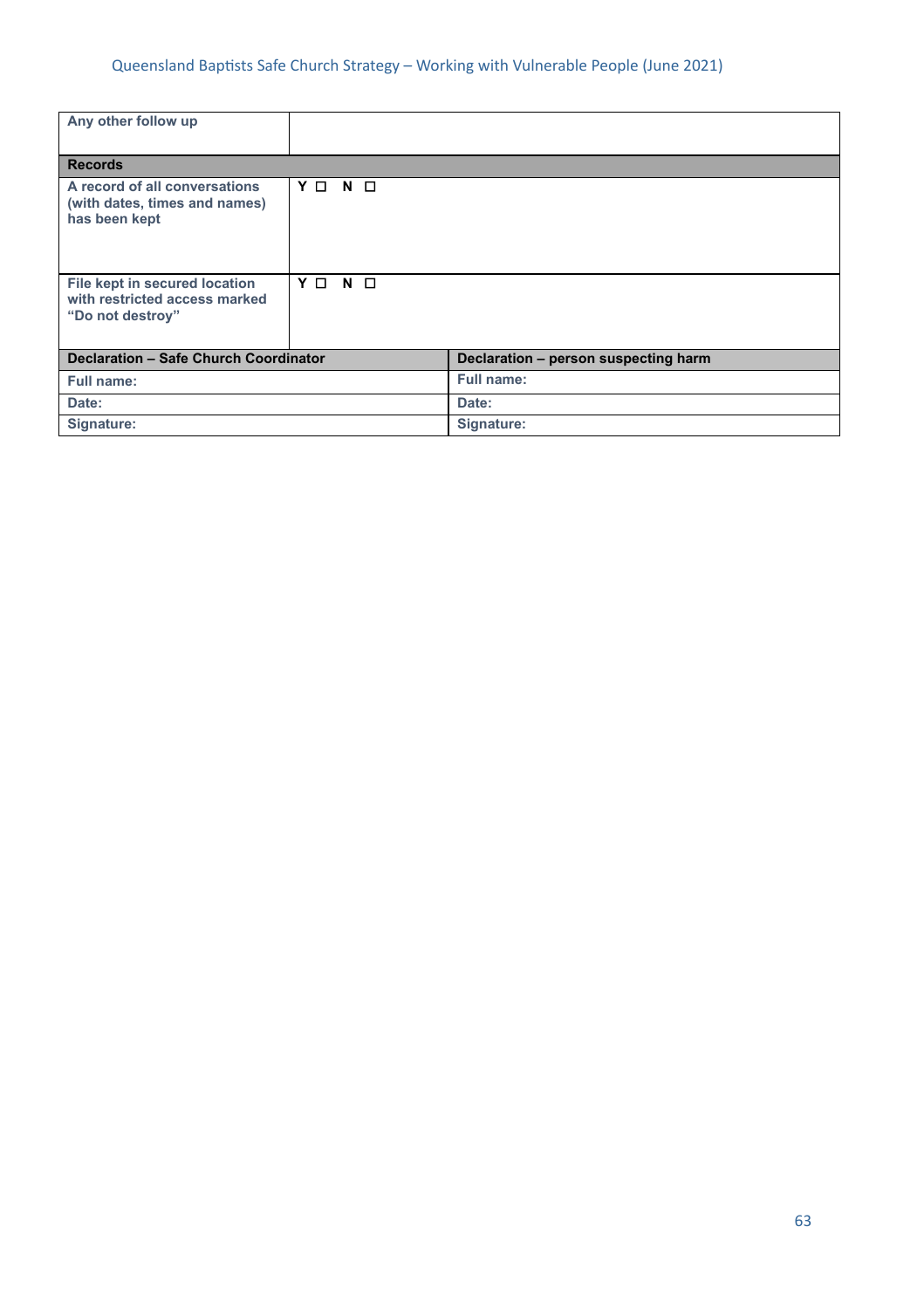### Breach Incident Form

<span id="page-63-0"></span>

| Details of person breaching the Safe Church Strategy             |                                           |
|------------------------------------------------------------------|-------------------------------------------|
| Full name:                                                       | <b>DOB</b>                                |
| <b>Address:</b>                                                  |                                           |
| <b>Phone Numbers:</b><br>H:                                      | M<br>÷                                    |
| <b>Details of Breach</b>                                         |                                           |
| <b>Description of Breach</b>                                     |                                           |
|                                                                  |                                           |
|                                                                  |                                           |
|                                                                  |                                           |
|                                                                  |                                           |
|                                                                  |                                           |
|                                                                  |                                           |
|                                                                  |                                           |
| Additional (any other relevant                                   |                                           |
| information)                                                     |                                           |
|                                                                  |                                           |
|                                                                  |                                           |
|                                                                  |                                           |
| Date of breach                                                   | Date of record                            |
|                                                                  |                                           |
| Immediate action taken                                           |                                           |
|                                                                  |                                           |
|                                                                  |                                           |
| <b>Reporting</b>                                                 |                                           |
| <b>Have the Police been</b><br>contacted?                        | $N \Box$ Date and time contacted<br>Y O   |
|                                                                  | <b>Response:</b>                          |
|                                                                  |                                           |
| <b>Has the Department of Child</b>                               | Y O<br>$N \Box$ Date and time contacted   |
| Safety been contacted and<br>consulted?                          |                                           |
|                                                                  | <b>Response:</b>                          |
|                                                                  |                                           |
| Has the church leadership been<br>informed?                      | $N \Box$ Date and time contacted<br>Y     |
|                                                                  | <b>Response:</b>                          |
|                                                                  |                                           |
| Has the QB Safe Church Officer                                   | $Y \Box$ N $\Box$ Date and time contacted |
| been contacted?                                                  |                                           |
|                                                                  | <b>Response:</b>                          |
|                                                                  |                                           |
| <b>Assessment</b>                                                |                                           |
| Description of the assessment<br>of the breach (nature, severity |                                           |
| etc.)                                                            |                                           |
|                                                                  |                                           |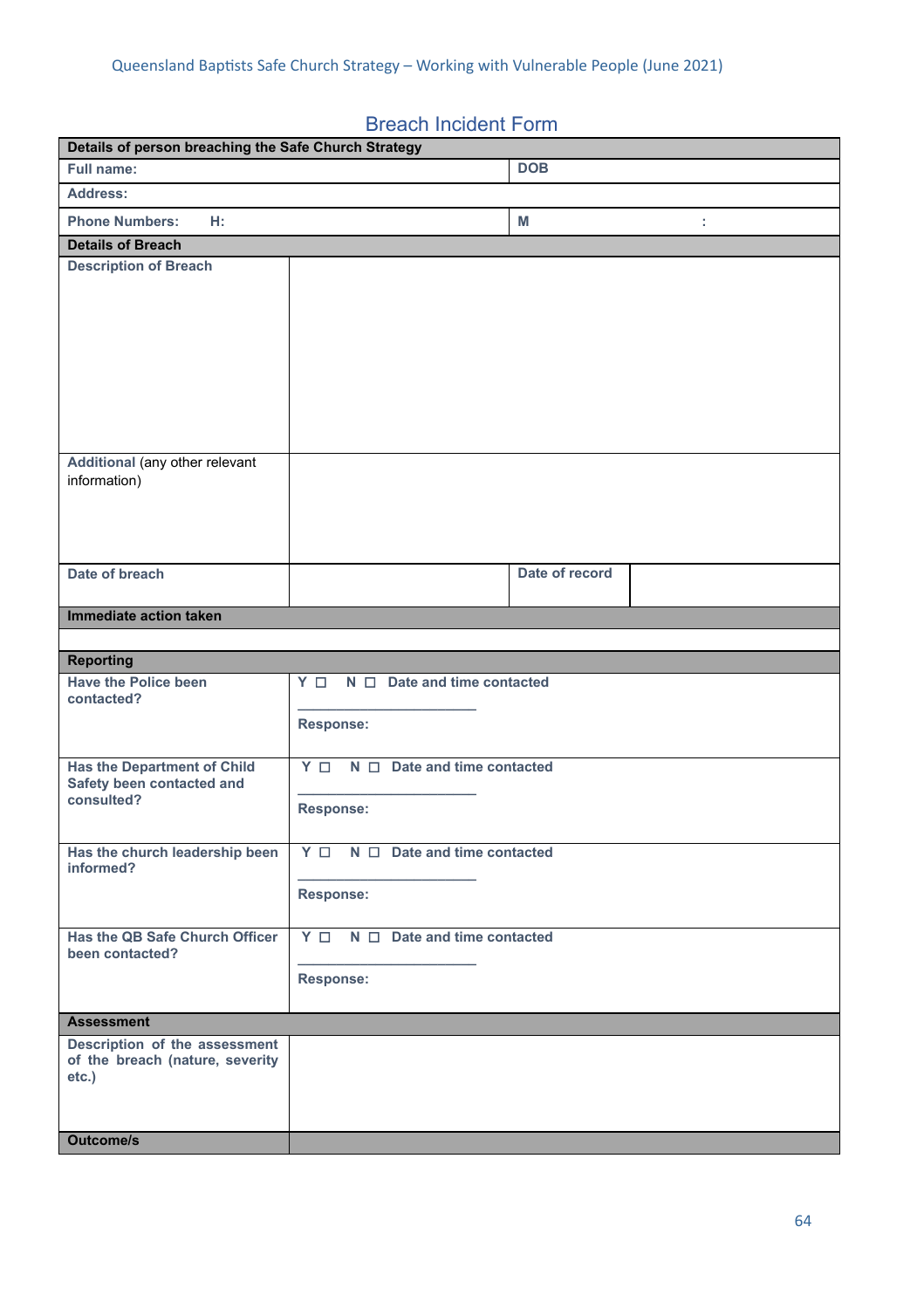<span id="page-64-0"></span>

| <b>Consequences determined and</b><br>implemented                                  |                   |                                                            |
|------------------------------------------------------------------------------------|-------------------|------------------------------------------------------------|
| <b>Records</b>                                                                     |                   |                                                            |
| <b>Breach Register No.</b>                                                         |                   | [insert number] (e.g. 2nd breach to have occurred is 0002) |
| <b>Breach added the Breach</b><br><b>Register</b>                                  | Y O N O           |                                                            |
| File kept in secured location<br>with restricted access marked<br>"Do not destroy" | Y O<br>$N$ $\Box$ |                                                            |
| <b>Declaration - Safe Church Coordinator</b><br>Declaration - person in breach     |                   |                                                            |
| <b>Full name:</b>                                                                  |                   | <b>Full name:</b>                                          |
| Date:                                                                              |                   | Date:                                                      |
| Signature:                                                                         |                   | Signature:                                                 |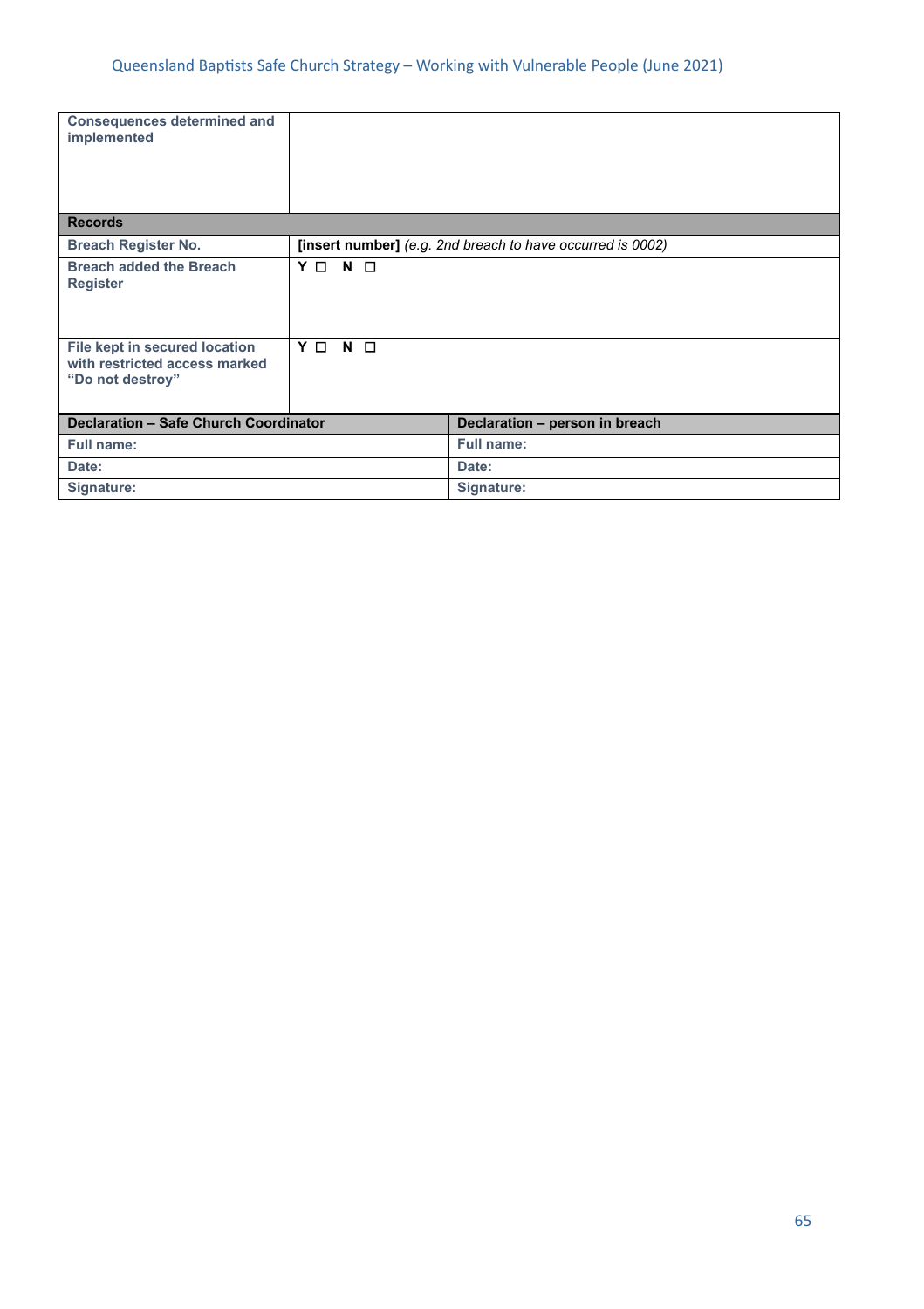|                      |                | ັ                    |                    |
|----------------------|----------------|----------------------|--------------------|
| <b>Breach Number</b> | Date of Breach | <b>Date Reported</b> | <b>Reported to</b> |
|                      |                |                      |                    |
|                      |                |                      |                    |
|                      |                |                      |                    |
|                      |                |                      |                    |
|                      |                |                      |                    |
|                      |                |                      |                    |
|                      |                |                      |                    |
|                      |                |                      |                    |
|                      |                |                      |                    |
|                      |                |                      |                    |
|                      |                |                      |                    |
|                      |                |                      |                    |
|                      |                |                      |                    |

#### Breach Register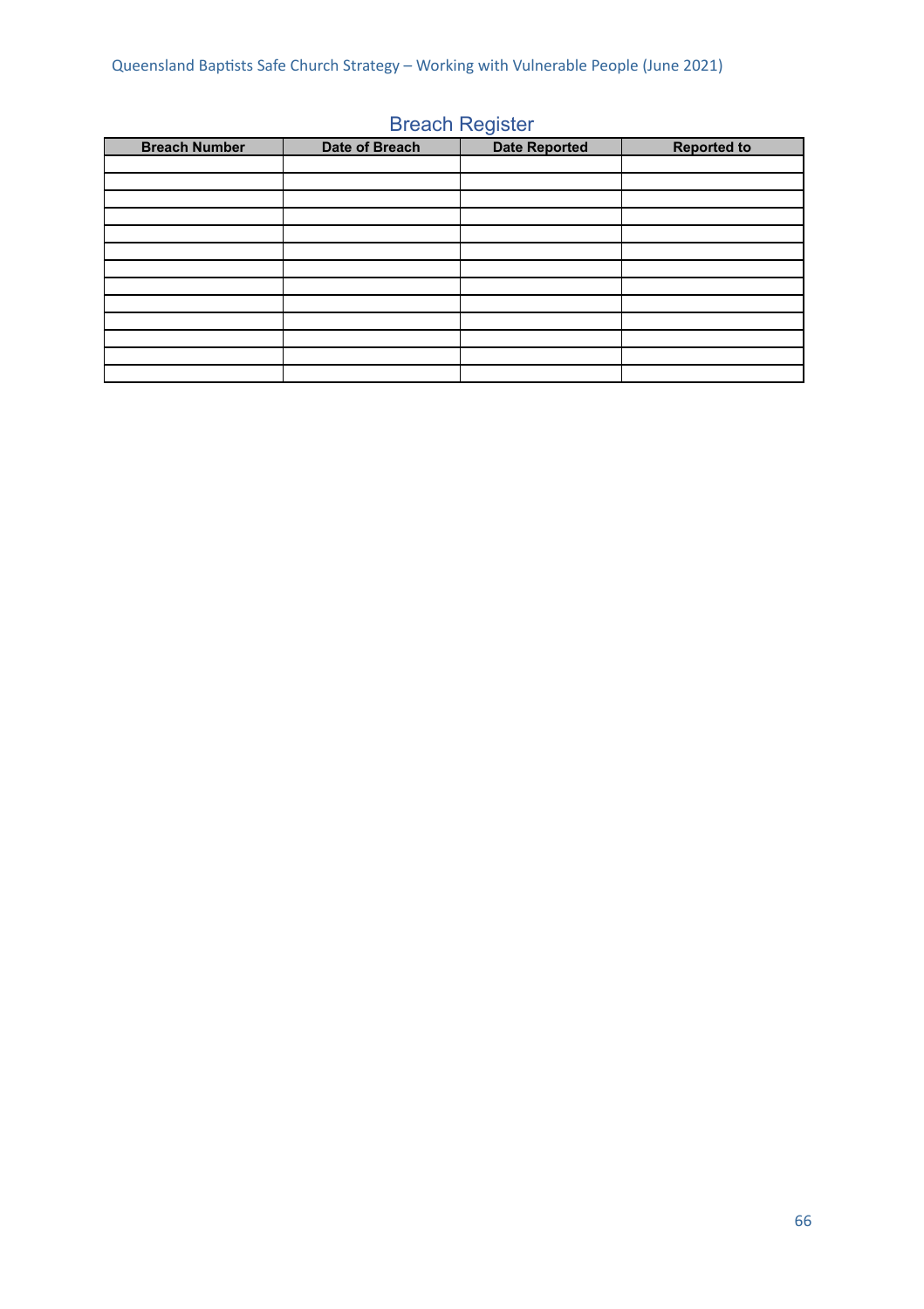### Safe Church Strategy Annual Review

<span id="page-66-0"></span>

| <b>Reflections</b>                                                                                    |                                     |  |
|-------------------------------------------------------------------------------------------------------|-------------------------------------|--|
| Were processes and procedures of the Strategy consistently followed?                                  |                                     |  |
|                                                                                                       |                                     |  |
|                                                                                                       |                                     |  |
|                                                                                                       |                                     |  |
|                                                                                                       |                                     |  |
|                                                                                                       |                                     |  |
| Did any incidents relating to vulnerable people's risk management issues occur?                       |                                     |  |
|                                                                                                       |                                     |  |
|                                                                                                       |                                     |  |
|                                                                                                       |                                     |  |
|                                                                                                       |                                     |  |
|                                                                                                       |                                     |  |
| What process used to manage any incidents worked or did not work?                                     |                                     |  |
|                                                                                                       |                                     |  |
|                                                                                                       |                                     |  |
|                                                                                                       |                                     |  |
| Evaluate the effectiveness of processes and procedures in preventing or minimising harm to vulnerable |                                     |  |
| people.                                                                                               |                                     |  |
|                                                                                                       |                                     |  |
|                                                                                                       |                                     |  |
|                                                                                                       |                                     |  |
|                                                                                                       |                                     |  |
| Evaluate the content and frequency of training in relation to the Strategy.                           |                                     |  |
|                                                                                                       |                                     |  |
|                                                                                                       |                                     |  |
|                                                                                                       |                                     |  |
|                                                                                                       |                                     |  |
| <b>Action Items</b>                                                                                   | <b>Timeframe for implementation</b> |  |
|                                                                                                       |                                     |  |
|                                                                                                       |                                     |  |
|                                                                                                       |                                     |  |
|                                                                                                       |                                     |  |
|                                                                                                       |                                     |  |
|                                                                                                       |                                     |  |
| <b>Completed by:</b>                                                                                  | Date:                               |  |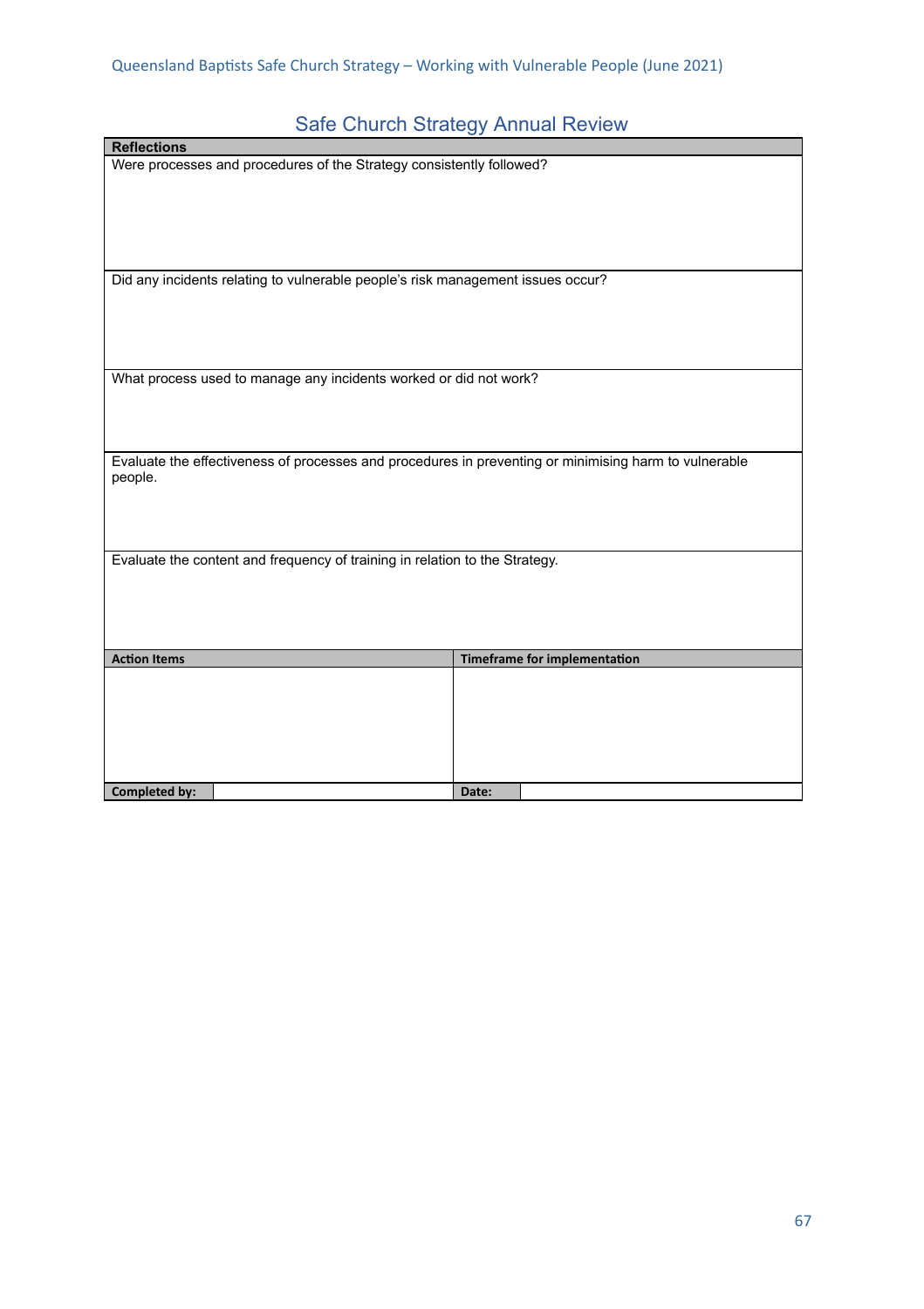<span id="page-67-0"></span>Risk Management Plans for High Risk Activities & Special Events BIS Risk [Management](https://www.qb.org.au/wp-content/uploads/2020/09/Queensland-childrens-RM-checklist-v3.pdf) Guidance

BIS [Activity/Event](https://www.qb.org.au/wp-content/uploads/2020/09/Qld-Child-Activity-Template-v2.doc) Risk Assessment Template

<span id="page-67-1"></span>Blue Card Register Blue Card Register [Template](https://www.publications.qld.gov.au/dataset/blue-card-system-compliance-information-and-resources/resource/c92d1c0b-5381-4993-a502-b4e2c96e5978)

<span id="page-67-2"></span>Posters for Display [Poster—No](https://www.qb.org.au/wp-content/uploads/2020/08/poster-no-card-no-start-changes-are-coming.pdf) Card, No Start changes are coming

[Poster—New](https://www.qb.org.au/wp-content/uploads/2020/08/poster-restricted-person-restricted-employment-new-laws.pdf) laws for Restricted Person, Restricted Employment

<span id="page-67-3"></span>Social Media Promotional Resources No Card No Start Campaign [Promotional](https://www.qb.org.au/wp-content/uploads/2020/08/no_card_no_start_-_blue_card_services_-_promotional_kit.pdf) Kit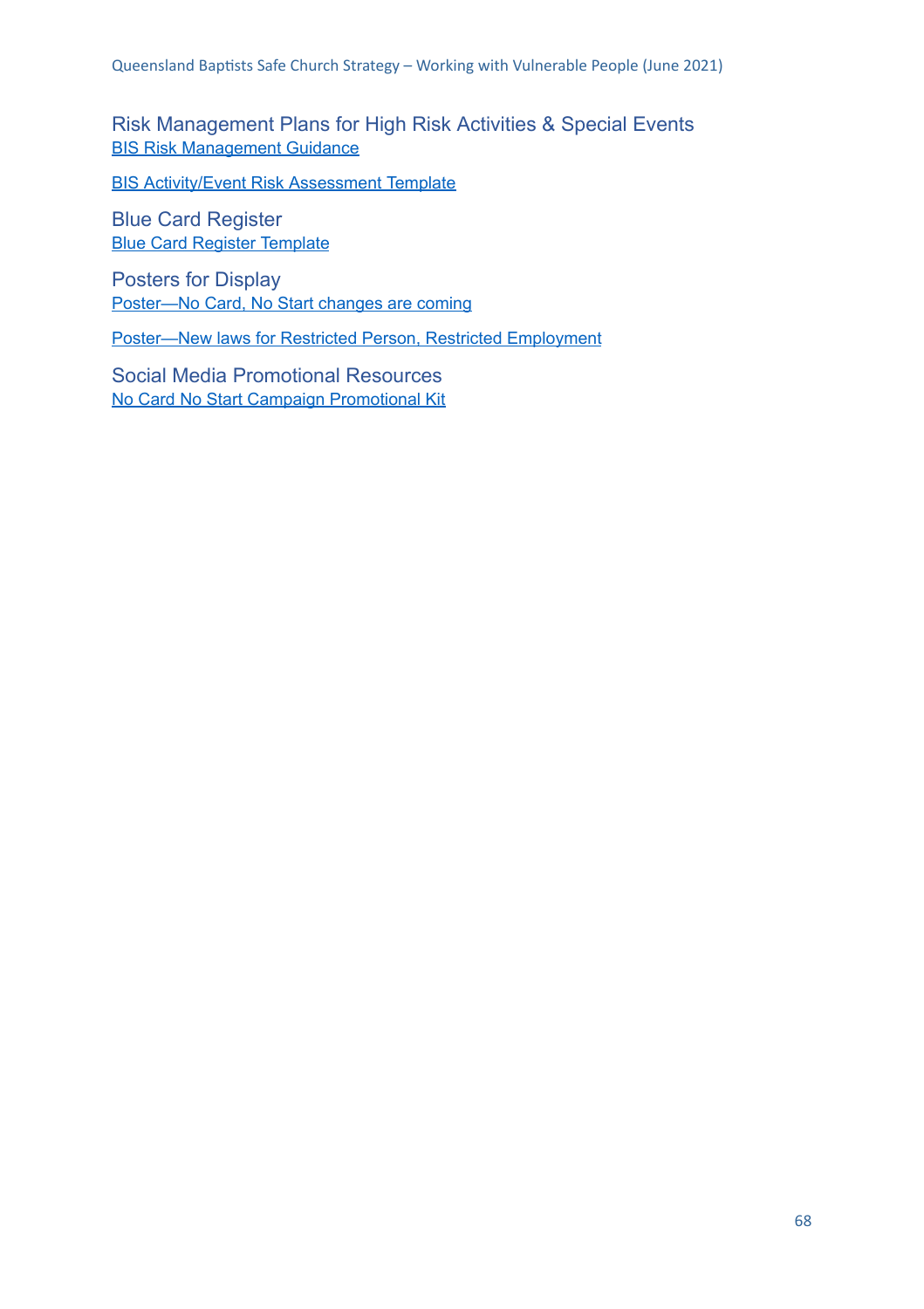### <span id="page-68-0"></span>Useful References

1. Blue Card Services website:

[www.bluecard.qld.gov.au/](http://www.bluecard.qld.gov.au/)

2. Department of Child Safety, Youth and Women:

[www.csyw.qld.gov.au/department-child-safety-youth-women](http://www.csyw.qld.gov.au/department-child-safety-youth-women)

3. Criminal Code (Child Sexual Offences Reform) and Other Legislation Amendment Act 2020

<https://www.legislation.qld.gov.au/view/html/asmade/act-2020-032>

4. Family and Child Connect Services:

[www.qld.gov.au/community/caring-child/family-child-connect](http://www.qld.gov.au/community/caring-child/family-child-connect)

5. Queensland Police Service:

[www.police.qld.gov.au](http://www.police.qld.gov.au/)

6. Department of Education and Training:

[www.deta.qld.gov.au](http://www.deta.qld.gov.au/)

7. Early Childhood Education and Care:

[www.deta.qld.gov.au/earlychildhood/](http://www.deta.qld.gov.au/earlychildhood/)

8. Department of Aboriginal and Torres Strait Islander Partnerships:

[www.datsip.qld.gov.au/](http://www.datsip.qld.gov.au/)

9. Office of the Queensland Parliamentary Counsel to access legislation such as the Working with Children (Risk Management and Screening) Act 2000, Working with Children (Risk Management and Screening) Regulation 2011, Child Protection Act 1999 etc:

[www.legislation.qld.gov.au/OQPChome.htm](http://www.legislation.qld.gov.au/OQPChome.htm)

10. Play by the Rules:

<http://www.playbytherules.net.au/>

11. Bullying and cyberbullying:

[www.qld.gov.au/education/schools/health/bullying](http://www.qld.gov.au/education/schools/health/bullying)

12. Australian Human Rights Commission – Children's Rights

[www.humanrights.gov.au/our-work/childrens-rights](http://www.humanrights.gov.au/our-work/childrens-rights)

13. Queensland Family and Child Commission

[www.qfcc.qld.gov.au/](http://www.qfcc.qld.gov.au/)